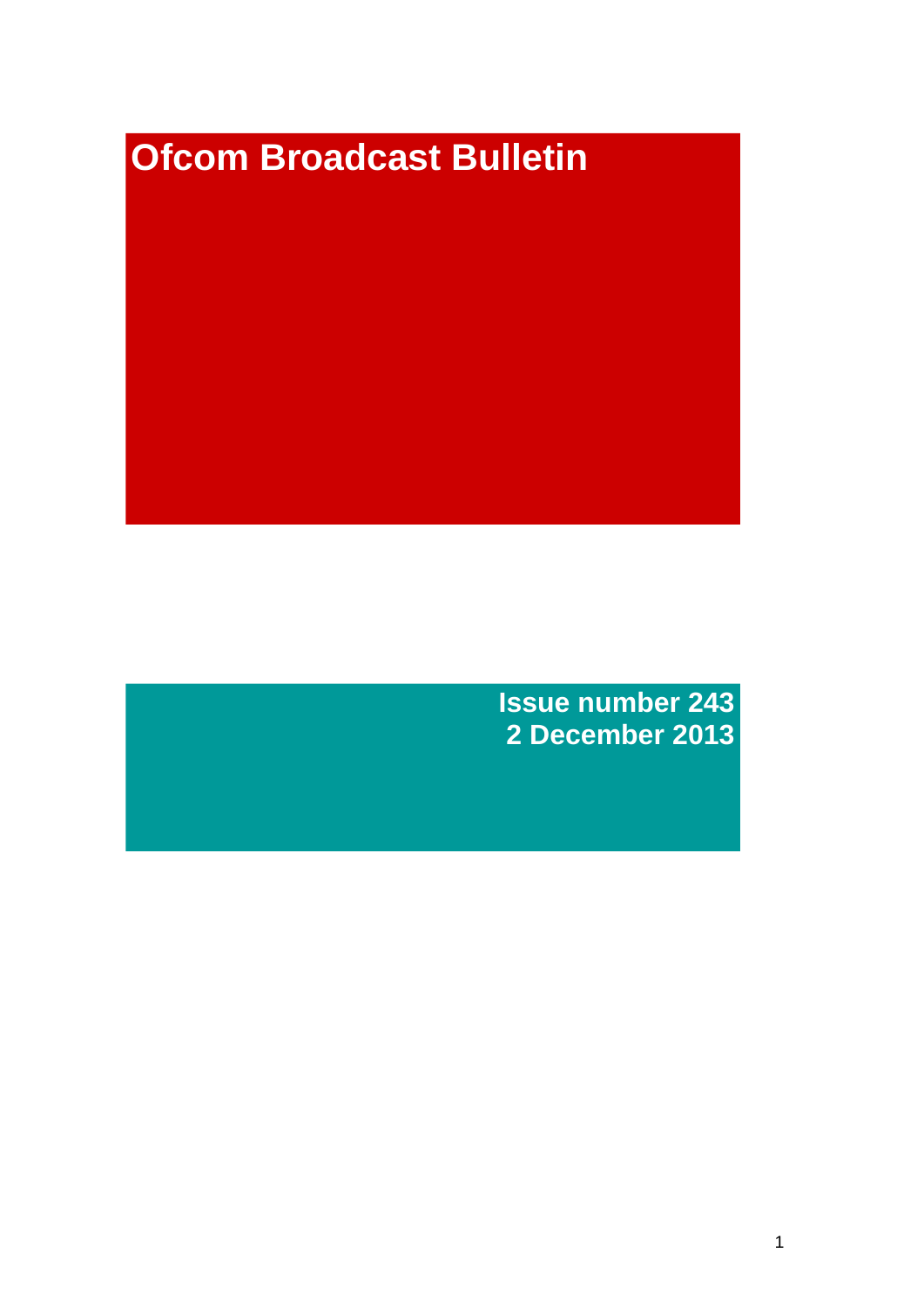# **Contents**

| Introduction                                                                                                | 4  |
|-------------------------------------------------------------------------------------------------------------|----|
| <b>Standards cases</b>                                                                                      |    |
| In Breach                                                                                                   |    |
| <b>Breakfast Show</b><br>Kerrang! Radio, 21 September 2013, 09:55                                           | 6  |
| <b>Dave Bayliss Interview</b><br>BBC Radio Cumbria, 14 September 2013, 17:00                                | 10 |
| <b>Resolved</b>                                                                                             |    |
| <b>Colin Murray</b><br>Talksport, 9 September 2013, 10:00                                                   | 13 |
| <b>Advertising Scheduling cases</b>                                                                         |    |
| <b>Resolved</b>                                                                                             |    |
| <b>Resolved findings table</b><br>Code on the Scheduling of Television Advertising<br>compliance reports    | 17 |
| <b>Fairness and Privacy cases</b>                                                                           |    |
| <u>Upheld</u>                                                                                               |    |
| <b>Complaint by Mr Abkar Singh Rai</b><br>Let's Talk, Kismat Radio, 17 May 2013                             | 18 |
| <u>Not Upheld</u>                                                                                           |    |
| <b>Complaint by Johnsons Solicitors on behalf of</b><br>the Burzynski Clinic<br>Panorama, BBC1, 3 June 2013 | 23 |
| <b>Complaint by Ms Roxana Tesla</b><br>Mary Queen of the High Street, Channel 4, 14 May 2013                | 36 |
| <b>Complaint by Mr Robin Vaughan-Lyons</b><br>Mary Queen of the High Street, Channel 4, 14 May 2013         | 46 |
| <b>Complaint by Mr Dan Thompson</b><br>Mary Queen of the High Street, Channel 4, 14 May 2013                | 53 |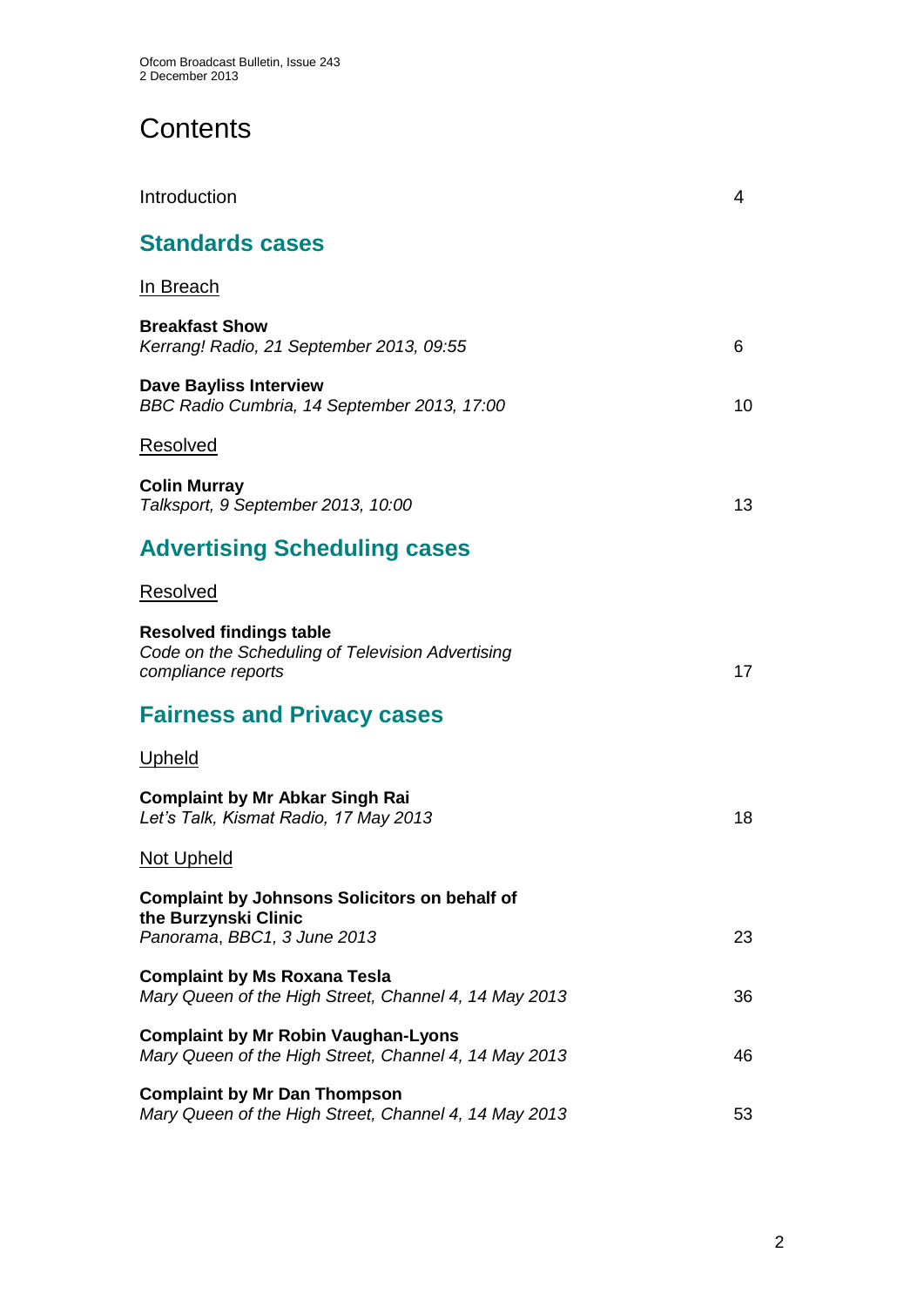| <b>Other Programmes Not in Breach</b>        | 58 |
|----------------------------------------------|----|
| <b>Complaints Assessed, Not Investigated</b> | 59 |
| <b>Investigations List</b>                   | 66 |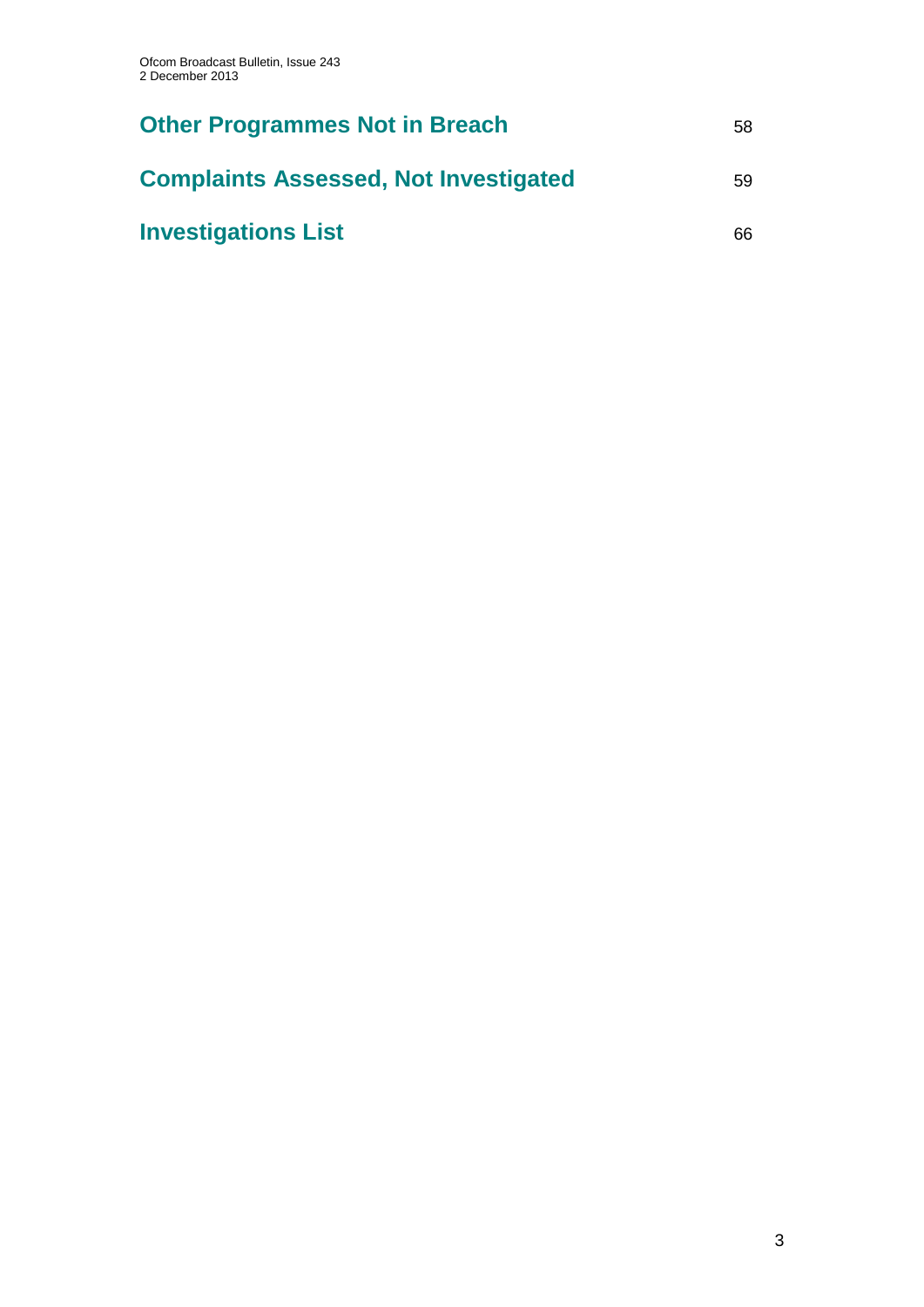# Introduction

Under the Communications Act 2003 ("the Act"), Ofcom has a duty to set standards for broadcast content as appear to it best calculated to secure the standards objectives<sup>1</sup>. Ofcom must include these standards in a code or codes. These are listed below. Ofcom also has a duty to secure that every provider of a notifiable On Demand Programme Services ("ODPS") complies with certain standards requirements as set out in the  $Act<sup>2</sup>$ .

The Broadcast Bulletin reports on the outcome of investigations into alleged breaches of those Ofcom codes below, as well as licence conditions with which broadcasters regulated by Ofcom are required to comply. We also report on the outcome of ODPS sanctions referrals made by ATVOD and the ASA on the basis of their rules and guidance for ODPS. These Codes, rules and guidance documents include:

- a) [Ofcom's Broadcasting Code](http://stakeholders.ofcom.org.uk/broadcasting/broadcast-codes/broadcast-code/) ("the Code").
- b) the [Code on the Scheduling of Television Advertising](http://stakeholders.ofcom.org.uk/broadcasting/broadcast-codes/advert-code/) ("COSTA") which contains rules on how much advertising and teleshopping may be scheduled in programmes, how many breaks are allowed and when they may be taken.
- c) certain sections of the [BCAP Code: the UK Code of Broadcast Advertising,](http://www.bcap.org.uk/Advertising-Codes/Broadcast-HTML.aspx) which relate to those areas of the BCAP Code for which Ofcom retains regulatory responsibility. These include:
	- the prohibition on 'political' advertising:
	- sponsorship and product placement on television (see Rules 9.13, 9.16 and 9.17 of the Code) and all commercial communications in radio programming (see Rules 10.6 to 10.8 of the Code);
	- 'participation TV' advertising. This includes long-form advertising predicated on premium rate telephone services – most notably chat (including 'adult' chat), 'psychic' readings and dedicated quiz TV (Call TV quiz services). Ofcom is also responsible for regulating gambling, dating and 'message board' material where these are broadcast as advertising<sup>3</sup>.
- d) other licence conditions which broadcasters must comply with, such as requirements to pay fees and submit information which enables Ofcom to carry out its statutory duties. Further information can be found on Ofcom's website for [television](http://licensing.ofcom.org.uk/tv-broadcast-licences/) and [radio](http://licensing.ofcom.org.uk/radio-broadcast-licensing/) licences.
- e) rules and guidance for both [editorial content and advertising content on ODPS.](http://www.atvod.co.uk/uploads/files/ATVOD_Rules_and_Guidance_Ed_2.0_May_2012.pdf) Ofcom considers sanctions in relation to ODPS on referral by the Authority for Television On-Demand ("ATVOD") or the Advertising Standards Authority ("ASA"), co-regulators of ODPS for editorial content and advertising respectively, or may do so as a concurrent regulator.

[Other codes and requirements](http://stakeholders.ofcom.org.uk/broadcasting/broadcast-codes/) may also apply to broadcasters and ODPS, depending on their circumstances. These include the Code on Television Access Services (which sets out how much subtitling, signing and audio description relevant

<sup>1</sup>  $1$  The relevant legislation is set out in detail in Annex 1 of the Code.

 $2$  The relevant legislation can be found at Part 4A of the Act.

 $3$  BCAP and ASA continue to regulate conventional teleshopping content and spot advertising for these types of services where it is permitted. Ofcom remains responsible for statutory sanctions in all advertising cases.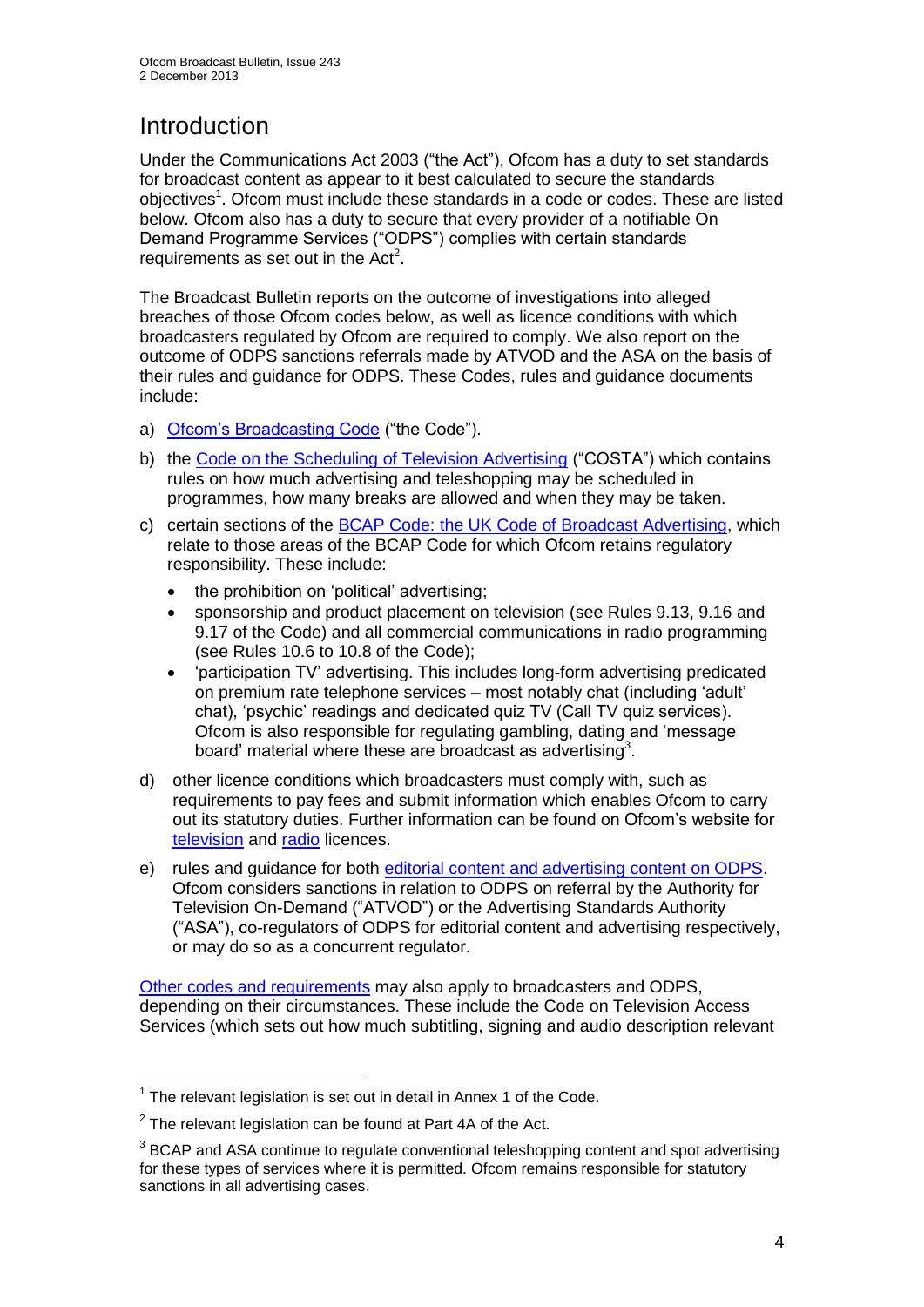licensees must provide), the Code on Electronic Programme Guides, the Code on Listed Events, and the Cross Promotion Code.

**It is Ofcom's policy to describe fully the content in television, radio and on demand content. Some of the language and descriptions used in Ofcom's Broadcast Bulletin may therefore cause offence.**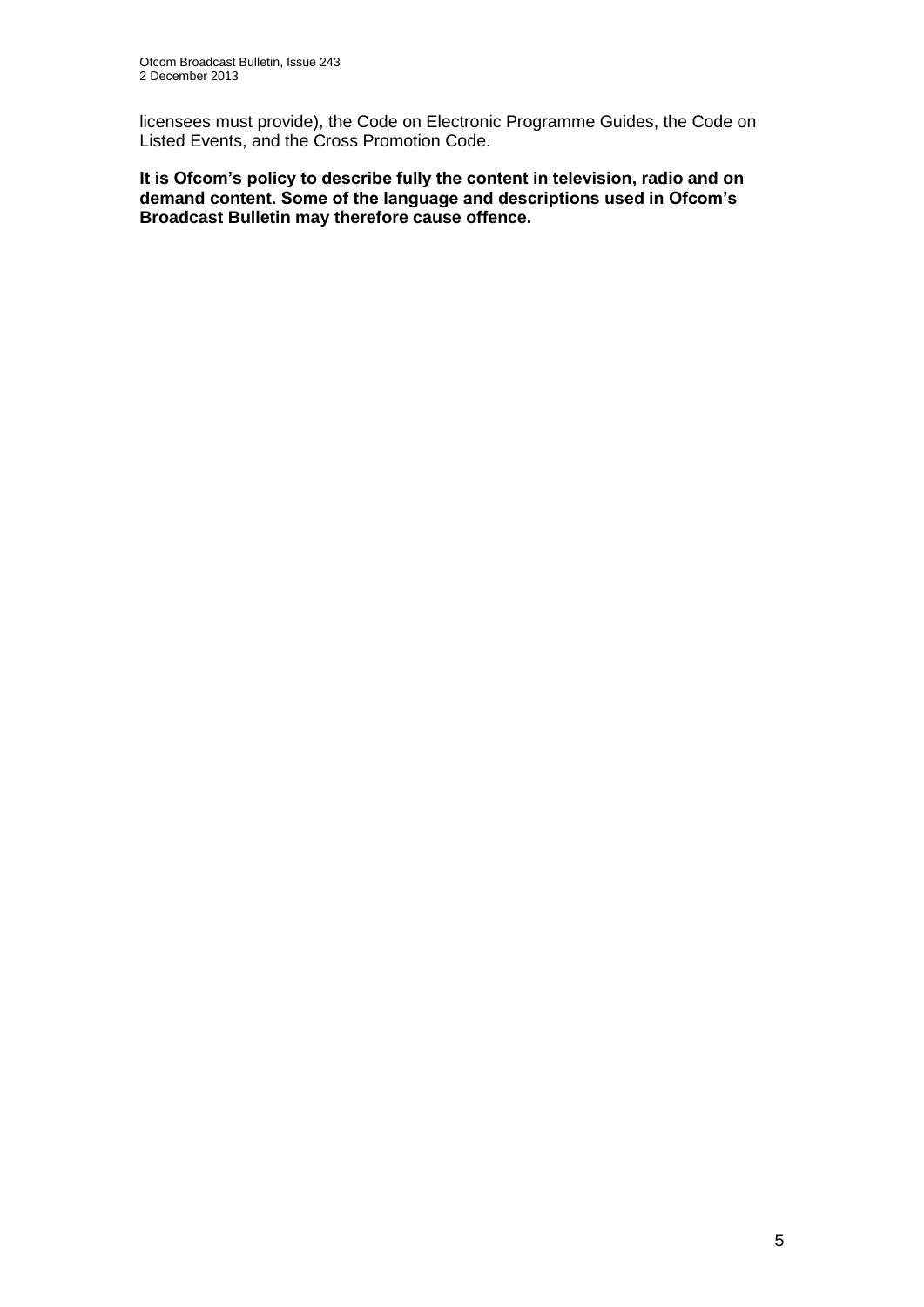# **Standards cases**

## **In Breach**

### **Breakfast Show**

*Kerrang! Radio, 21 September 2013, 09:55*

#### **Introduction**

Kerrang! Radio specialises in rock music. It broadcasts on the digital radio and digital terrestrial Freeview platforms across the UK. The licence for this service is held by Bauer Media ("Bauer" or "the Licensee").

A complainant alerted Ofcom to offensive language in the broadcast of the track *Suck My Kiss* by the band Red Hot Chili Peppers during the above programme broadcast on a Saturday morning.

Ofcom noted the following lyrics were each broadcast twice:

- *"...most motherfuckers don't give a damn"*.
- *"...most motherfuckers have a cold ass stare".*

In total, the song contained four uses of the word *"motherfuckers"*.

Ofcom considered the material raised issues warranting investigation under Rule 1.14 of the Code, which states:

"The most offensive language must not be broadcast...when children are particularly likely to be listening (in the case of radio)";

and Rule 2.3 of the Code, which states:

"In applying generally accepted standards broadcasters must ensure that material which may cause offence is justified by the context...".

We therefore sought comments from the Licensee as to how the material complied with these rules.

#### **Response**

The Licensee expressed disappointment that this content was broadcast, and explained that the unedited version of the song had been: "included in the Kerrang! database pre Bauer ownership". Bauer added that it had "recently migrated systems from Birmingham to London when the station re-located", and the unedited version of the track seemed to have been moved from a "trash" category into another category on its database. It said that this move had led to the unedited track being played out "as a result of a technical fault". The Licensee said that the unedited version of the song had now been completely removed from its systems.

Bauer explained that, in this case, the presenter had pre-recorded the 'links' between songs, and therefore "would not have heard the track" and so was unable to broadcast an apology immediately after the unedited song was played in error.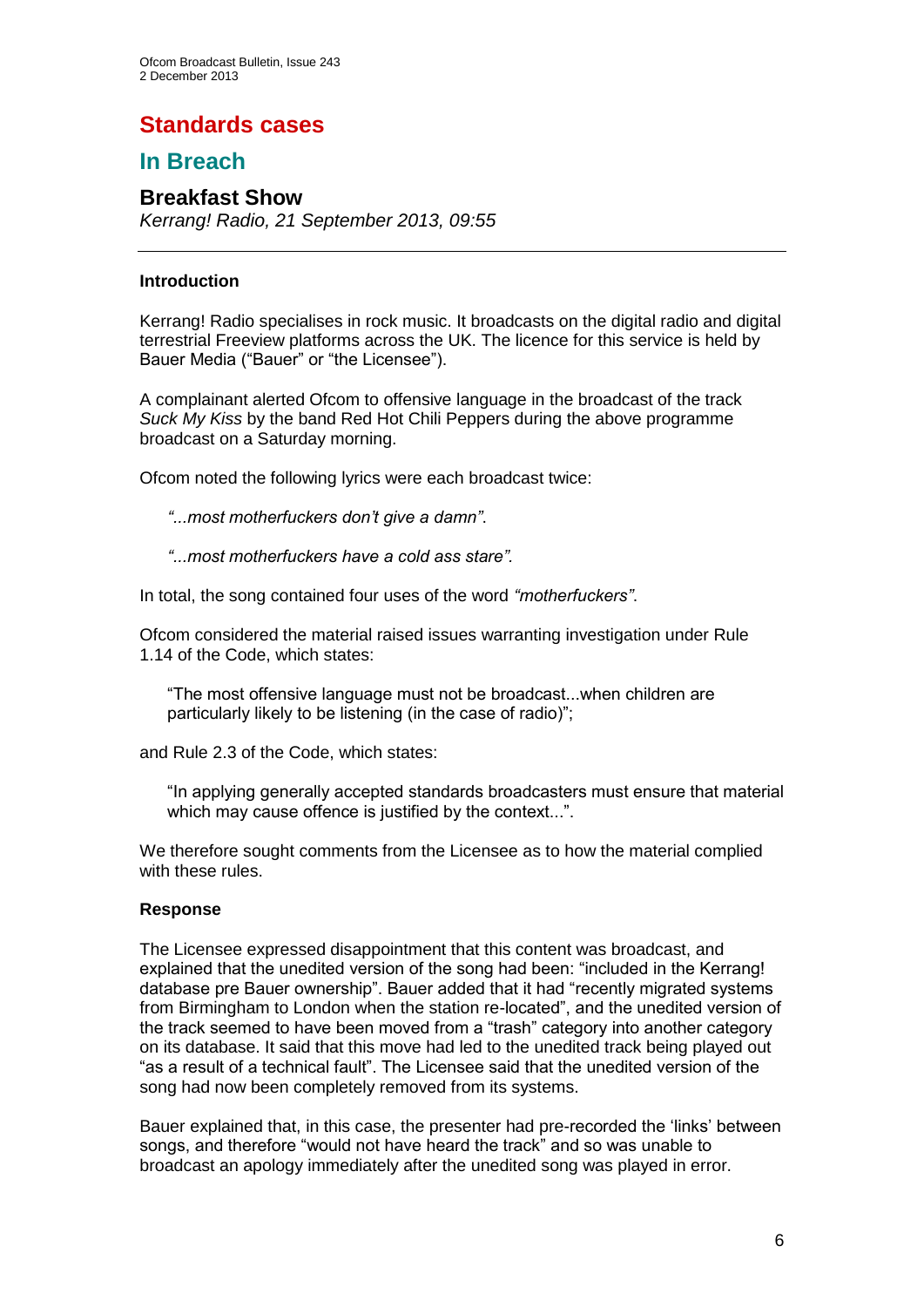However, the Licensee said that it had broadcast an apology: "the following Saturday as close to the time the track [originally] aired as possible".

The Licensee outlined various steps it had taken since the incident in question to improve compliance. These included carrying out a "full (and on-going) review" of its music database to ensure that "there are no tracks in the system containing unsuitable lyrics"; enhancing its security software "to prevent tracks being overwritten with an unsuitable version of the same song" ensuring that versions of songs that are "unsuitable for broadcast" are no longer even stored on the system; and implementing a new system whereby any new tracks added to Kerrang's music database are listened to by the Head of Music and another team member.

#### **Decision**

Under the Communications Act 2003, Ofcom has a duty to set standards for broadcast content as appear to it best calculated to secure the standards objectives, including that "persons under the age of eighteen are protected" and that "generally accepted standards" are applied so as to provide adequate protection for members of the public from the inclusion of offensive and harmful material.

#### Rule 1.14

1

Rule 1.14 states that the most offensive language must not be broadcast on radio when children are particularly likely to be listening. Ofcom research on offensive language<sup>1</sup> clearly notes that the word "motherfucker" and other variations of this word are considered by audiences to be among the most offensive language.

The Code states that the phrase "when children are particularly likely to be listening" particularly refers to "the school run and breakfast time, but might include other times". Ofcom's guidance on offensive language on radio $2$  notes that:

"For the purpose of determining when children are particularly likely to be listening, Ofcom will take account of all relevant information available to it. However, based on Ofcom's analysis of audience listening data, and previous Ofcom decisions, radio broadcasters should have particular regard to broadcasting content at the following times:...

 between 06:00 and 19:00 at weekends all year around, and in addition, during the same times from Monday to Fridays during school holidays...".

In reaching our Decision, we took into account the Licensee's various representations in this case. These included that the music track in this case was on the station's database when Bauer had assumed editorial responsibility for Kerrang!, and that the presenter "would not have heard the track" being played. Broadcasters must have adequate systems in place to ensure that broadcast music tracks comply with the Code. As regards the failure to note the broadcast of the offensive language

 $1$  Audience attitudes towards offensive language on television and radio, August 2010 [\(http://stakeholders.ofcom.org.uk/binaries/research/tv-research/offensive-lang.pdf\)](http://stakeholders.ofcom.org.uk/binaries/research/tv-research/offensive-lang.pdf).

 $2$  Ofcom Guidance. Offensive language on radio, December 2011, paragraph 13 [\(http://stakeholders.ofcom.org.uk/binaries/broadcast/guidance/831193/offensive](http://stakeholders.ofcom.org.uk/binaries/broadcast/guidance/831193/offensive-language.pdf)[language.pdf\)](http://stakeholders.ofcom.org.uk/binaries/broadcast/guidance/831193/offensive-language.pdf).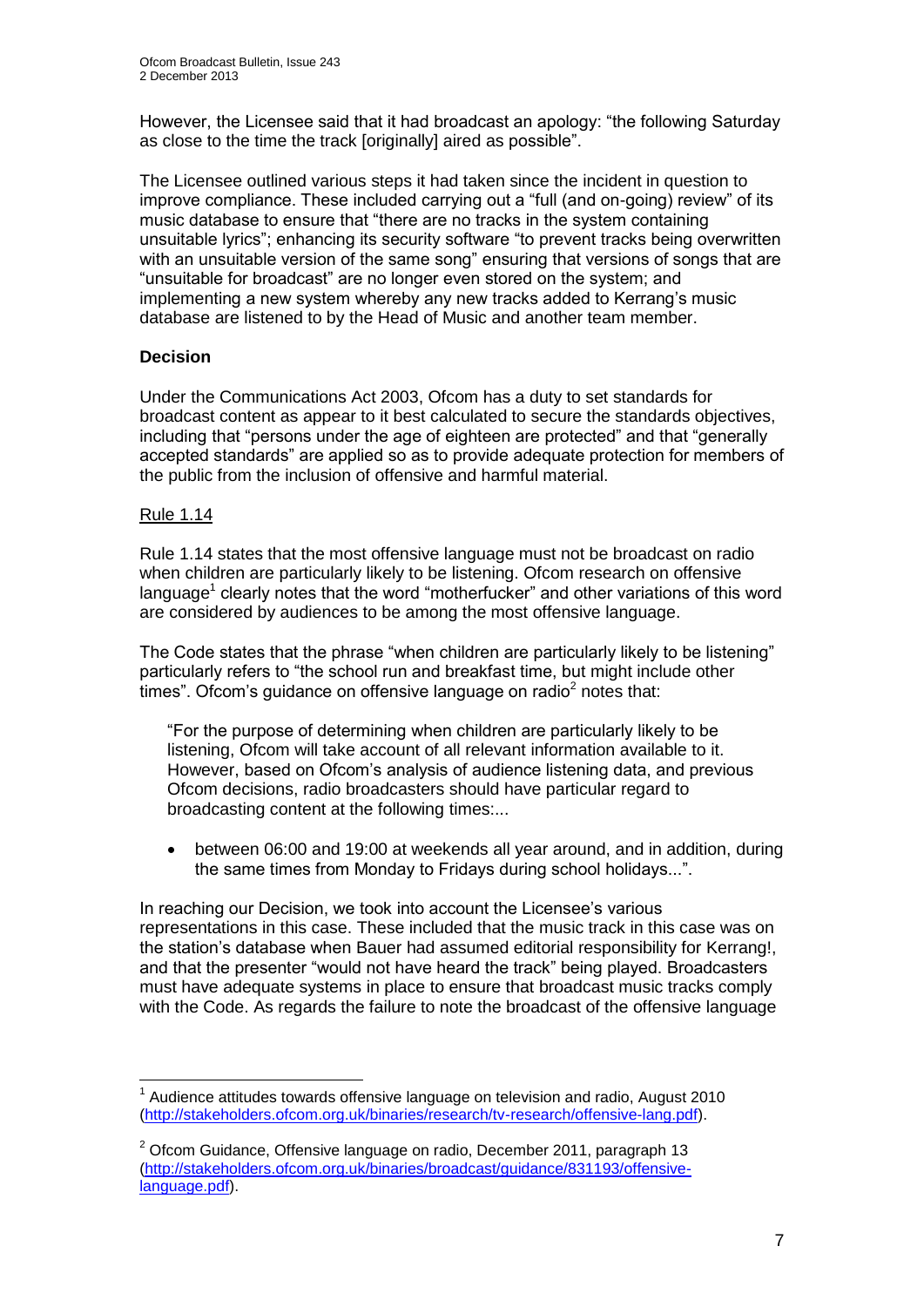at the time of transmission, broadcasters should note Ofcom's guidance on offensive language on radio<sup>3</sup>, which states:

"Ofcom expects broadcasters to monitor, as appropriate, all output as broadcast. In the event that offensive language is broadcast at a time when children are particularly likely to be listening, the broadcaster should apologise, as appropriate, at the earliest opportunity, to mitigate any offence...".

Given that this track which contained four instances of the word *"motherfuckers"* were broadcast at approximately 10:00 on a Saturday, it is clear that the most offensive language was broadcast at a time when children were particularly likely to be listening.

Ofcom took account of the various steps taken by the Licensee to improve compliance following this incident. However, broadcast of this material was a clear breach of Rule 1.14.

#### Rule 2.3

Rule 2.3 states that broadcasters must ensure that material which may cause offence is justified by context.

Ofcom first considered if the repeated broadcast of the word *"motherfuckers"* was potentially offensive, and if so, secondly, whether this offence was justified by the context. Context includes for example: the editorial content of the programme, the service on which it is broadcast, the time of broadcast and the likely expectation of the audience.

Ofcom research clearly indicates that the word "motherfucker" is an example of the most offensive language. The broadcast of this language clearly had the capacity to offend.

We then considered whether the broadcast of this language was justified by the context. Kerrang! Radio is predominantly a rock music station targeted at an audience of both adults and young people. In view of the station's broad range of listeners we concluded however that many in the audience would not have expected the broadcast of the most offensive language during this weekend breakfast show. We also took into account that no apology was broadcast immediately or soon afterwards. The broadcast of this language was therefore not justified by the context.

For these reasons, and despite the steps taken by Bauer to improve compliance in the wake of this incident, Ofcom concluded the Licensee did not apply generally accepted standards and there was therefore also a breach of Rule 2.3.

Ofcom notes the steps taken by Bauer to improve its compliance procedures following this programme. However, we were concerned that seemingly no member of staff had been monitoring the output as broadcast and that consequently no apology for the language in the song had been broadcast at the time. We also noted that this incident followed a similar breach of Rule 1.14 of the Code, recorded against

1

 $3$  lbid. Paragraph 21.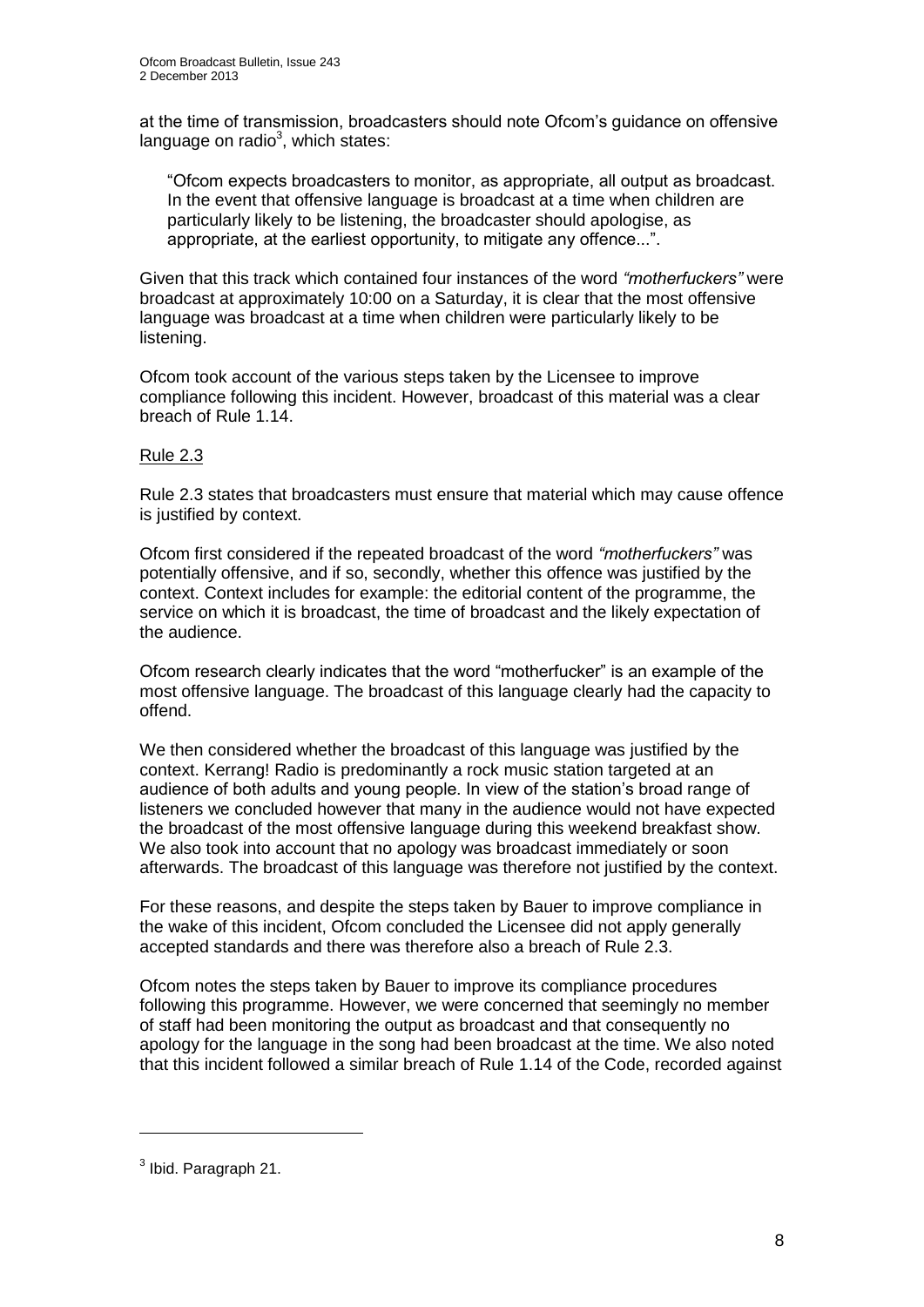Kerrang! on 8 April 2013<sup>4</sup> which had resulted from the station playing out in error the wrong version of a song containing the most offensive language.

#### **Breaches of Rules 1.14 and 2.3**

 4 [http://stakeholders.ofcom.org.uk/binaries/enforcement/broadcast](http://stakeholders.ofcom.org.uk/binaries/enforcement/broadcast-bulletins/obb227/obb227.pdf)[bulletins/obb227/obb227.pdf](http://stakeholders.ofcom.org.uk/binaries/enforcement/broadcast-bulletins/obb227/obb227.pdf)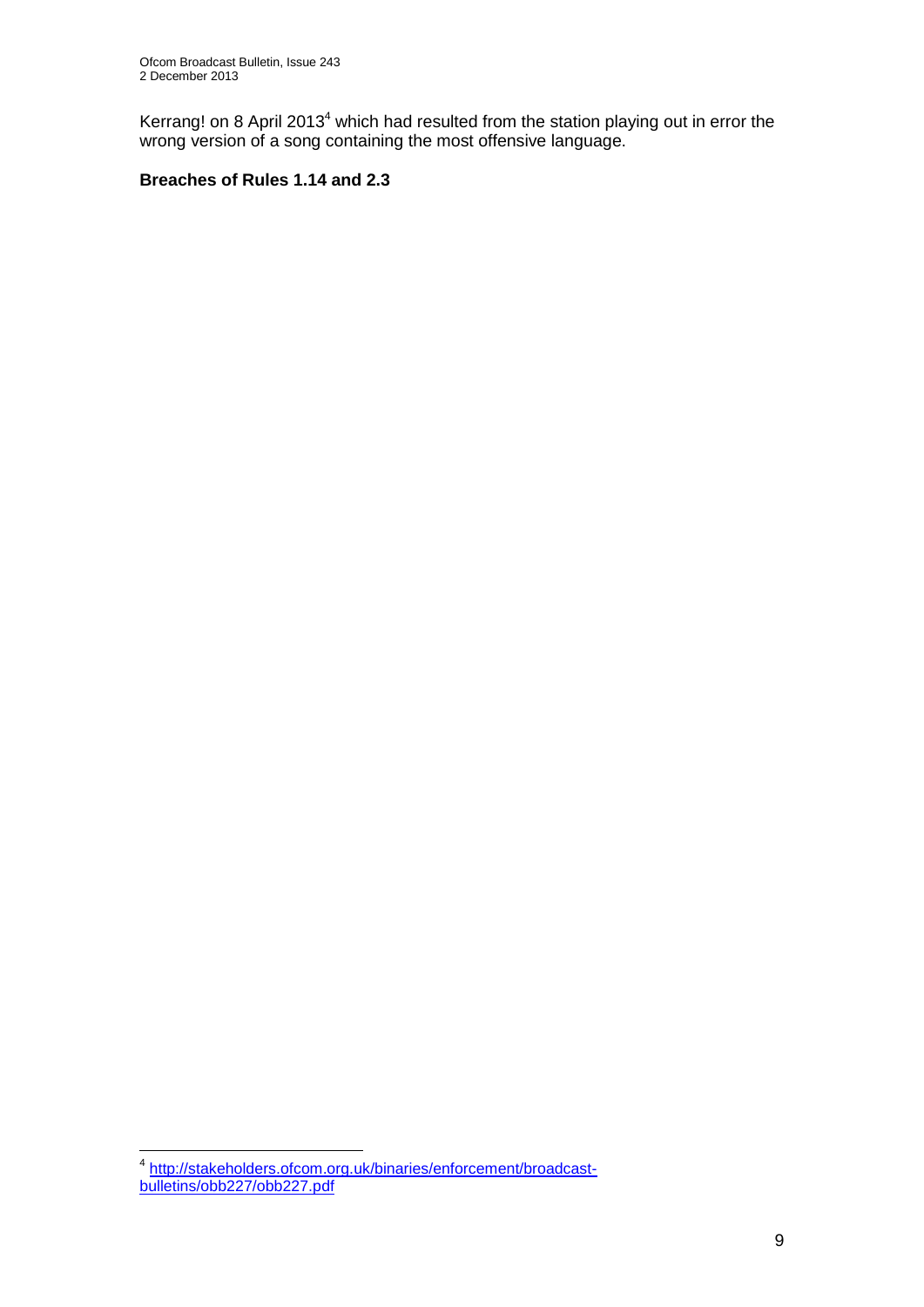# **In Breach**

#### **Dave Bayliss Interview**

*BBC Radio Cumbria, 14 September 2013, 17:00*

#### **Introduction**

BBC Radio Cumbria is the BBC local radio service for Cumbria. It specialises in local news, sport, weather and travel news.

A complainant alerted Ofcom to offensive language in the live broadcast of an interview with Barrow Association Football Club (Barrow AFC) Manager Dave Bayliss during this programme broadcast on a Saturday afternoon.

Dave Bayliss was interviewed by sports presenter Andy Wood following a football match. During the course of the interview (which lasted about six minutes) Dave Bayliss made the following comments:

*"...but when they are calling me a fucking idiot...".*

*"...and they call me a fucking wanker and I'll react to that".*

We noted that, at the end of the interview, Andy Wood apologised (*"*...*apologies for some of the language..."*) before the broadcast switched back to the studio presenter.

About 15 seconds later, the studio presenter made another apology:

*"...apologies once again for any language used there, obviously emotions running quite high...".*

We considered the material raised issues warranting an investigation under the Rule 1.14 of the Code, which states:

"The most offensive language must not be broadcast...when children are particularly likely to be listening (in the case of radio)."

#### **Response**

The BBC said that it had not experienced any previous issues with Dave Bayliss who it described as: "a very frequent contributor to Radio Cumbria". For this reason, the broadcaster said that the presenter did not immediately intervene following the use of the offensive language, as he was shocked by the "unexpected turn of events".

The BBC explained that following the programme, a member of its senior production staff had spoken to the presenter to underline the importance of timely intervention in cases of offensive language being broadcast. It also noted that, during his next appearance on BBC Radio Cumbria (on an edition of *Football Forum* on 24 September 2013 at 18:36), Dave Bayliss apologised to the listeners of that programme for the instance of offensive language broadcast during the programme in this case.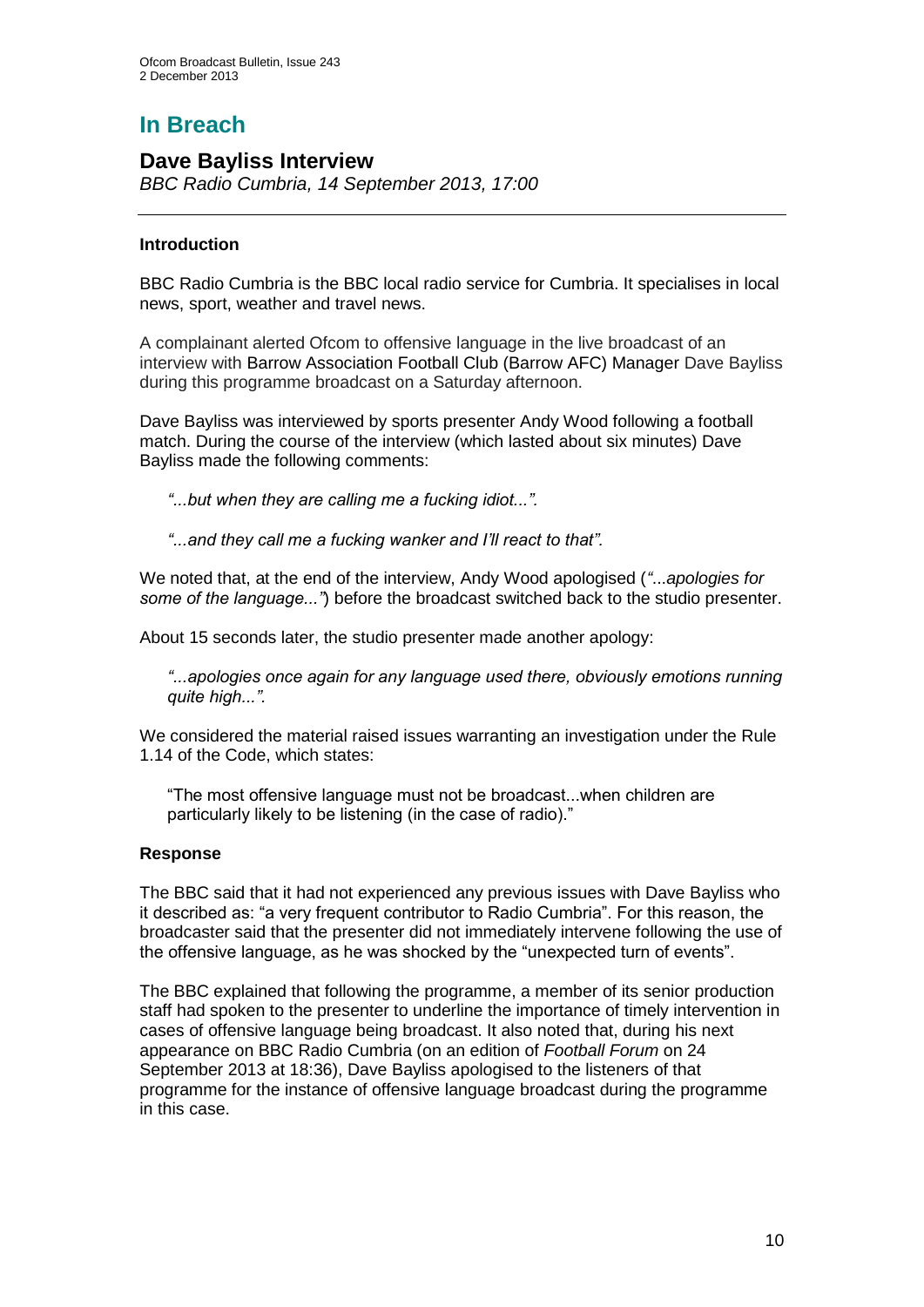#### **Decision**

Under the Communications Act 2003, Ofcom has a duty to set standards for broadcast content and to ensure the standards objectives, including that "persons under the age of eighteen are protected". This objective is reflected in Section One of the Code.

Rule 1.14 states that the most offensive language must not be broadcast on radio when children are particularly likely to be listening. Ofcom's research on offensive language<sup>1</sup> clearly notes that the word "fucking" is considered by audiences to be among the most offensive language.

Ofcom's guidance on offensive language on radio $2$  notes that:

"For the purpose of determining when children are particularly likely to be listening, Ofcom will take account of all relevant information available to it. However, based on Ofcom's analysis of audience listening data, and previous Ofcom decisions, radio broadcasters should have particular regard to broadcasting content at the following times:...

 between 06:00 and 19:00 at weekends all year around, and in addition, during the same times from Monday to Fridays during school holidays...".

In reaching our decision, we noted that two apologies were broadcast: by the sports presenter Andy Wood at the end of the interview; and, and also the studio presenter, about 15 seconds later. We also noted that the interviewee in this case, Dave Bayliss, himself apologised when he next appeared on the radio station, 10 days after the original broadcast. However it remains the case that, during the interview itself, when Dave Bayliss used the most offensive language twice, Andy Wood did not intervene to remind Dave Bayliss to refrain from using further offensive language or to apologise for its use.

Ofcom noted the broadcaster's explanation that it had not encountered any previous compliance issues with Dave Bayliss' contributions to BBC Radio Cumbria. However, Ofcom expects broadcasters to monitor all output and "to ensure that presenters and contributors are mindful of their language at all times...and should be adequately briefed on the requirements of the Code"<sup>3</sup>.

Furthermore, Ofcom's guidance on offensive language on radio $4$ , also states:

"In a live programme, when a contributor uses offensive language (including offensive discriminatory language) in live programming, it may be possible to mitigate and reduce any potential offence caused by the presenter promptly

1

 $1$  Audience attitudes towards offensive language on television and radio, August 2010 [\(http://stakeholders.ofcom.org.uk/binaries/research/tv-research/offensive-lang.pdf\)](http://stakeholders.ofcom.org.uk/binaries/research/tv-research/offensive-lang.pdf).

 $2$  Ofcom Guidance, Offensive language on radio, December 2011, paragraph 13 [\(http://stakeholders.ofcom.org.uk/binaries/broadcast/guidance/831193/offensive](http://stakeholders.ofcom.org.uk/binaries/broadcast/guidance/831193/offensive-language.pdf)[language.pdf\)](http://stakeholders.ofcom.org.uk/binaries/broadcast/guidance/831193/offensive-language.pdf).

 $^3$  lbid, paragraph 40

<sup>4</sup> Ibid, paragraph 41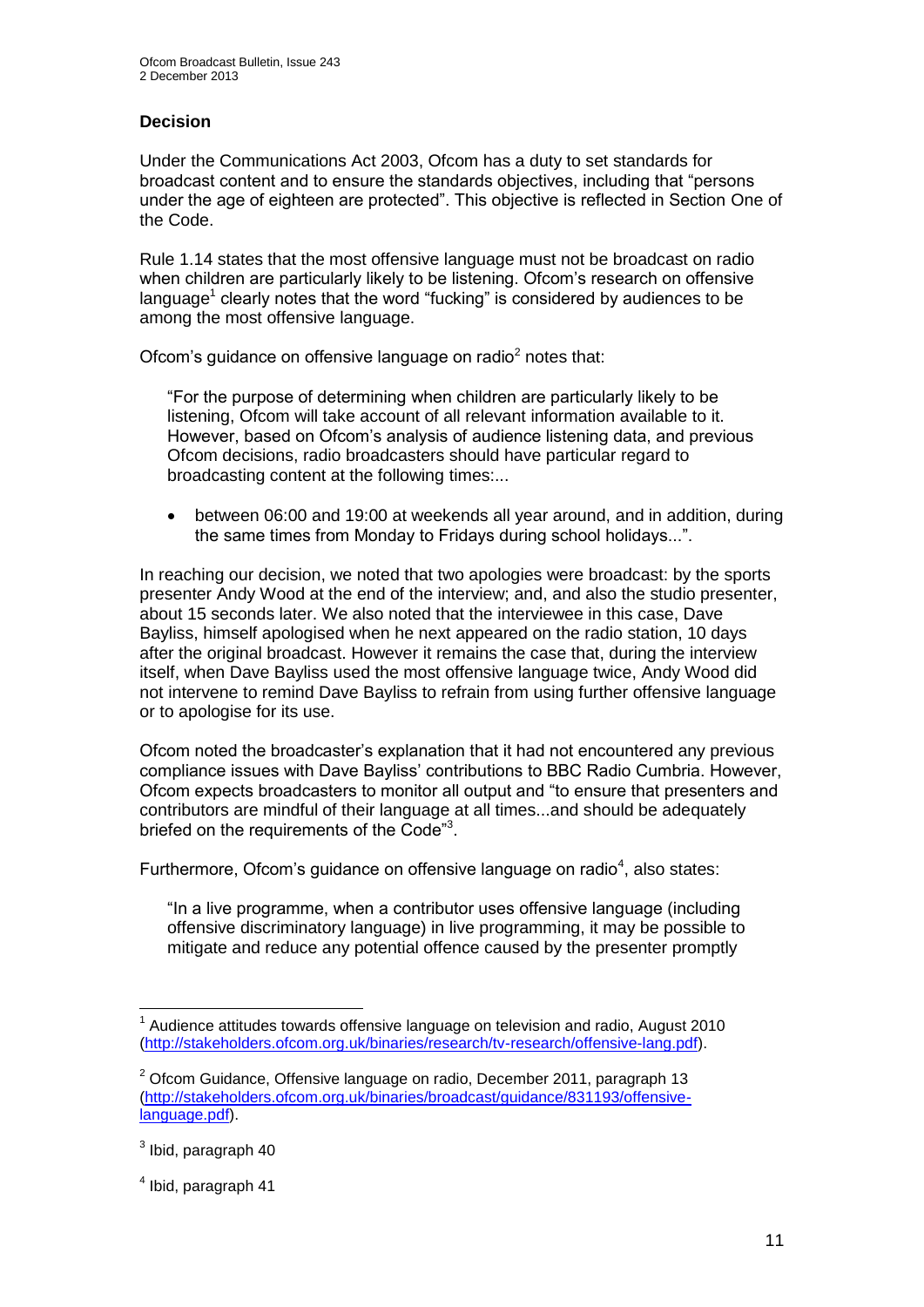apologising for and/or challenging the contributor about the use of the offensive language...".

Therefore, given that the interview contained two instances of offensive language at approximately 17:00 on a Saturday, it is clear that the most offensive language was broadcast at a time when children were particularly likely to be listening.

The broadcast of this material was therefore a clear breach of Rule 1.14.

#### **Breach of Rule 1.14**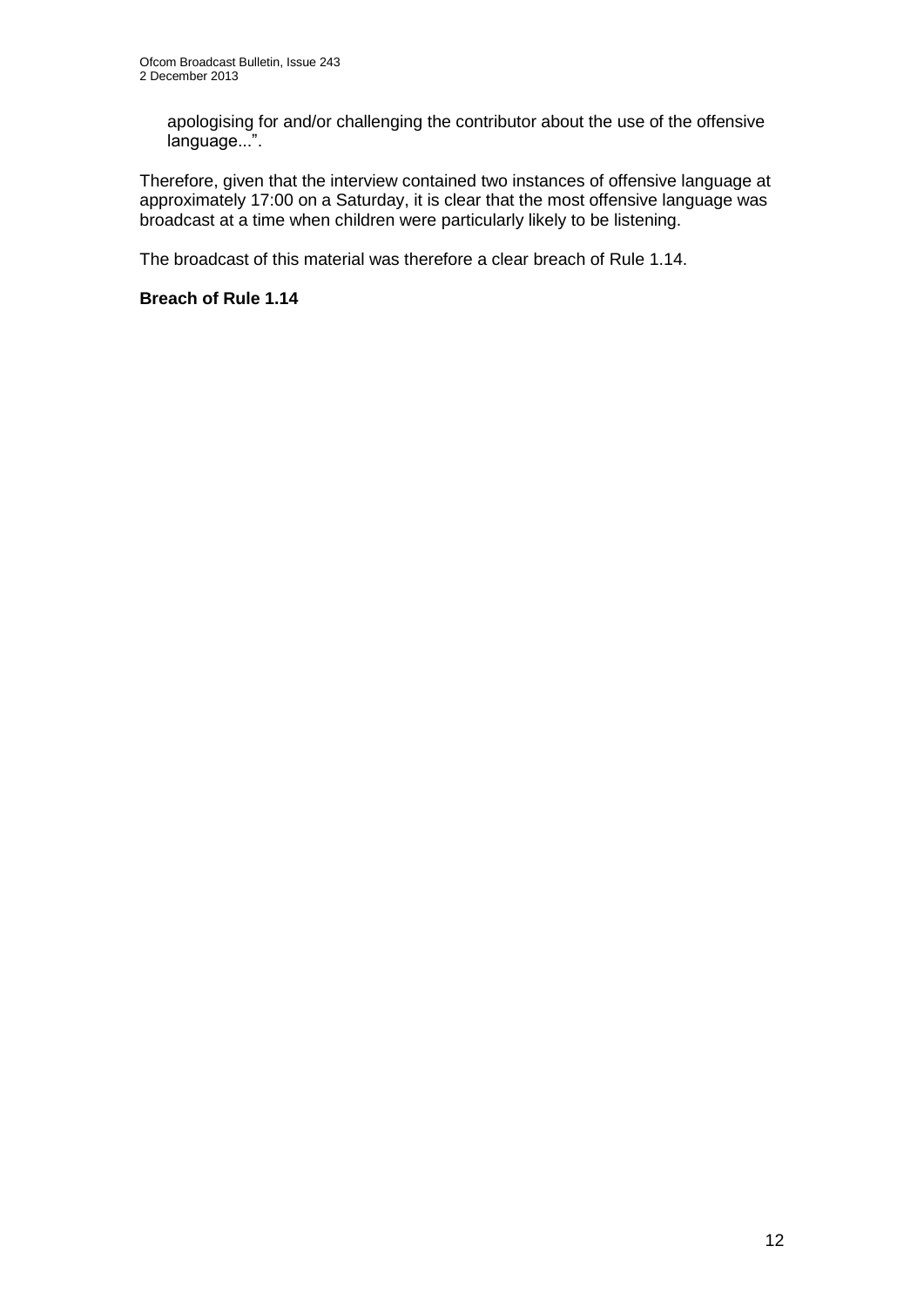# **Resolved**

## **Colin Murray**

*Talksport, 9 September 2013, 10:00*

#### **Introduction**

Talksport is a national radio station providing a 24-hour speech service that features primarily programming about sport and regular news bulletins. The licence for Talksport is held by Talksport Limited ("Talksport Ltd" or "the Licensee").

The mid-morning weekday programme on Talksport is hosted by Colin Murray and features debate and interviews about the main sporting stories of the day.

A listener alerted Ofcom to an interview by Colin Murray, with the former track cyclist Victoria Pendleton, which ended with promotional references to the home improvement store, Wickes.

Ofcom assessed Colin Murray's interview with Victoria Pendleton, which lasted approximately seven and three-quarter minutes and covered various topics, including her recent wedding, the dangers of velodrome racing, her new tattoo, adapting to retirement and her involvement in an ongoing fundraising event. Towards the end of the interview, Colin Murray asked Victoria Pendleton if she had *"been doing any DIY"*, to which she responded, *"I have always done DIY, actually".* The presenter then asked her *"what sort of doors"* she had, to which she replied: *"Doors?...they're just wooden doors".* He then said:

*"It's interesting, because at Wickes at the moment they've got a steal of a deal, Victoria, where you can get 'Geneva' moulded doors, and they're only [price] each".*

Talksport Ltd confirmed that this was a commercial reference, broadcast under a commercial arrangement with Wickes, which sponsors the Colin Murray programme.

Ofcom considered the broadcast raised issues warranting investigation under the following Code rule:

Rule 10.1: "Programming that is subject to, or associated with, a commercial arrangement must be appropriately signalled, so as to ensure that the commercial arrangement is transparent to listeners."

We therefore asked the Licensee for its comments as to how the content complied with Rule 10.1.

#### **Response**

Talksport Ltd said it took its Code compliance responsibilities very seriously, adding that the "delivery of appropriate transparency [was] accordingly a key component of any on-air commercial activity".

The Licensee also said listeners were familiar with "hearing commercial activity" on Talksport, "including sponsorships for various male-focused brands", adding that Wickes had sponsored the mid-morning programme for several years. It noted that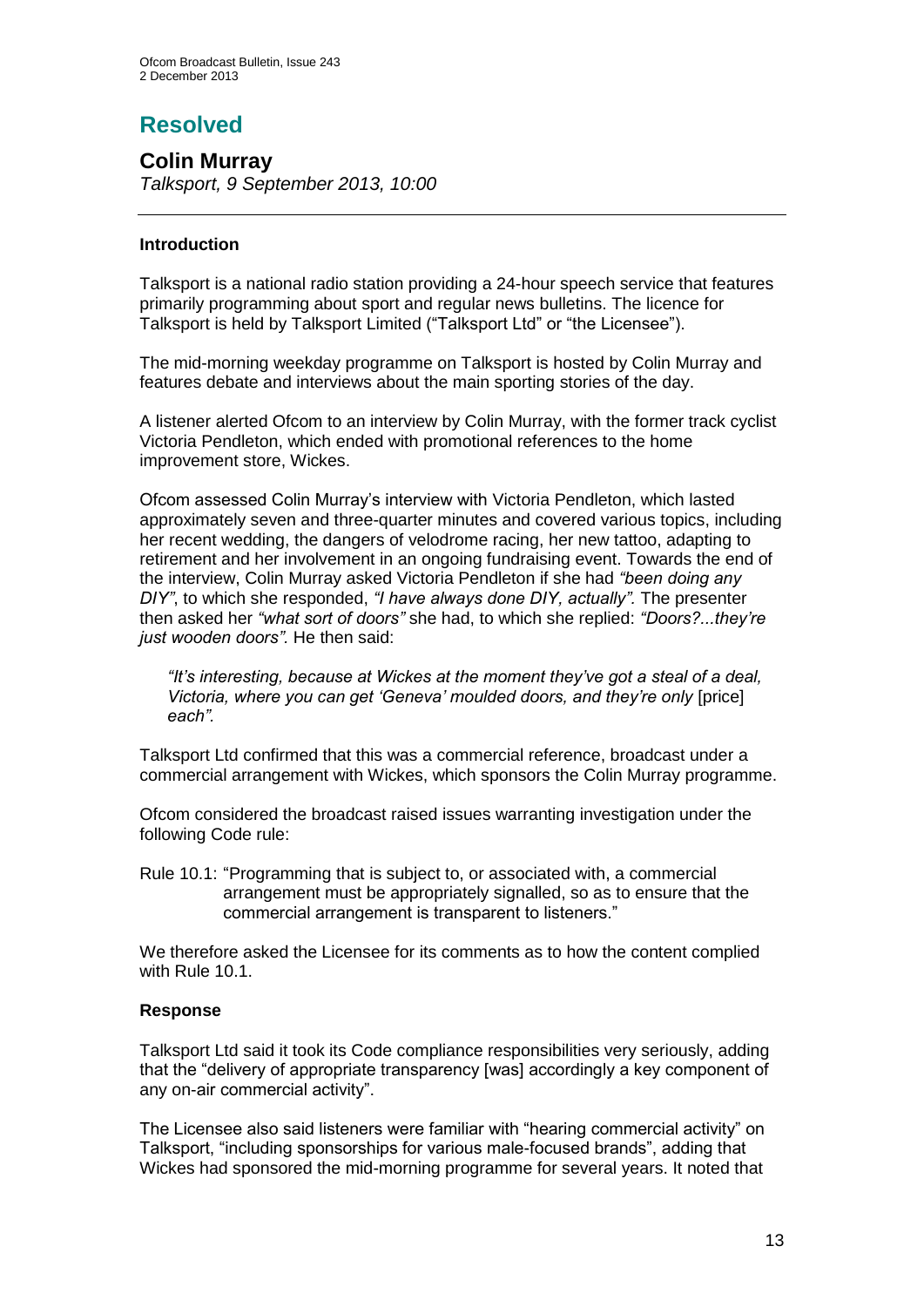its commercial arrangement with Wickes included, in addition to sponsorship credits, "commercial references in the form of two scripted 'live reads' per hour in each show and a sponsored feature, the Wickes Phone-In."

Talksport Ltd added that it generally scheduled four sponsorship credits each hour, approximately every 15 minutes (before commercial breaks), with the result that a listener would therefore hear a sponsorship credit "an average of seven and a half minutes after first tuning in to the programme". It noted that, in this instance, the commercial reference to Wickes' doors occurred approximately 13 minutes after a sponsorship credit and two and a half minutes before the next one.

The Licensee stated that the commercial reference in this case had been "read out verbatim from an approved script provided in advance by Talksport's sponsorship department." It added that, "in keeping with the entertainment and light-hearted format of the programme, the live read was delivered in the form of a final question to [the] studio quest and former Olympian, Victoria Pendleton, at the conclusion of an interview and in the run up to the next break."

Talksport Ltd said it had considered "that the scheduling of clear and suitably frequent sponsorship credits would ensure appropriate transparency for commercial references to sponsors within a sponsored programme". However, the Licensee added that, having reflected on the matter, it recognised this "was not in line with Ofcom's expectations", for which it apologised, noting that Talksport's "objective at all times is to ensure full compliance with all aspects of the Code".

The Licensee said it had therefore taken the following steps to avoid recurrence:

- Talksport's Programme Director had briefed both the presenter (who was new to commercial radio) and his production team, "to supplement previous briefings given when he joined the station", emphasising that:
	- $\circ$  "whenever commercial references are made to sponsors, however brief, it should be clear to listeners that the brand in question is a sponsor"; and
	- $\circ$  "the presence of sponsor credits alone may not provide sufficient signalling in ensuring appropriate transparency for listeners";
- A "written notice" had been provided to all production, programming and sponsorship staff, emphasising the above;
- Meetings had been held with key sponsorship and sales staff, to ensure they understood the importance of transparency in relation to all commercial activity in programming; and
- Talksport's sponsorship and promotions department had "audited all live sponsor reads currently carried on the station, to ensure that all scripts given to presenters and production teams include wording identifying the material as a promotion for an on-air sponsor."

Talksport Limited said the audit noted above had "identified that the live sponsored reads for Wickes were the only live sponsor reads carried on Talksport which did not already include wording identifying the relevant brand as a sponsor."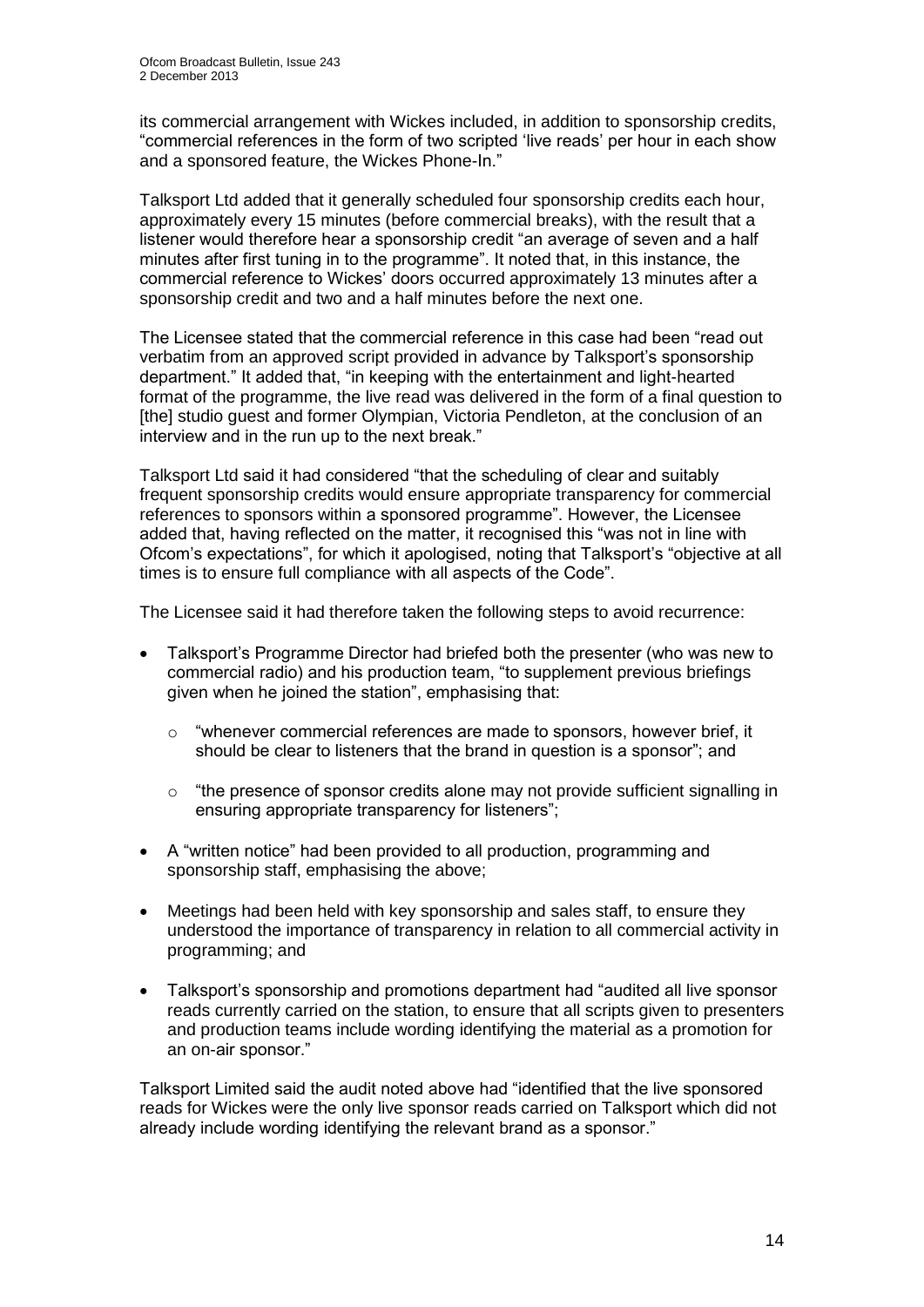#### **Decision**

1

Under the Communications Act 2003, Ofcom has a statutory duty to set standards for broadcast content as appear to it best calculated to secure standards objectives, including "that generally accepted standards are applied to the contents of...radio services so as to provide adequate protection for members of the public from the inclusion in such services of...harmful material."

This is reflected in, among other rules, Rule 10.1 of the Code, which requires that programming subject to, or associated with, a commercial arrangement is appropriately signalled, so as to ensure the commercial arrangement is transparent to listeners. Ofcom's associated guidance to Rule  $10.1<sup>1</sup>$ , clarifies how this should generally be achieved:

"Whenever any programming is subject to a commercial arrangement (whether it is a commercial reference in a programme/feature or the entire programme/feature itself) Ofcom considers that, to comply with Rule 10.1, appropriate transparency of the arrangement generally requires signalling *at the outset of each instance..*.

"In particular, when commercial references...take place in related programming (e.g. paid-for sponsor references within a sponsored breakfast show or the promotion of a product within a feature that opens with non-promotional material), transparency of any commercial arrangement should take place at the earliest opportunity – i.e. at or near the start of the programming concerned".

In this case, Ofcom noted that the Colin Murray programme, which lasted three hours, contained sponsorship credits that referred to Wickes at approximately 15 minute intervals. We therefore considered regular listeners may have recognised that the reference to the sponsor's products at the end of the interview with Victoria Pendleton were likely to have been subject to a commercial arrangement.

Nevertheless, Ofcom considers it essential that, to ensure adequate transparency, *all* listeners recognise when specific programming is subject to (or associated with) a commercial arrangement between the broadcaster and a third party. We do not generally consider it sufficient for such an arrangement to be revealed after the fact<sup>2</sup>.

In this instance, when Colin Murray asked Victoria Pendleton about DIY, the last reference to a commercial arrangement between Wickes and Talksport had been some 13 minutes earlier (in a sponsorship credit for the programme). As the presenter did not make clear at the outset of the commercial reference to Wickes' 'Geneva' moulded doors that this had also been subject to the commercial arrangement – which could have been achieved by, for example, reference to "our sponsor, Wickes" – some listeners may not have been aware that they were listening to content that was subject to such an arrangement. The Licensee therefore failed to signal appropriately programming that was subject to a commercial arrangement.

<sup>&</sup>lt;sup>1</sup> See 'Positioning', under 'Appropriate signalling', in Ofcom's guidance notes to Section Ten, at:

[http://stakeholders.ofcom.org.uk/broadcasting/guidance/programme-guidance/bguidance/.](http://stakeholders.ofcom.org.uk/broadcasting/guidance/programme-guidance/bguidance/)

 $2$  In the guidance highlighted under footnote 1, Ofcom notes the following exception to the guidance quoted in this Finding: "...it may be appropriate for the signalling of, for example, a short sponsored programming feature that contains no commercial reference to the sponsor within it (e.g. a typical weather bulletin), to be made at the end of such programming."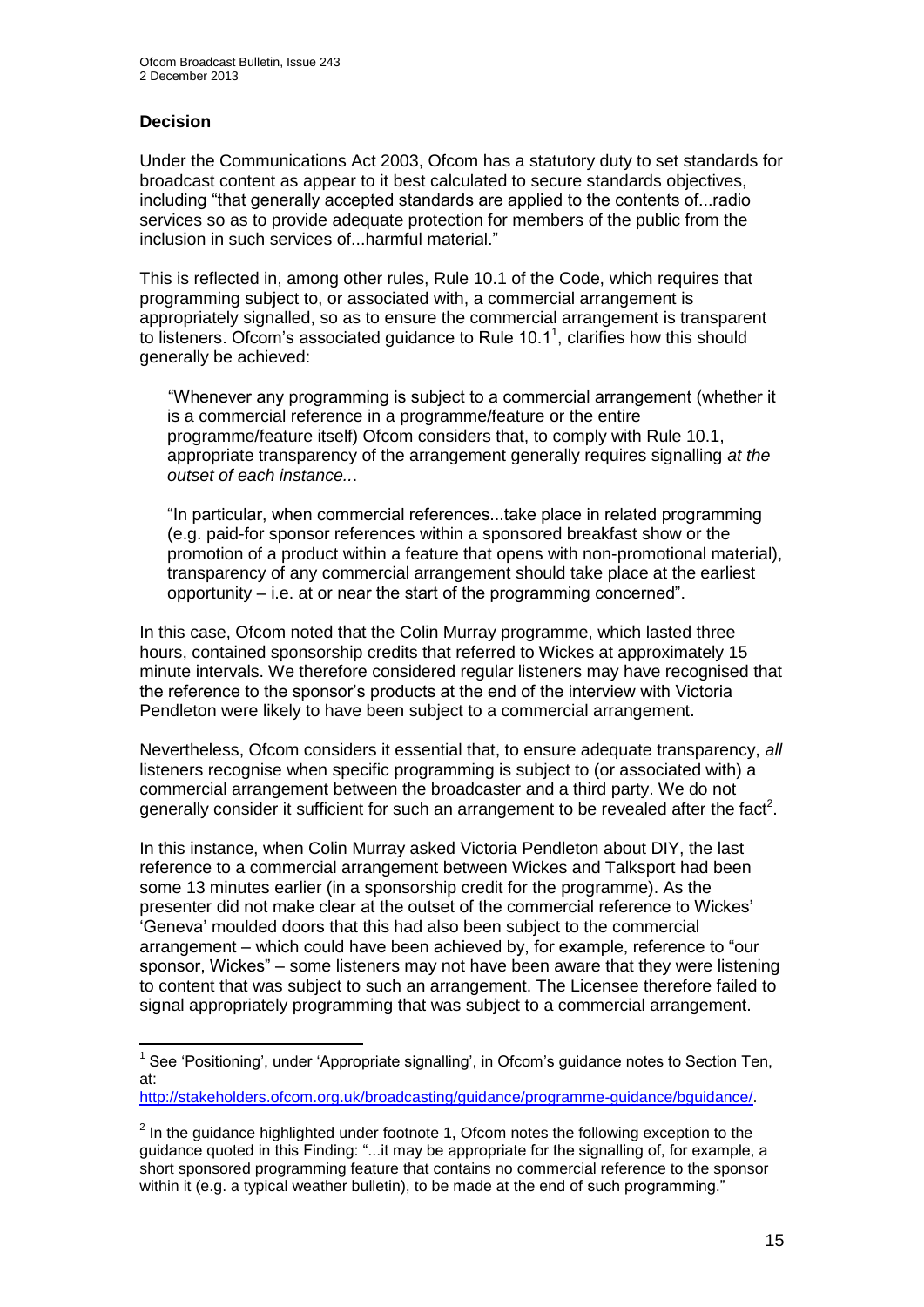However, Ofcom noted the Licensee's apology and took into account the range of steps it had taken to avoid recurrence. In particular, we noted the result of the audit undertaken in this instance, which suggested the matter under investigation was likely to have been an isolated incident. Ofcom therefore considered the matter to be resolved.

#### **Resolved**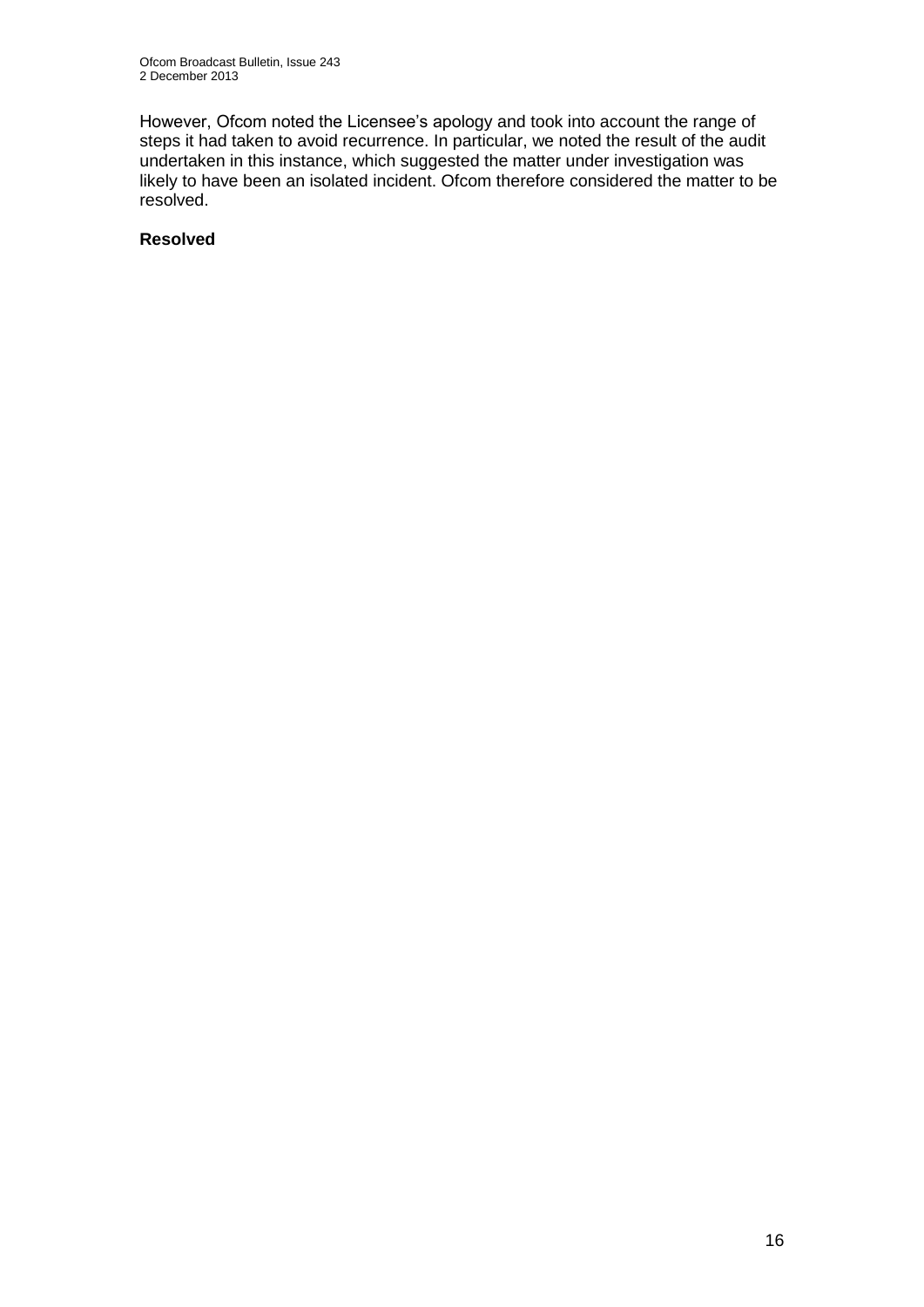# **Advertising Scheduling Findings**

## **Resolved**

## **Resolved findings table**

*Code on the Scheduling of Television Advertising compliance reports*

Rule 4 of the Code on the Scheduling of Television Advertising ("COSTA") states:

"...time devoted to television advertising and teleshopping spots on any channel must not exceed 12 minutes."

| <b>Channel</b> | <b>Transmission date</b><br>and time | Code and<br>rule /<br>licence<br>condition | <b>Summary finding</b>                                                                                                                                                                                                                                                    |
|----------------|--------------------------------------|--------------------------------------------|---------------------------------------------------------------------------------------------------------------------------------------------------------------------------------------------------------------------------------------------------------------------------|
| Pop            | 28 August 2013,<br>07:00             | <b>COSTA</b><br>Rule 4                     | Ofcom received notification from the<br>licence holder for Pop, CSC Media<br>("CSC Media") that it had exceeded<br>its permitted advertising allowance by<br>three minutes.                                                                                               |
|                |                                      |                                            | CSC Media said that a programme<br>ran shorter than its scheduled time<br>and the playout system subsequently<br>froze. It said that further errors in the<br>playout system caused an advertising<br>break from a preceding clock hour to<br>be transmitted erroneously. |
|                |                                      |                                            | CSC Media said it is working with its<br>playout providers to avoid future<br>occurrences and had removed three<br>minutes of advertising time from the<br>same clock hour the week after for<br>this error.                                                              |
|                |                                      |                                            | <b>Finding: Resolved</b>                                                                                                                                                                                                                                                  |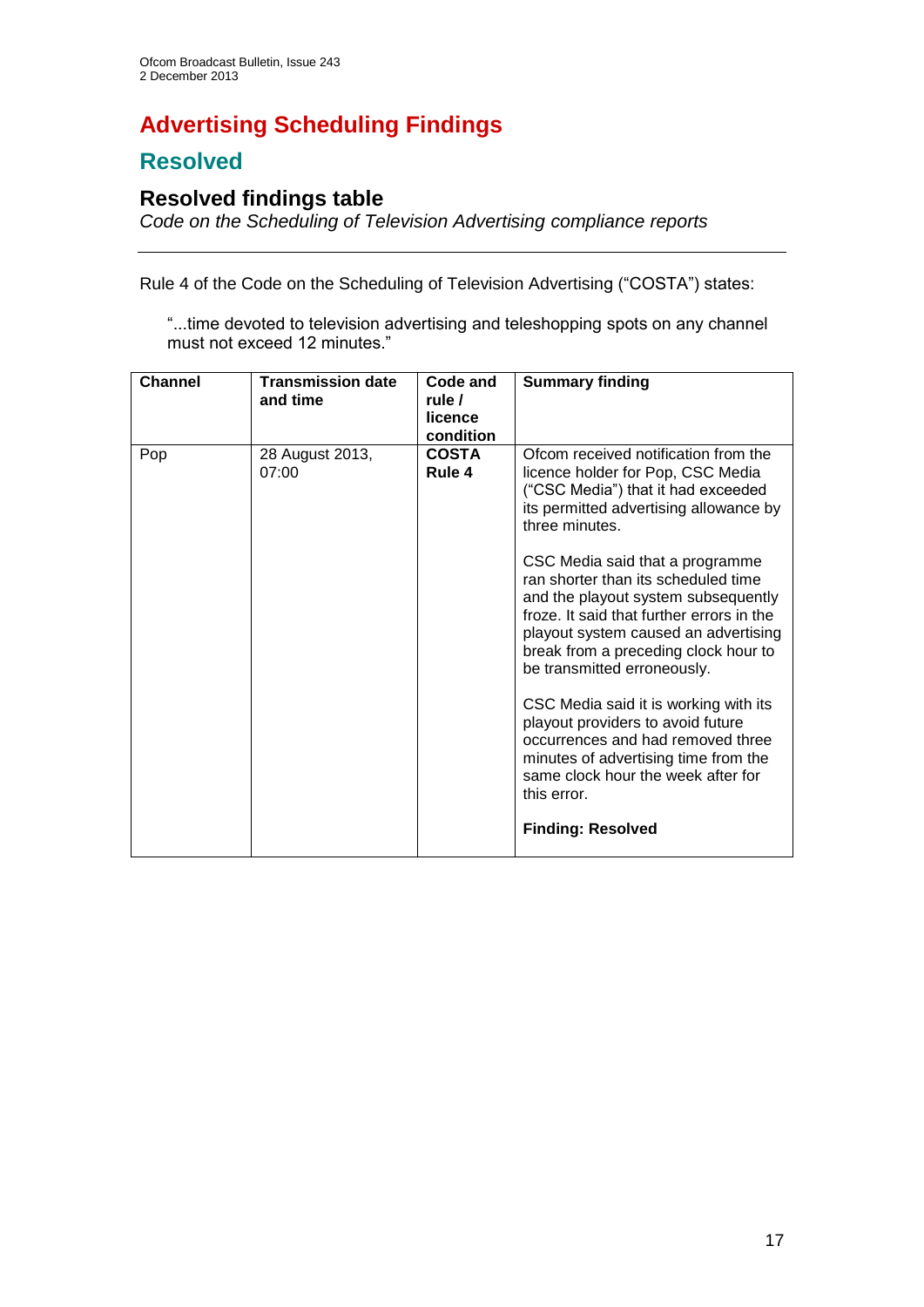## **Fairness and Privacy cases**

## **Upheld**

## **Complaint by Mr Abkar Singh Rai**

*Let's Talk, Kismat Radio, 17 May 2013*

#### **Summary**

Ofcom has upheld Mr Abkar Singh Rai's complaint of unjust or unfair treatment in the programme as broadcast.

Kismat Radio broadcast an edition of its phone-in programme, *Let's Talk*, which included an allegation that the complainant, Mr Rai, had been caught stealing from the Sri Guru Singh Sabha Southall Gurdwara ("the Gurdwara", the Sikh temple in Southall, west London).

Ofcom found that:

- the programme presented a significant allegation of theft against Mr Rai in a way that was likely to materially and adversely affect listeners' perceptions of Mr Rai unfairly. Ofcom considered that the broadcaster had not taken reasonable care to ensure material facts were not presented, disregarded or omitted in a way that portrayed Mr Rai unfairly.
- the comments made in the programme about Mr Rai amounted to a significant allegation of wrongdoing. Therefore, the broadcaster was required to offer him an appropriate and timely opportunity to respond prior to broadcast of the programme. Its failure to do so resulted in unfairness to Mr Rai.

Ofcom was concerned that the broadcaster had relied solely on a story published in one Asian newspaper as the basis for broadcasting the claim that Mr Rai had committed theft, and that Mr Rai was only offered an opportunity to respond a very considerable time (25 days) after the programme was broadcast.

#### Note to broadcasters:

A broadcaster has a responsibility to ensure that any significant allegation made about an individual or organisation in a programme is presented in a way which does not portray that individual unfairly. If a programme alleges wrongdoing or makes other significant allegations, the broadcaster should normally:

- give the individual or organisation concerned an appropriate and timely opportunity to respond; and
- reflect any response in an appropriate way on air; and/or
- at least reflect the fact that the broadcaster has sought comment from the individual or organisation concerned; and/or
- place the allegation in an appropriate context (by, for example, explaining it is based on one source or is unverified).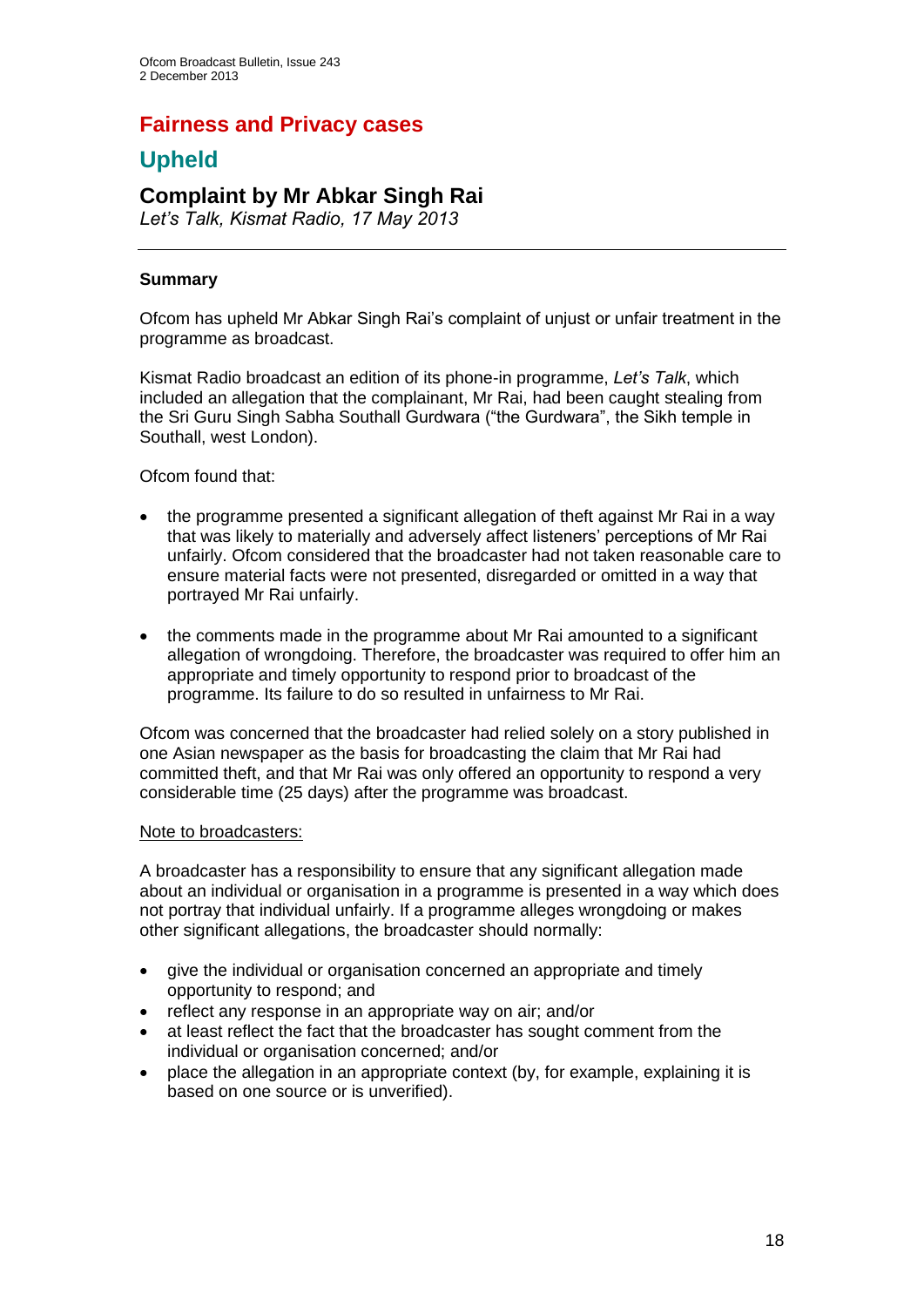#### **Introduction and programme summary**

Kismat Radio is a commercial radio station providing educational and informative programming to the UK Asian community in the Greater London area.

A transcript in English (translated from the original Punjabi) of the relevant part of the programme broadcast on 17 May 2013 was prepared by an independent translation company for Ofcom. Both parties to the complaint confirmed that the translated transcript fairly represented the content in the programme relevant to the complaint, and that they were satisfied for Ofcom to rely on the translated transcript in considering the complaint.

On 17 May 2013, Kismat Radio broadcast an edition of *Let's Talk* presented by Mr Sunny Landa. During the programme, the presenter read out a news item stating:

"Omkar Singh [i.e. Mr Rai]<sup>1</sup>, who is the brother-in-law of the Chairperson of Sri *Guru Singh Sabha Southall* [i.e. the Gurdwara]*...has been caught red-handed while stealing money from the collection pot"*.

Following this comment, Mr Landa asked *"when such things happen in Hindu temples, Mosques and Gurdwaras; when those who work inside these places are thieves? How does it affect people?"* and invited listeners to phone in to give their opinions. The presenter said that the CCTV camera in the Gurdwara *"was not functioning at the location of the collection pot"* and acknowledged that *"those who work inside* [the Gurdwara] *say that there is no evidence* [of the theft]*"* before asking listeners how evidence could be obtained. He also said that the person who had reported the incident had received death threats. During the 40-minute discussion that followed, Mr Landa repeated the allegations of theft and referred to Mr Rai, either directly by name, or as the brother-in-law of the Chairperson of the Gurdwara, 12 times.

#### **Summary of the complaint and the broadcaster's response**

Mr Rai complained that he was treated unjustly or unfairly in the programme as broadcast because:

a) The programme alleged, falsely, that Mr Rai had been caught stealing money from the collection pot at the Gurdwara in Southall where he works as a volunteer. Mr Rai said the programme makers did not contact the Gurdwara to ascertain if the allegations were true.

Mr Rai said that the allegations made in the programme were false and politically motivated. He added that he and his family have "a long history and deep connection to the Gurdwara" and the broadcast has caused him and his family distress and damaged their reputation.

Kismat Radio said that the allegation of theft at the Gurdwara was published by an Asian newspaper and it had decided to include this news story in the programme complained about as a subject for discussion. The broadcaster explained that the Gurdwara, in which the alleged theft took place, had a history of violence and intimidation because different parties wished to control its management because large sums of cash are donated to the Gurdwara by the

1

 $<sup>1</sup>$  Mr Rai confirmed to Ofcom that there are several variations of how his first name can be</sup> pronounced, one variant being Omkar.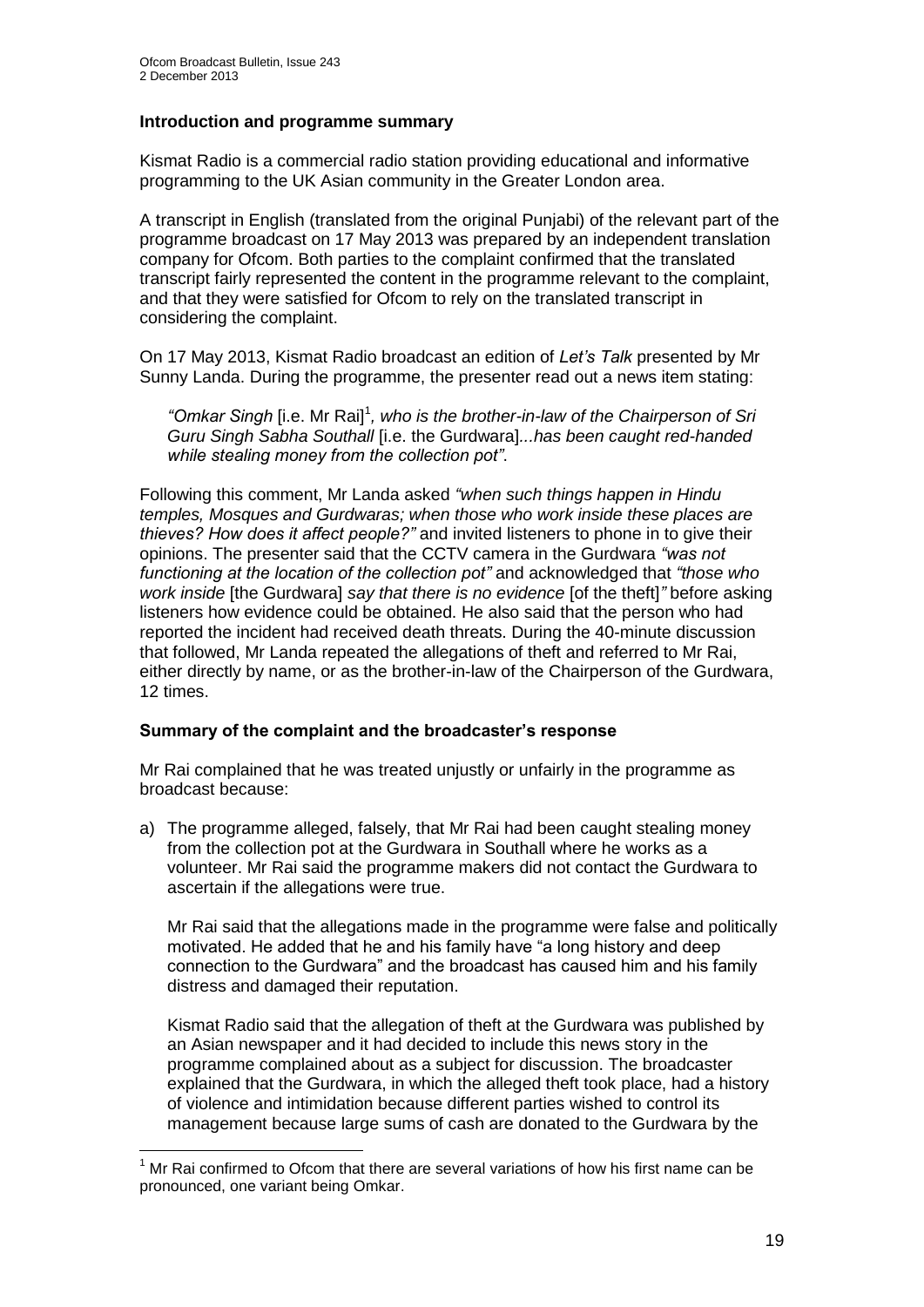Sikh Community. Kismat Radio said that ordinarily it does not get involved in allegations made by one party against the other. It said that, in this particular case, the person who had made the allegation of theft against the complainant had been told by the Gurdwara's Management Committee that action would be taken over the alleged theft. However, it said that the event was covered up by the Committee and that this was bad for the Sikh community, the Gurdwara and the current Management Committee.

Kismat Radio provided Ofcom with recordings and transcripts of interviews which took place after the programme complained about was broadcast. It said that these recordings contained evidence that the Gurdwara's Management Committee was not as transparent in their management as they claimed to be and that Mr Rai was "a part of this" because he was the brother-in-law of the Chairperson of the Gurdwara. Kismat Radio added that the Gurdwara's Management Committee maintained that CCTV footage existed which showed that no theft took place, but that this evidence was not given to the police or made available to Kismat Radio.

b) Mr Rai was not given an opportunity to respond to the serious allegations made about him in the programme.

Kismat Radio said that Mr Rai was offered a right to reply and that Mr Rai's son replied on his behalf stating that his father was not prepared to make any statement and he did not want the right to reply. Kismat Radio said that the allegation about Mr Rai was not denied and added that there were at least three other conversations which took place with Mr Rai's son regarding this matter.

#### **Decision**

Ofcom's statutory duties include the application, in the case of all television and radio services, of standards which provide adequate protection to members of the public and all other persons from unjust or unfair treatment and unwarranted infringement of privacy in, or in connection with the obtaining of material included in, programmes in such services.

In carrying out its duties, Ofcom has regard to the need to secure that the application of these standards is in the manner that best guarantees an appropriate level of freedom of expression. Ofcom is also obliged to have regard, in all cases, to the principles under which regulatory activities should be transparent, accountable, proportionate and consistent and targeted only at cases in which action is needed.

In reaching its decision, Ofcom carefully considered all the relevant material provided by both parties. This included a recording of the programme as broadcast, a translated transcript of it, both parties' written submissions and supporting material. Ofcom provided the parties with the opportunity to make representations on Ofcom's Preliminary View (which was to uphold the complaint). Neither party made any representations on the Preliminary View.

When considering complaints of unjust or unfair treatment, Ofcom has regard to whether the broadcaster's actions ensured that the programme as broadcast avoided unjust or unfair treatment of individuals and organisations, as set out in Rule 7.1 of the Code.

a) Ofcom considered first Mr Rai's complaint that he was treated unjustly or unfairly in the programme as broadcast because the programme alleged, falsely, that he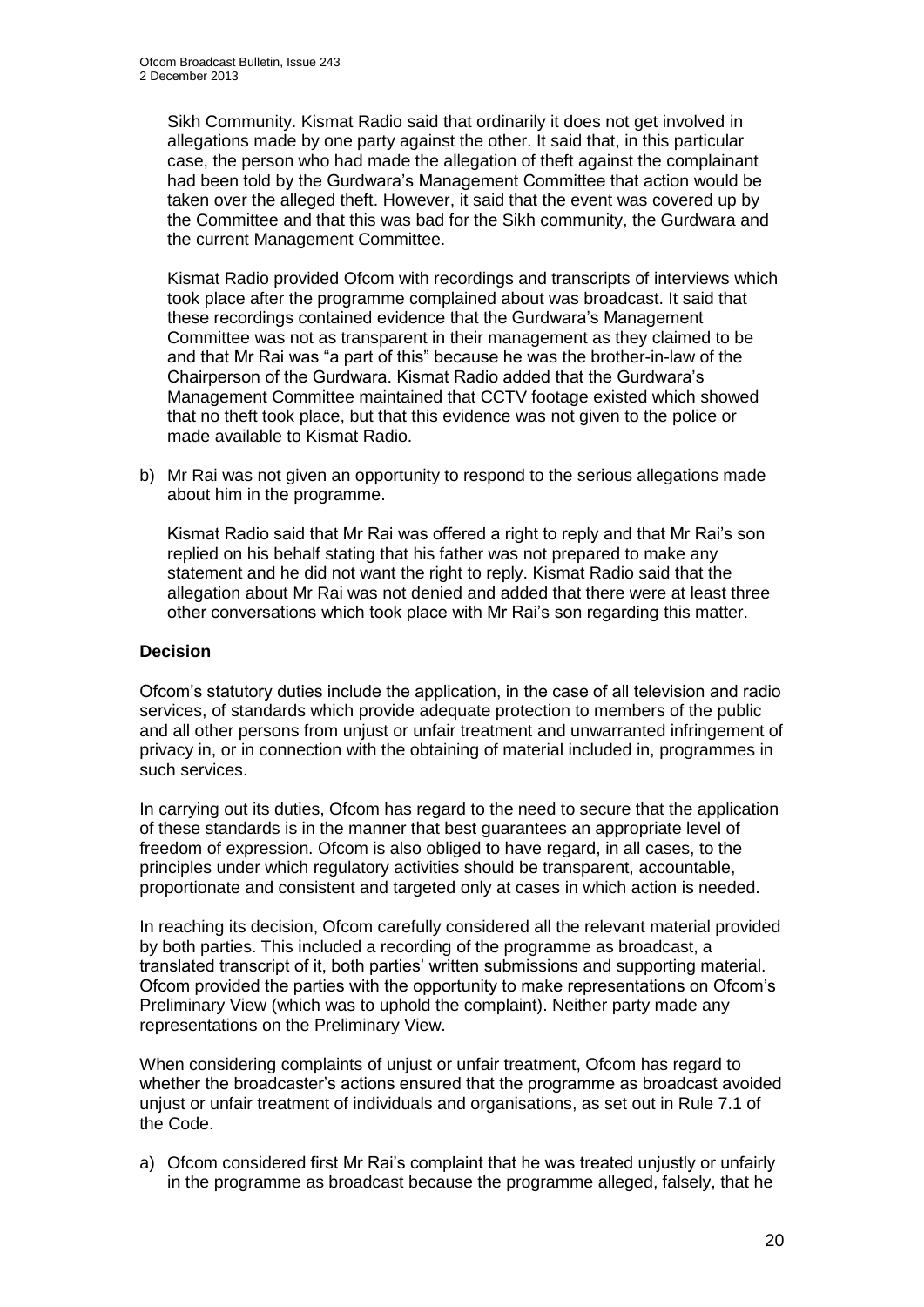had been caught stealing money from the collection pot at the Gurdwara where he worked as a volunteer.

Ofcom took account of Practice 7.9 of the Code which provides that, before broadcasting a factual programme, broadcasters should take reasonable care to satisfy themselves that material facts have not been presented, disregarded or omitted in a way that is unfair to the individual or organisation.

The programme's presenter, Mr Landa, stated that Mr Rai *"had been caught...stealing from the collection pot* [of the Gurdwara]*"* and Mr Landa repeated this allegation of theft 12 times during the 40 minute discussion which followed. There is no doubt in Ofcom's view that this was a serious allegation of wrongdoing and it would have been clear to listeners that the programme stated, unequivocally, that Mr Rai had committed theft. This allegation questioned Mr Rai's honesty and integrity and suggested he was involved in criminal behaviour.

Kismat Radio said in its submissions that it included this story in the programme as a discussion point and that the allegation had previously appeared in an Asian newspaper.

In Ofcom's view whenever a programme alleges wrongdoing or makes other significant allegations against an individual or organisation, the broadcaster must take certain measures to ensure compliance with Section Seven (Fairness) of the Code to avoid unjust or unfair treatment. For instance, broadcasters should normally:

- give the individual or organisation concerned an appropriate and timely opportunity to respond; and
- reflect any response in an appropriate way on air; and/or
- at least reflect the fact that the broadcaster has sought comment from the individual or organisation concerned; and/or
- place the allegation in an appropriate context (by, for example, explaining it is based on one source or is unverified).

In the circumstances of this case, Ofcom considered that Kismat Radio took none of these steps. Mr Landa simply stated, as fact, that Mr Rai *"had been caught...stealing from the collection pot* [of the Gurdwara]*"*. He did not attempt to place this statement in any form of context by explaining that, for example, it was based on a story in one Asian newspaper, or was an unproved allegation. Moreover, Mr Landa repeated the allegation on numerous occasions throughout the programme.

Ofcom noted Kismat Radio's submissions that Mr Landa was justified in broadcasting the allegation against Mr Rai because the person who complained about the alleged theft at the Gurdwara considered that the allegation had not been dealt with appropriately by the Gurdwara's Management Committee because Mr Rai was the brother-in-law of the Chairperson of the Gurdwara.

Ofcom underlines that the right to freedom of expression is crucial for broadcasters and their audience. Broadcasters must be able to investigate and report on matters of interest to their audience freely, but in doing so they must always comply with the Code. In particular, as already pointed out, broadcasters must not make (or repeat) significant allegations against individuals or organisations in a way that is unfair. In this case, Ofcom considered that Kismat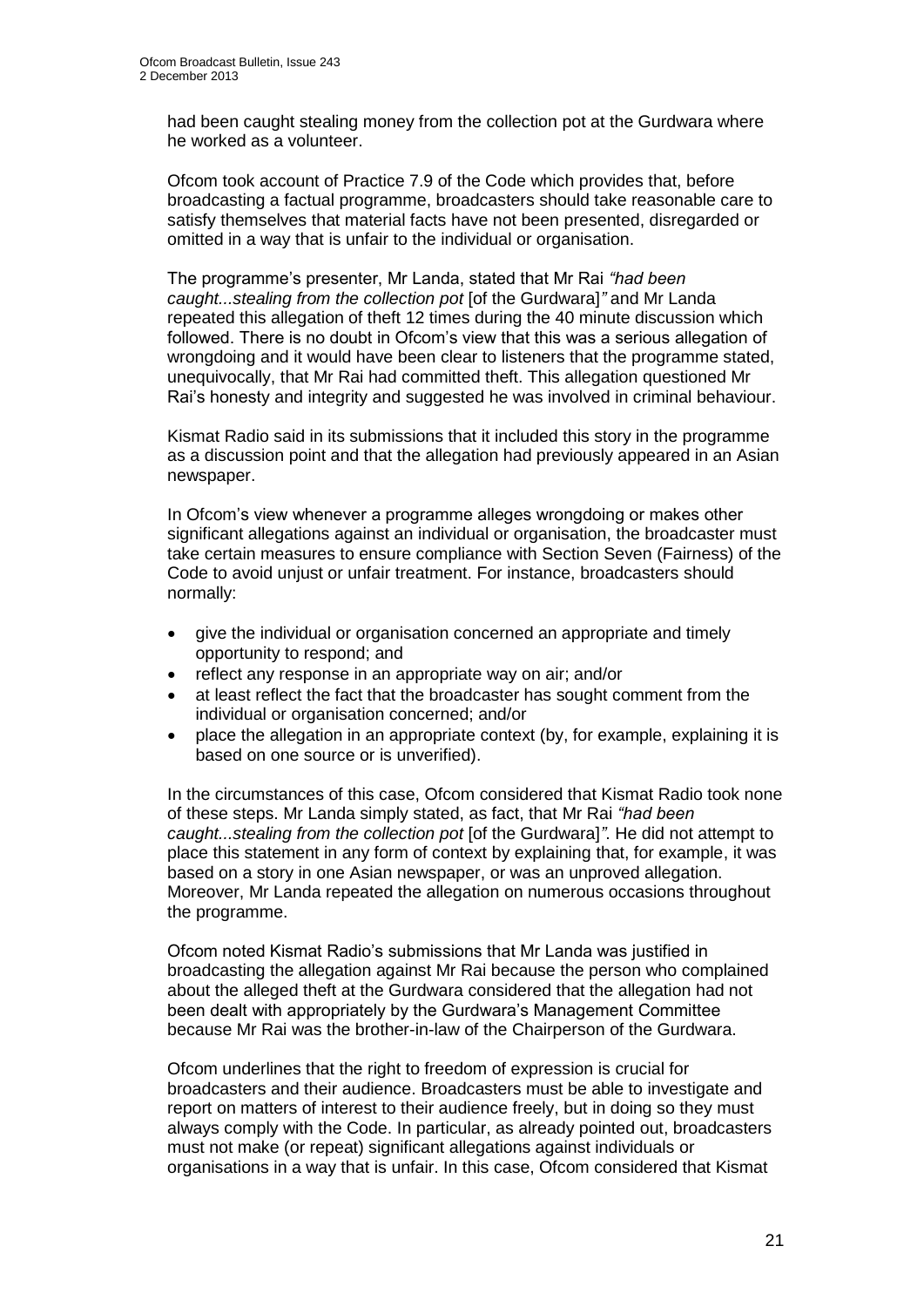Radio could have avoided any unfairness to Mr Rai at the time of broadcast by taking some of the steps outlined in the bulleted points above.

As it was, however, in Ofcom's view the repeated allegation made by the presenter that Mr Rai had committed theft at the Gurdwara was clearly likely to materially and adversely affect listeners' perceptions of Mr Rai in a way that was unfair to him. The broadcaster did not take reasonable care to satisfy itself that material facts had not been presented, disregarded or omitted in a way that was unfair to the complainant and its failure to do so resulted in unfairness to Mr Rai.

b) Mr Rai was not given an opportunity to respond to the serious allegations made about him in the programme.

In considering this aspect of the complaint, Ofcom took account of Practice 7.11 of the Code which states:

"If a programme alleges wrongdoing or incompetence or makes other significant allegations, those concerned should normally be given an appropriate and timely opportunity to respond."

For the reasons already given in head a) above, Ofcom considered that the comments made in the programme (i.e. that Mr Rai had committed theft) amounted to an allegation of serious wrongdoing against Mr Rai. Normally, where a significant allegation is made about an individual or organisation in a programme, as it was in this particular case, the broadcaster should ensure that the individual or organisation concerned is given an opportunity to respond and, where appropriate, for that response to be represented in the programme in a fair manner.

Ofcom noted Kismat Radio's submission that Mr Rai was given an opportunity to respond but that his son had refused on Mr Rai's behalf. However, Mr Rai said in his complaint that he was only offered a right to reply after the programme was broadcast. The broadcaster provided no evidence to Ofcom that Mr Rai (or, on his behalf, his son) was given an opportunity to respond to the allegation of theft prior to the broadcast. Given the serious nature of the allegation against Mr Rai, Ofcom considered that the broadcaster was required to offer Mr Rai an opportunity to respond to the allegation prior to the broadcast of the programme. It was not sufficient to attempt to avoid unfairness in this case for the broadcaster to offer an opportunity to respond after the broadcast of the programme. Therefore, Ofcom considered that Kismat Radio's failure to provide Mr Rai with an appropriate and timely opportunity to respond to the serious allegation of theft made in the programme resulted in unfairness to him in the programme as broadcast.

**Accordingly, Ofcom has upheld Mr Rai's complaint of unjust or unfair treatment in the programme as broadcast. Ofcom is directing the Licensee to broadcast a summary of its findings in this case.**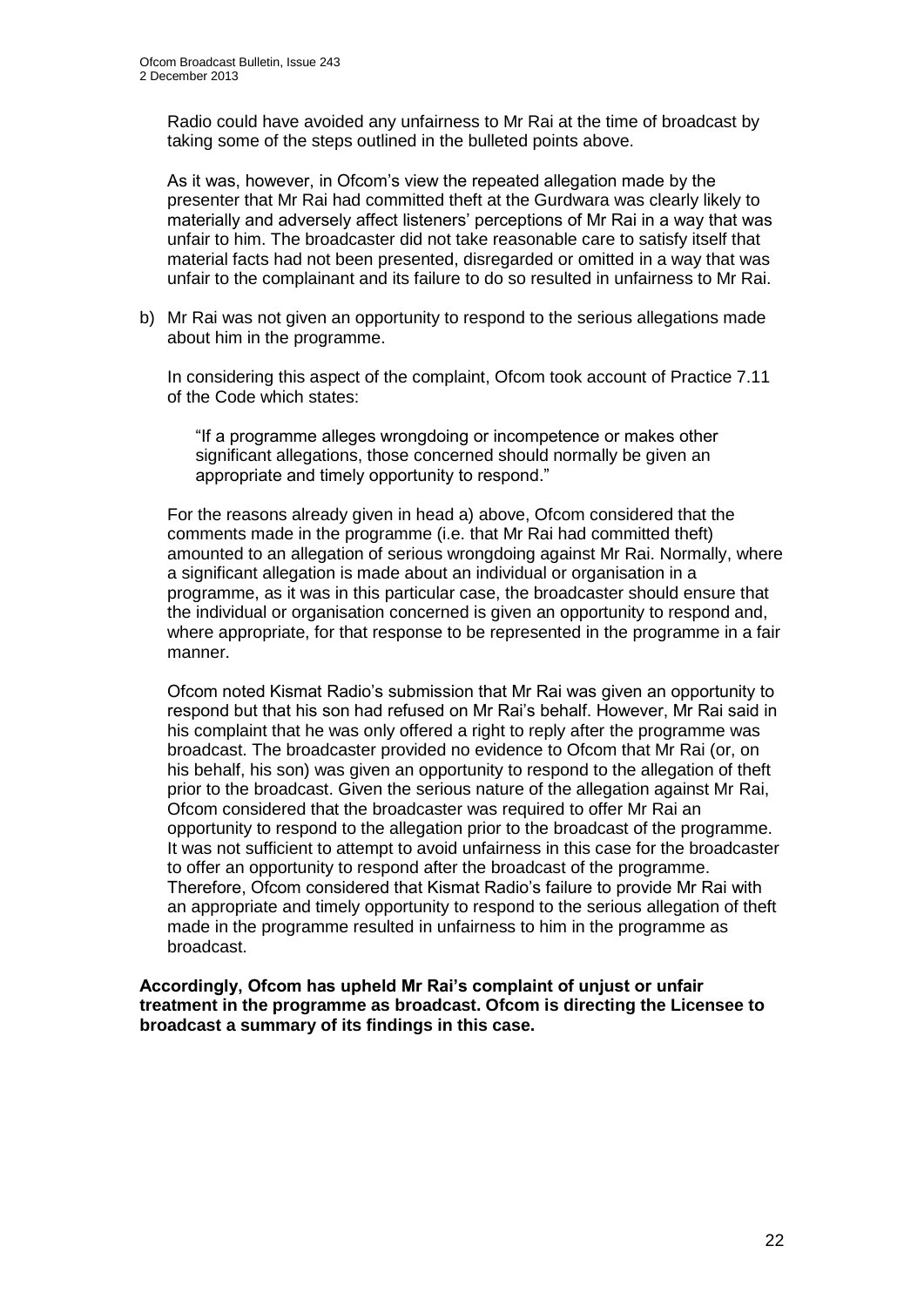# **Not Upheld**

## **Complaint by Johnsons Solicitors on behalf of the Burzynski Clinic**

*Panorama*, *BBC1, 3 June 2013*

#### **Summary**

Ofcom has not upheld this complaint made by Johnsons Solicitors on behalf of the Burzynski Clinic of unjust or unfair treatment in the programme as broadcast.

The programme complained of was an edition of the current affairs programme *Panorama*, entitled *Cancer: Hope for Sale?* This investigated the medical treatment for cancer offered by Dr Stanislaw Burzynski at his clinic, the Burzynski Clinic, in Houston, Texas. The programme's reporter interviewed former patients and their families about their experiences, as well as medical and science professionals about their views on Dr Burzynski's treatment.

Ofcom's decision is that the broadcaster had taken reasonable care to satisfy itself that material facts were not presented, disregarded or omitted in a way that was unfair to the Burzynski Clinic. In particular, the programme:

- Reflected the views of medical and science professionals in an accurate and balanced way and Dr Burzynski and the clinic's views were included as appropriate to give balance.
- Presented a variety of views of patients, their families, and medical and science professionals about the Burzynski Clinic. Although the medical professionals featured did not appear to be supportive of the Burzynski Clinic, in Ofcom's view this did not result in unfairness to the clinic.
- Did not present information about the costs involved in obtaining treatment from the Burzynski Clinic in such a way that resulted in unfairness.

#### **Introduction and programme summary**

On 3 June 2013, BBC1 broadcast an edition of *Panorama*, *Cancer: Hope for Sale?*  This investigated the medical treatment for cancer offered by the Burzynski Clinic in Houston. The programme interviewed former patients and their families about their experiences of Dr Burzynski's treatment and his use of antineoplastons (the Burzynski Clinic's specialised cancer treatment). The programme focussed its investigation on UK patients who had been treated at the Burzynski Clinic, and, in particular, the experience of three patients and their families, namely Luna Petagine, Amelia Saunders and Ms Hannah Bradley.

A number of medical professionals were interviewed about their views on the treatment and an interview with Dr Burzynski himself was included in the programme. When asked by the reporter what he thought about the fact that *"People say that what you do is sell hope"*, Dr Burzynski responded:

*"There are many foolish people and I tell you I am dealing with science and we have concrete evidence. Can you imagine the US government dealing with us for*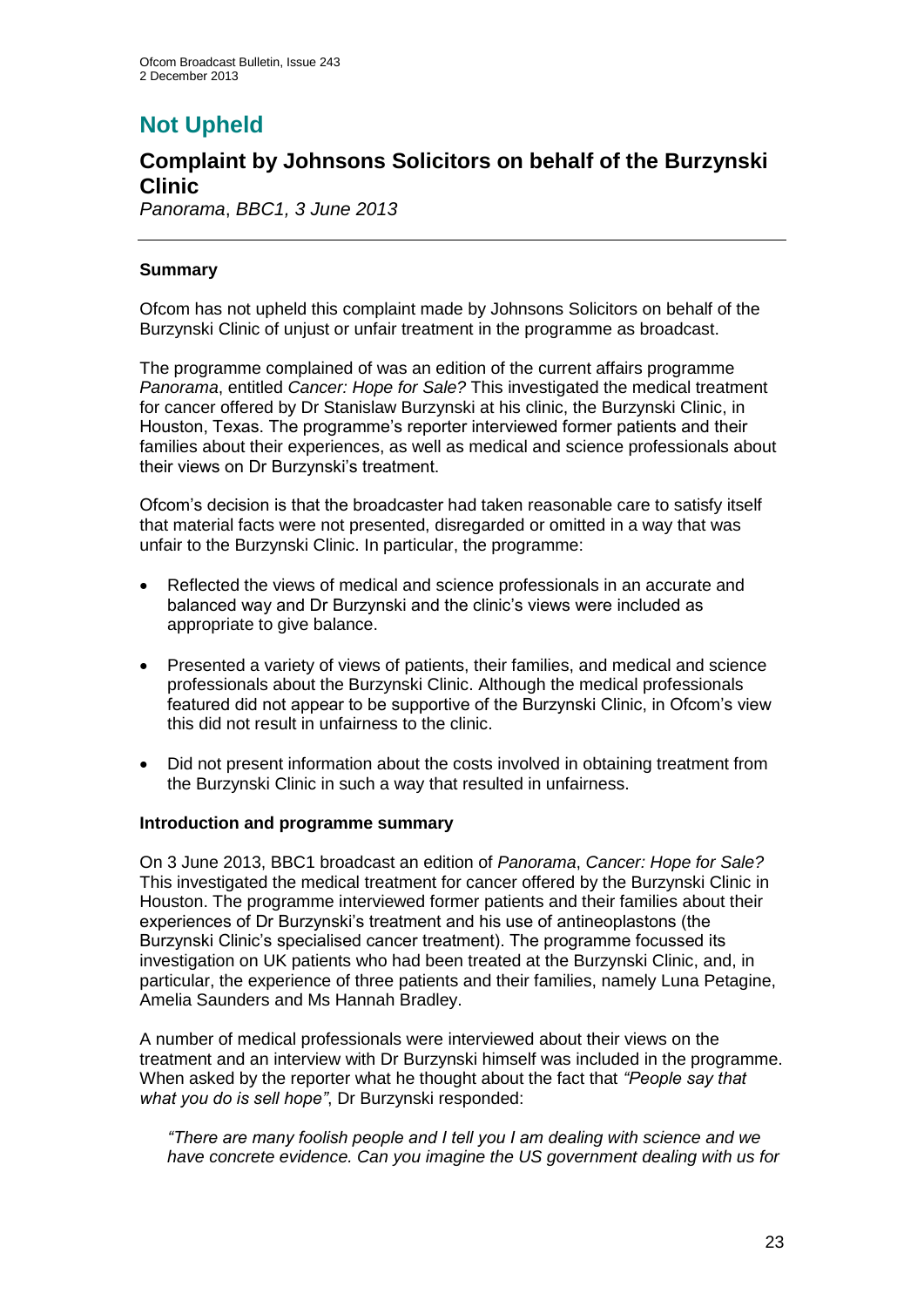*so many years, they would allow me to be here if I just sold hope? Without any hard evidence?"*

The programme concluded by stating:

*"It's easy to understand the families who look for every last chance…But it's harder to understand how Dr Burzynski has been allowed to sell an experimental treatment to the desperate and vulnerable for the past thirty years".*

#### **Summary of the complaint and the broadcaster's response**

Johnsons Solicitors complained that the Burzynski Clinic was treated unjustly or unfairly in the programme as broadcast because a negative impression was given of the clinic which was designed to be detrimental to its reputation. In particular, Johnsons Solicitors complained that:

a) The programme portrayed the clinic and its research facilities as being involved in "questionable" scientific and medical practices.

Johnsons Solicitors said that the BBC had clearly been determined to portray the clinic and its research institute as facilities involved in "questionable" scientific and medical practices. This was despite the fact that it said the research on antineoplastons had been supported in the past by the US National Cancer Institute ("the NCI"), reviewed by experts of the NCI and the US Food and Drug Administration (the "FDA"), and permitted to proceed to the final stage of the approval process – namely, Phase III clinical trials.

In response, the BBC stated that it considered the programme's portrayal of the scientific and medical practices of the Burzynski Clinic and its research facility to be fair and accurate. It explained that the purpose of the programme was to examine the available evidence to determine if the Burzynski Clinic's antineoplaston treatment was effective as a treatment for cancer. The BBC said that the programme concluded that the antineoplaston treatment was: "an experimental and unproven treatment which is not approved by the US Food and Drug Administration for the prevention or treatment of any disease". The BBC stated that the treatment and how it was supposed to work were unclear.

The BBC pointed out that, although Dr Burzynski claimed to have treated thousands of patients, the clinic's success rates were unknown. It said that the Burzynski Clinic had conducted numerous clinical trials and there was an unusually high number registered on the US government and US National Institutes of Health register. It said that patients could only be treated with the antineoplaston treatment if they were participating in a clinical trial. The high number of clinical trials had therefore allowed the Burzynski Clinic to treat a greater number of patients than would otherwise have been possible. It said that full results of clinical trials which demonstrated that the antineoplaston treatment was effective had never been published in a peer-reviewed journal. The BBC said that this was "questionable scientific practice".

The BBC explained that it had given the Burzynski Clinic the opportunity to respond to claims made in the programme. It had initially requested information about the number of patients the Burzynski Clinic had treated and their survival rates in a letter dated 31 January 2013 and repeated the request over the subsequent four months. It said that answers to its questions were never provided. It said that the Burzynski Clinic did however release "some limited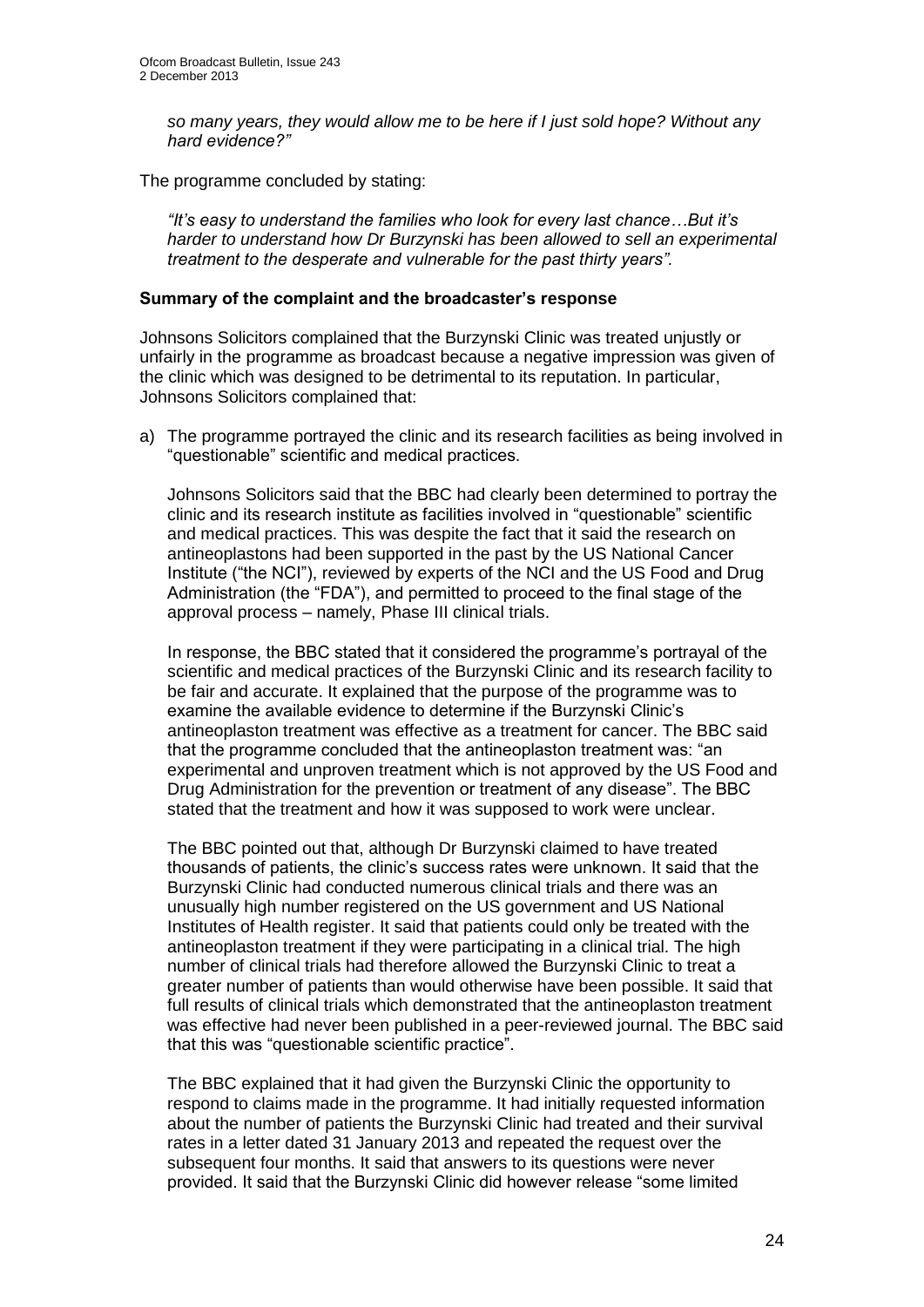figures" concerning survival rates to a BBC radio station a day before the *Panorama* programme was due to be broadcast. These figures were therefore included in the programme, though they could not be verified because they had not been peer reviewed.

The programme makers interviewed Dr Burzynski, footage of which was included in the programme. He was given the opportunity in the interview to respond directly to questions about the scientific merit of his work and that he had not presented full results of the clinical trials of antineoplastons for peer review. Dr Burzynski stated that antineoplastons could cure cancer: *"…but not everybody, because this is a very complex disease".* The BBC said that in advance of the interview Dr Burzynski was asked to produce verifiable and scientifically robust trial results to support his claims but he refused to do so and claimed that FDA regulations prevented him from doing so. The BBC disputed that the FDA had prevented Dr Burzynski from releasing the results of his clinical trials. It said that Dr Burzynski was disingenuous in referring to an official FDA warning issued to the Burzynski Clinic in September 2012 regarding the clinic's promotion of antineoplastons on its website.

The BBC said that the programme makers had provided the Burzynski Clinic with a number of opportunities to respond to specific claims made in the programme, and to confirm or correct facts. It said that these responses were included in the programme.

Included in the programme was an interview with Mr Wayne Merritt and his wife, Mrs Lisa Merritt. The BBC said that Mr Merritt requested and received treatment from the Burzynski Clinic when he was diagnosed with pancreatic cancer, because he did not want to be treated with conventional chemotherapy. He was told that he was not eligible for the antineoplaston clinical trial, but could be treated with "targeted" therapy instead. This involved the patient taking a cocktail of cancer drugs tailored to their specific type of cancer. The BBC said that: "the potential side effects of these untested combinations are unknown". Mr Merritt told the programme makers that he was not informed that his particular treatment included chemotherapy drugs and he was not given a breakdown of the treatment costs which, he said, escalated quickly. He stopped the treatment when his oncologist told him that she considered the treatment to be dangerous and informed him that it included chemotherapy drugs. The BBC said that the use of high-dosage chemotherapy and other drugs in untested combinations on patients suffering from cancer – outside an approved clinical trial – was, in its belief, "questionable scientific practice".

The programme included an interview with Dr Jeanine Graf, the Medical Director of the Intensive Care Unit at Texas Children's Hospital. The BBC stated that the hospital told the programme makers that it regularly treated children who were patients at the Burzynski Clinic and suffering serious side effects from the antineoplaston treatment. One side effect was high sodium levels which, in the case of the young girl, Luna Petagine, featured in the programme were almost fatal. The BBC said that the programme was careful to reflect accurately Dr Graf's explanation that the reason the children coming to the hospital, after treatment by the Burzynski Clinic, were so ill was: *"probably caused by a combination of their cancer getting worse and the side effects of the Burzynski treatment"*. The BBC pointed out that Dr Graf firmly stated that she would not recommend treatment at the Burzynski Clinic to any of her patients. The BBC said that the programme makers had visited the research institute where antineoplaston treatment was produced. The reporter questioned whether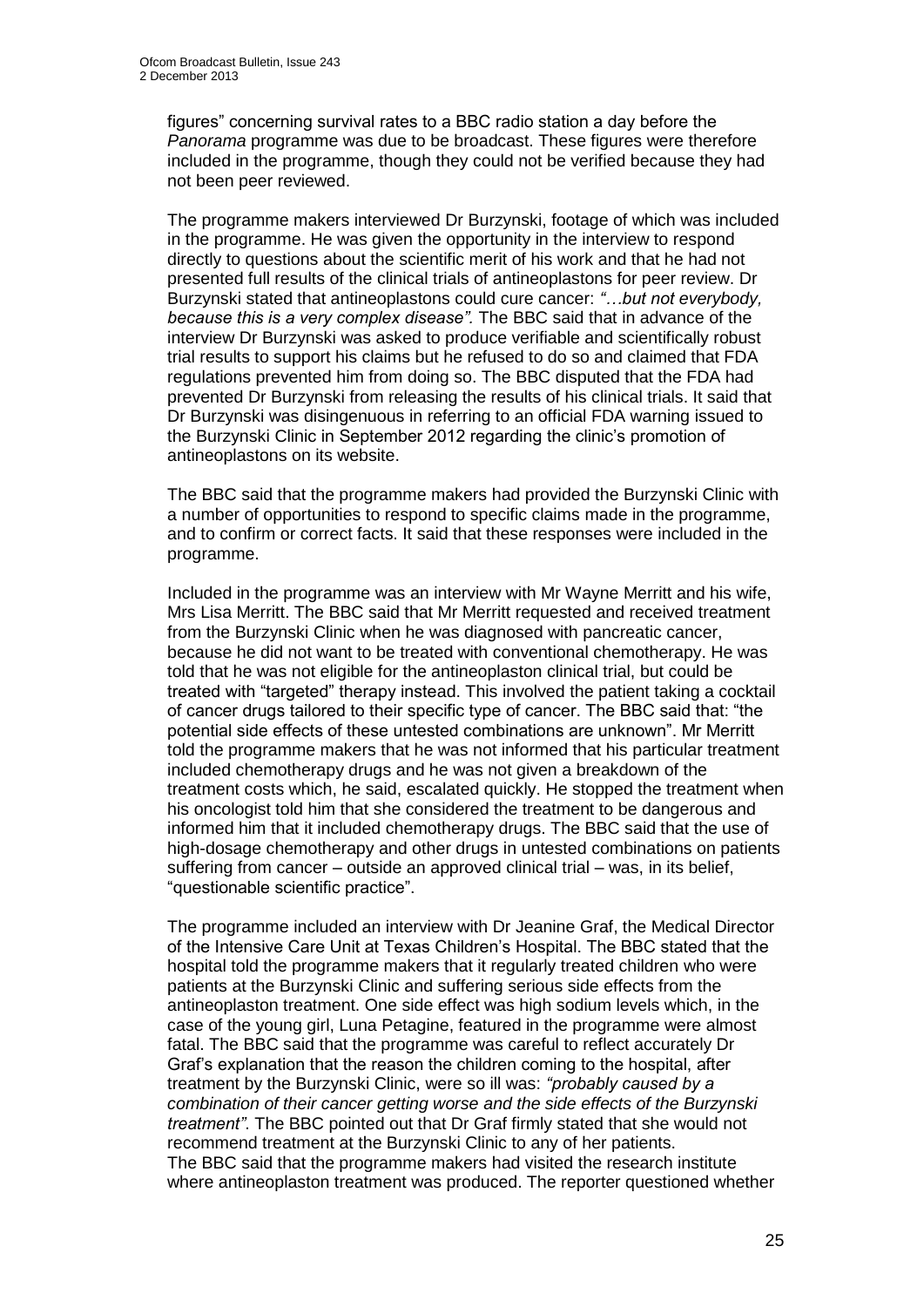the treatment had any efficacy as a cancer drug. The BBC said that it did not consider this to be unreasonable.

The broadcaster stated that the claim that Dr Burzynski's research had been supported in the past by the NCI was misleading. This was not the case and the NCI had not endorsed Dr Burzynski's work. The BBC said that both the NCI and the American Cancer Society described antineoplastons as a "complementary/alternative" treatment, the side effects of which "can include serious neurologic toxicity".

The BBC said that the complaint also gave the impression that Dr Burzynski's trials were endorsed by the FDA. However it stated that FDA approval for clinical trials does not constitute an endorsement of the treatment being tested.

The BBC also highlighted the fact that the clinic had been investigated on a number of occasions by the Texas Medical Board.

In conclusion, the BBC said that it did not consider that the programme's presentation of the medical and scientific practices of the Burzynski Clinic was unfair. It said that a number of those practices were, in its view, "questionable" and that Dr Burzynski and the clinic, though provided with the opportunity to provide answers to questions addressing these concerns, failed to do so.

b) The programme presented "a one-sided, negative viewpoint of doctors and patients and completely neglected the overwhelming positive evidence from other patients and medical experts".

In response, the BBC said that the programme looked objectively at the available evidence and presented a range of views about the treatment provided by the clinic. *Panorama* is a UK-based programme and as such the BBC said that the programme focussed its investigation on UK patients who had been treated at the Burzynski Clinic. The experience of three patients and their families was included: Amelia Saunders, Luna Petagine and Ms Hannah Bradley. The programme explained that Amelia Saunders and Luna Petagine had subsequently died. The BBC said that these were not unrepresentative cases, as Dr Burzynski's own figures suggested that survival rates of patients treated for brain tumours at the clinic were in the region of 15.5%. The BBC said that in the programme both families expressed reservations about the clinic and the treatment, but also made it clear that they did not regret going and would have taken any chance of recovery offered. The BBC said that neither family criticised Dr Burzynski directly, nor were known critics of the clinic.

The third UK patient presented in the programme, Ms Bradley, was at the time still undergoing antineoplaston treatment for a brain tumour. The BBC said that in the programme Ms Bradley was strongly supportive of Dr Burzynski's work, and credited the antineoplaston treatment with saving her life. It said that Ms Bradley and her partner had published online details of her treatment and their positive opinions of it, and that they had encouraged other UK cancer patients to consider Dr Burzynski's treatment. The BBC said that these three UK cases presented a fair and representative sample of the views of UK patients treated by Dr Burzynski.

The BBC said that the programme also drew upon a wide range of scientific and medical sources from both the UK and the USA including: Cancer Research UK; the Children's Brain Tumour Research Centre; Great Ormond Street Hospital;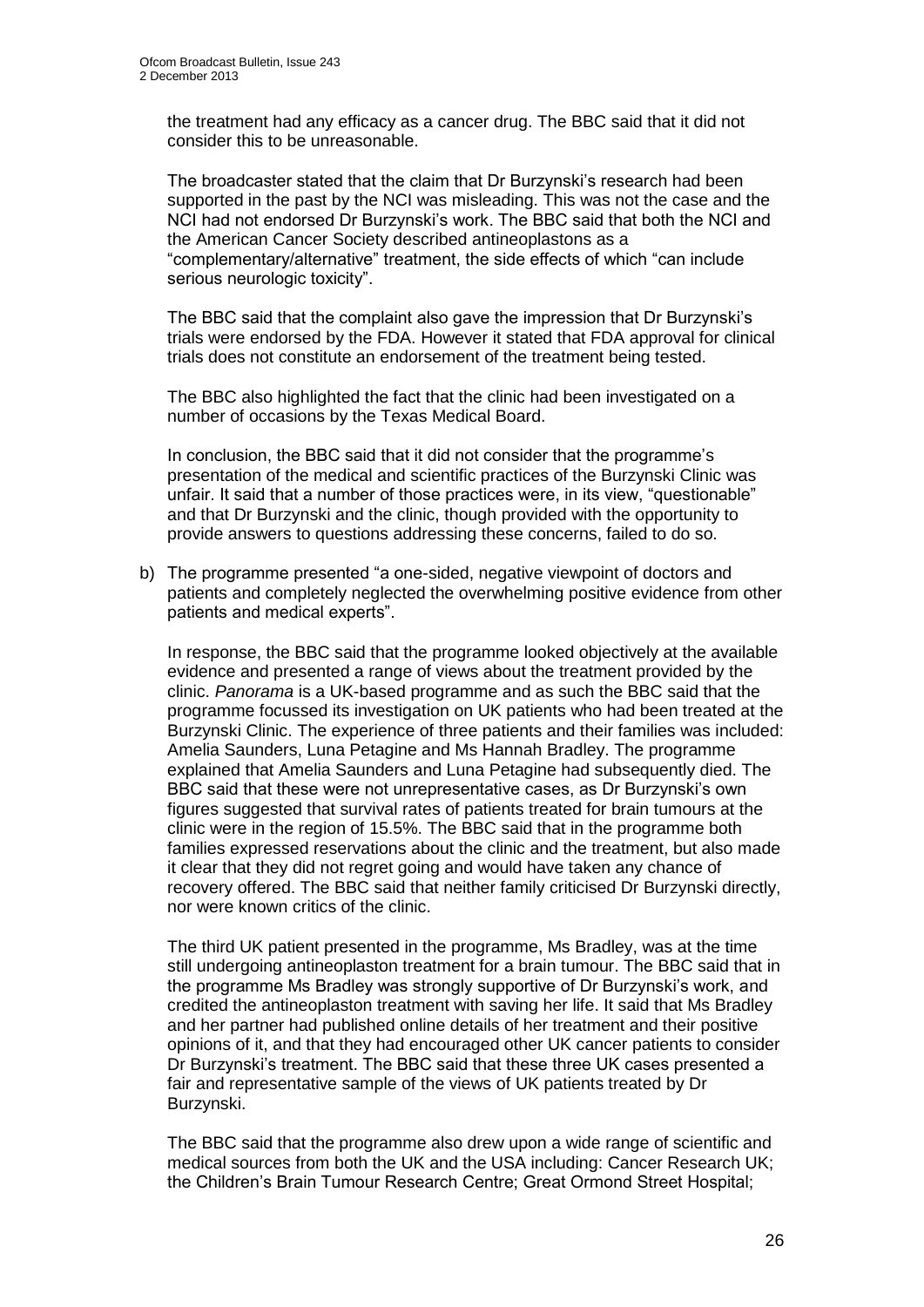reputable science blogs; editors of *The Lancet* medical journal; Dr Elloise Garside, research scientist; the US Food and Drug Administration; the Texas Medical Board; the National Cancer Institute; the American Cancer Society; former employees of the Burzynski Clinic; Memorial Sloan Kettering Hospital; the Mayo Clinic; Texas Children's Hospital; and a number of oncologists. The BBC said that none was prepared to endorse Dr Burzynski's treatment.

The programme looked at the material that Dr Burzynski had published and, in particular, it considered the list of publications provided by Dr Burzynski's representatives to the programme makers in a letter dated 20 March 2013. The publications were considered against three criteria: i) whether they represented the full results of a Phase II clinical trial; ii) whether the articles had been peer reviewed; and iii) whether they had appeared in a well-respected journal (the programme makers consulted the editor of *The Lancet* and Professor Peter Johnson at Cancer Research UK and took into account the publications' rankings on the recognised reference site *Google Scholar* in order to make this judgement). None of Dr Burzynski's publications met the first two criteria; and none was considered "eminent" by the above two sources consulted. The BBC said, with regard to *Google Scholar*, that the journals did not appear in either the top 20 Health and Medical Sciences publications or the top 100 academic journals.

The programme also considered material from groups such as the Burzynski Patient Group (former patients who supported Dr Burzynski) and from other supporters such as Dr Julian Whitaker and the actress, Ms Suzanne Somers. The BBC said that it also considered medical records available from UK patients who had been treated by Dr Burzynski.

The BBC explained that the programme included interviews about the scientific basis of Dr Burzynski's work from two of the foremost cancer experts in the world: Professor Richard Grundy, Nottingham Children's Hospital, and Professor Peter Johnson, Cancer Research UK. The BBC considered that these two experts were eminently qualified to provide an objective assessment of Dr Burzynski's work and said that both concluded that "it deviates from accepted scientific practice". The BBC stated that "their critical opinions of Dr Burzynski's work are not a minority view in the scientific community".

The complainant stated:

"The BBC presented a uniformly negative opinion from medical practitioners selected to appear on the programme notwithstanding the fact that positive opinions were readily available from British specialists who treated Hannah Bradley and Laura Hymas".

In response the BBC said that it did not consider that the programme neglected any "overwhelming positive evidence" and that it was not aware of any UK specialists involved in either Hannah Bradley's or Laura Hymas' case who were willing to provide "positive opinions" of any antineoplaston therapy. The BBC pointed out that, even if an individual doctor was to give a positive opinion about a single case, it would have "little scientific value" because proving that antineoplaston treatment worked could only be achieved through "proper scientific trials rather than anecdotal evidence".

The BBC pointed out that the programme considered the celebrity endorsement and media coverage that Dr Burzynski used to promote his work. It said that in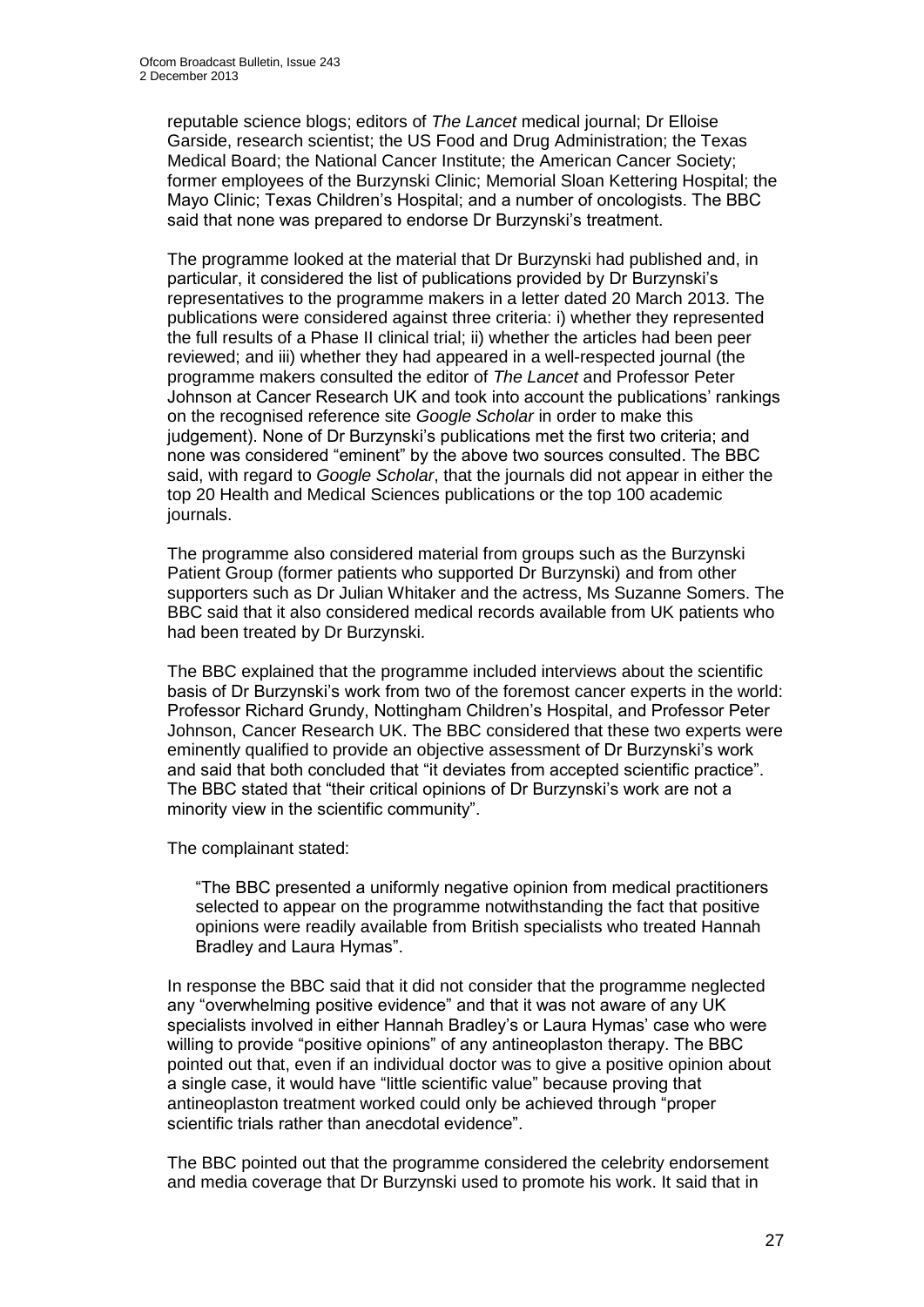the absence of established peer-reviewed evidence, the clinic promoted itself using personal accounts from individual patients who consider they have been helped by antineoplaston treatment. Persuasive accounts from survivors were used by the clinic on its website and on YouTube. In addition, accounts from patients were used throughout *Burzynski: The Movie,* a film the clinic considered to be an independent documentary. The complainant stated that "...the BBC were aware of and would have viewed the documentary regarding Eric Merola [Producer and Director of *Burzynski: The Movie*] and the positive opinions expressed by medical experts". The BBC said that the programme makers had viewed *Burzynski: The Movie* and included excerpts from it in the programme. The BBC said that the film included interviews with known supporters of Dr Burzynski who offered their "positive opinion" of his work with no verifiable evidence. The BBC's view was that the film was a "...one-sided and a factually inaccurate PR tool with little scientific value", as the independent scientist Dr Elloise Garside explained in the programme.

The BBC said that there was no reliable data, published in peer-reviewed journals, to back up the personal accounts of survival in relation to antineoplaston treatment. Therefore, it said that the programme offered a representative selection of views about the Burzynski Clinic and accurately represented the range of views that actually existed.

c) The programme wrongly implied that patients had been financially exploited. Johnsons Solicitors said that the programme makers had been told that patients did not pay for antineoplaston treatment medication and that the BBC should have compared the expenses at the Burzynski Clinic with the other cancer facilities in the same city, namely Houston, Texas.

In response, the BBC said that patients treated at the Burzynski Clinic with antineoplastons on clinical trials paid "tens of thousands of dollars to the clinic". It said that it was almost unheard of for patients taking part in other clinical trials to have to pay. It said that it was not the case (and the programme did not claim that it was) that patients had to pay for the experimental, unproven antineoplaston drug. However, patients did have to pay to receive antineoplaston treatment at the clinic. The BBC explained that this treatment included more than the provision of the antineoplaston drug, which Dr Burzynski was not allowed to charge for by law. By way of example, the BBC said that the treatment costs for Luna Petagine began at \$20,000 for the initial consultation and was followed by an additional \$60,000 within a few days. In total, her family paid about \$160,000 for the five months of treatment that she received.

The BBC acknowledged that other cancer treatment centres and medical practices in the USA also charged high prices for treatment. However it said that those treatments were not based on experimental, unproven drugs; nor did they appeal deliberately to "desperate overseas patients by offering scientifically unsubstantiated hopes of a cure".

The BBC stated that cancer treatment in the UK was among the best in the world and that it was free. It therefore said that comparisons of prices of other cancer facilities in Texas, where UK patients were unlikely to seek treatment, were not relevant. The BBC added that the programme did not use the phrase "financial exploitation" at any point in the programme.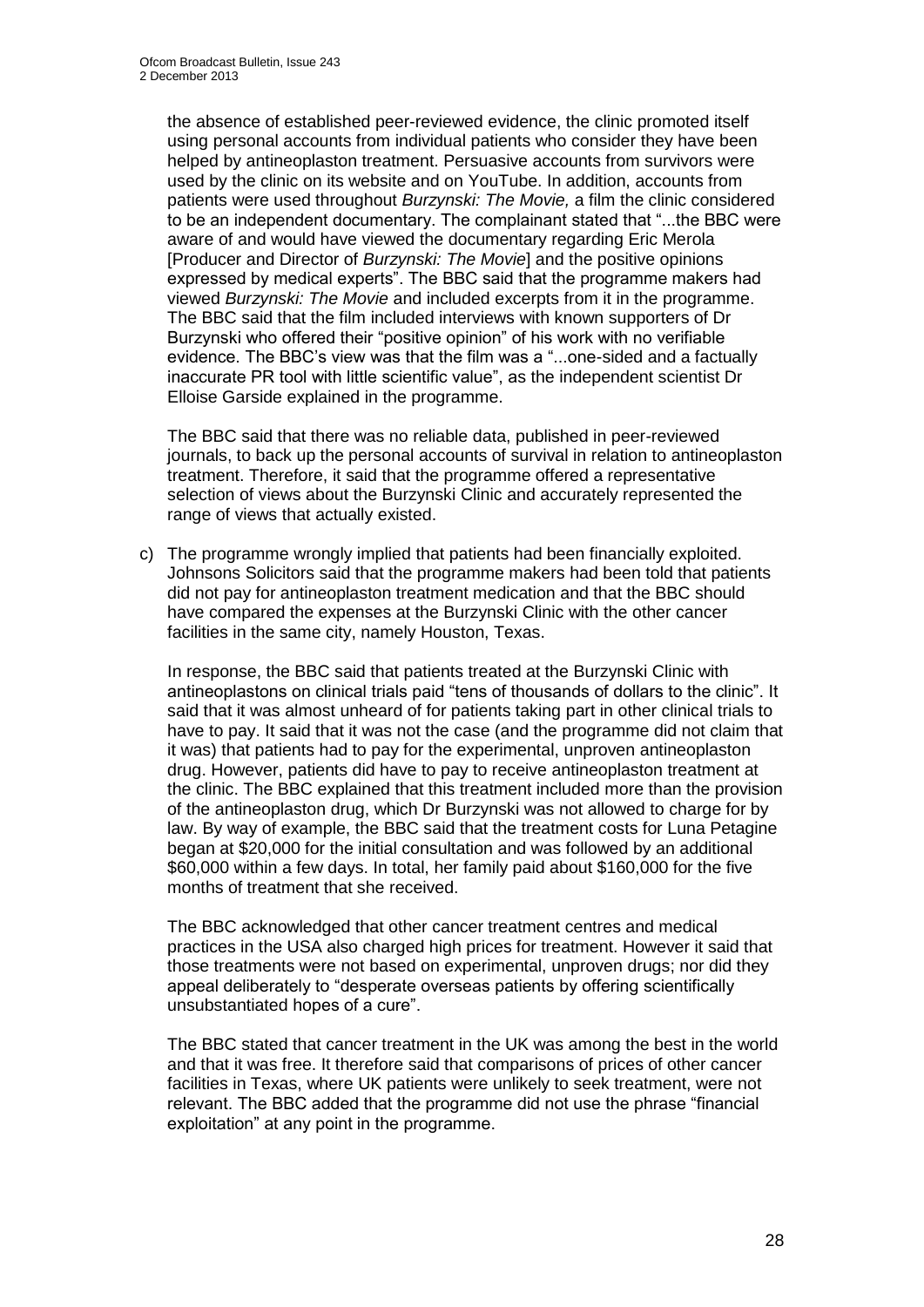#### **Representations on Ofcom's Preliminary View**

Ofcom prepared a Preliminary View in this case that Johnsons Solicitors' complaint on behalf of the Burzynski Clinic should not be upheld. Both parties were given the opportunity to comment on the Preliminary View. Ofcom has summarised the main points made by Johnsons Solicitors in its representations on the Preliminary View that were directly relevant to the complaint responded to by the broadcaster and considered by Ofcom. The BBC did not submit any representations.

In summary, Johnsons Solicitors said it did not agree that the programme reflected the views of medical and science professionals in an accurate and balanced way. It said that the BBC clearly had an agenda to portray the Burzynski Clinic in a "negative light". It also did not agree that the views of patients and families included in the programme did not result in unfairness to the Burzynski Clinic. It said that a fair portrayal would have included a higher selection of satisfied patients, in equal or greater measure to those with negative comments in relation to the Burzynski Clinic.

#### **Decision**

Ofcom's statutory duties include the application, in the case of all television and radio services, of standards which provide adequate protection to members of the public and all other persons from unjust or unfair treatment and unwarranted infringement of privacy in, or in connection with the obtaining of material included in, programmes in such services.

In carrying out its duties, Ofcom has regard to the need to secure that the application of these standards is in the manner that best guarantees an appropriate level of freedom of expression. Ofcom is also obliged to have regard, in all cases, to the principles under which regulatory activities should be transparent, accountable, proportionate and consistent and targeted only at cases in which action is needed.

In reaching its decision, Ofcom carefully considered all the relevant material provided by both parties. This included a recording of the programme as broadcast and transcript, both parties' written submissions and supporting documentation. Ofcom also took account of the representations made by Johnsons Solicitors in response to Ofcom's Preliminary View on this complaint (which was not to uphold). Ofcom concluded that Johnson's Solicitors had not raised any issues that altered Ofcom's decision not to uphold the complaint.

When considering complaints of unfair treatment, Ofcom has regard to whether the broadcaster's actions ensured that the programme as broadcast avoided unjust or unfair treatment of individuals and organisations, as set out in Rule 7.1 of Ofcom's Broadcasting Code ("the Code"). Ofcom had regard to this Rule when reaching its decision. When considering each of the heads of complaint below, Ofcom took into consideration Practice 7.9 of the Code which states that, before broadcasting a factual programme, broadcasters should take reasonable care to satisfy themselves that material facts have not be presented, disregarded or omitted in a way that is unfair to an individual or organisation.

In order to assess whether or not the programme complained of created unfairness to the Burzynski Clinic, Ofcom considered in turn each of the heads of the complaint as set out in the "Summary of the complaint and the broadcaster's response" section above, and then also the programme as a whole.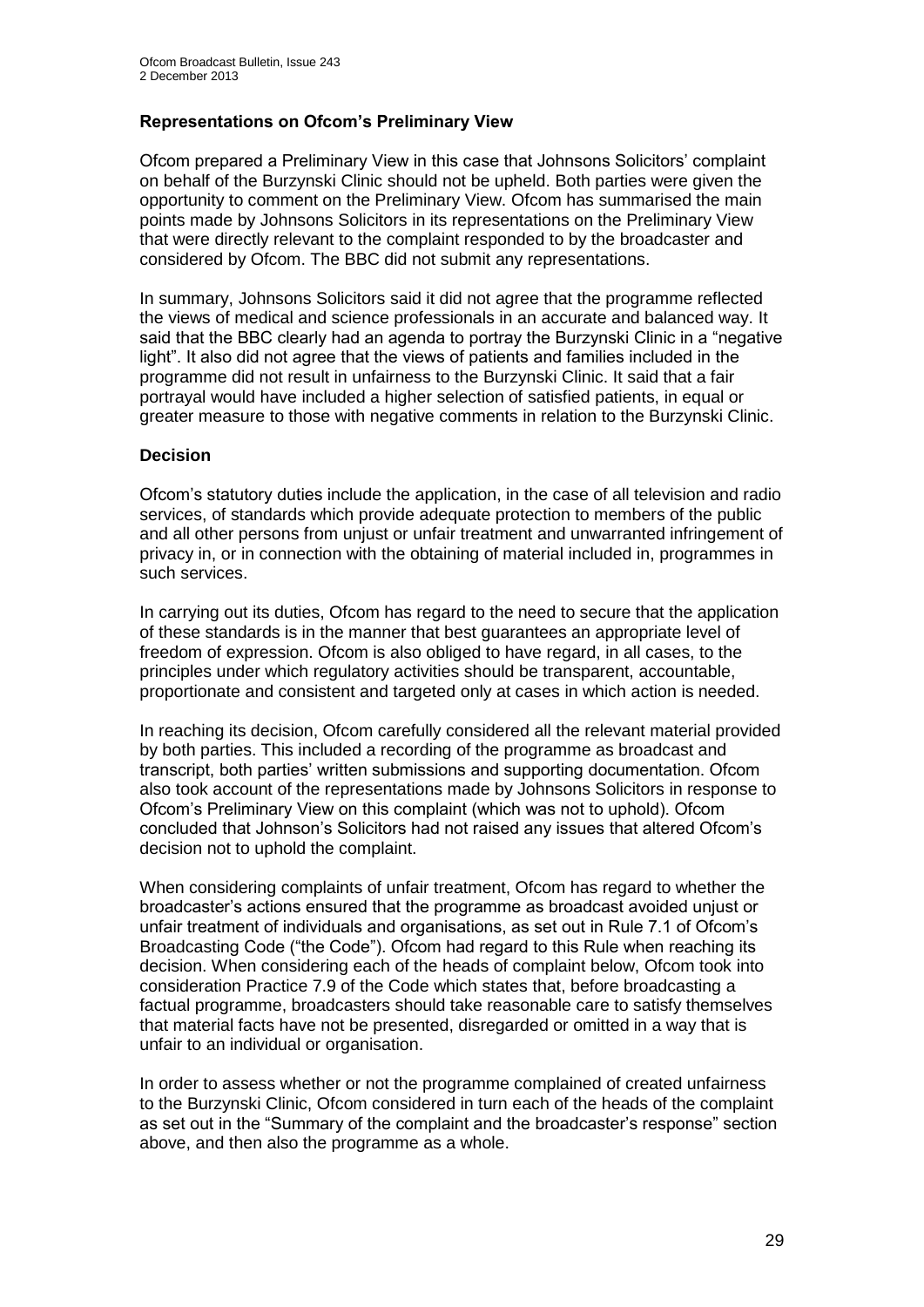a) Ofcom first considered the complaint that the programme portrayed the clinic and its research facilities as being involved in "questionable" scientific and medical practices.

It is important to note that it is not Ofcom's role to decide whether claims made in a broadcast are factually correct or not. Rather it is to consider, for example, whether the inclusion of a statement and/or accompanying footage amounted to unjust or unfair treatment of an individual or organisation. Therefore, in the context of this particular case, Ofcom will not attempt to establish, for example: whether the Burzynski Clinic's antineoplaston treatment is an effective treatment for cancer; what constitutes robust scientific evidence; or which scientific and medical bodies do or do not support the work of Dr Burzynski.

Ofcom considered that the purpose of the programme was to investigate the work of the Burzynski Clinic and to examine the available evidence to determine if the Burzynski Clinic's antineoplaston treatment was an effective form of cancer treatment. The programme concluded that the antineoplaston treatment was an *"experimental treatment"* that was *"…not recognised by mainstream medicine"*. The programme did not claim that Dr Burzynski's treatment did not work, but rather it explained throughout the programme that the reason Dr Burzynski's treatment had not been accepted by *"mainstream medicine"* was because *"the results from Dr Burzynski's clinic are not published in any form that's acceptable to the scientific community…"*. The programme included the professional views and opinions of a variety of doctors and scientists. The programme's reporter explained:

*"In science it all boils down to sharing your results so that other scientists can test your theory. Dr Burzynski has published many reports and articles – but they're all weak on detail. He has never published full results in the way that can be used by other researchers".*

Ofcom took account of the fact that the BBC had given the Burzynski Clinic the opportunity to respond to claims made in the programme regarding the antineoplaston treatment, and that it had initially refused to answer the BBC's questions. The BBC said that the Burzynski Clinic released "some limited figures" concerning survival rates to a BBC radio station the day before the *Panorama* programme was broadcast and that these figures were included in the programme:

*"The clinic finally released some figures yesterday. They say 776 patients with brain tumours were treated in trials. And that 15.5% had survived more than five years, which compares favourably to other treatments".* 

However, the BBC pointed out in its response to Ofcom that these figures could not be verified because they had not been peer reviewed.

The programme makers also interviewed Dr Burzynski and the interview was included in the programme. An extract is reproduced below:

- Reporter: *"Can antineoplastons cure cancer?*
- Dr Burzynski: *Definitely they can do it, but not everybody, because this is a very complex disease.*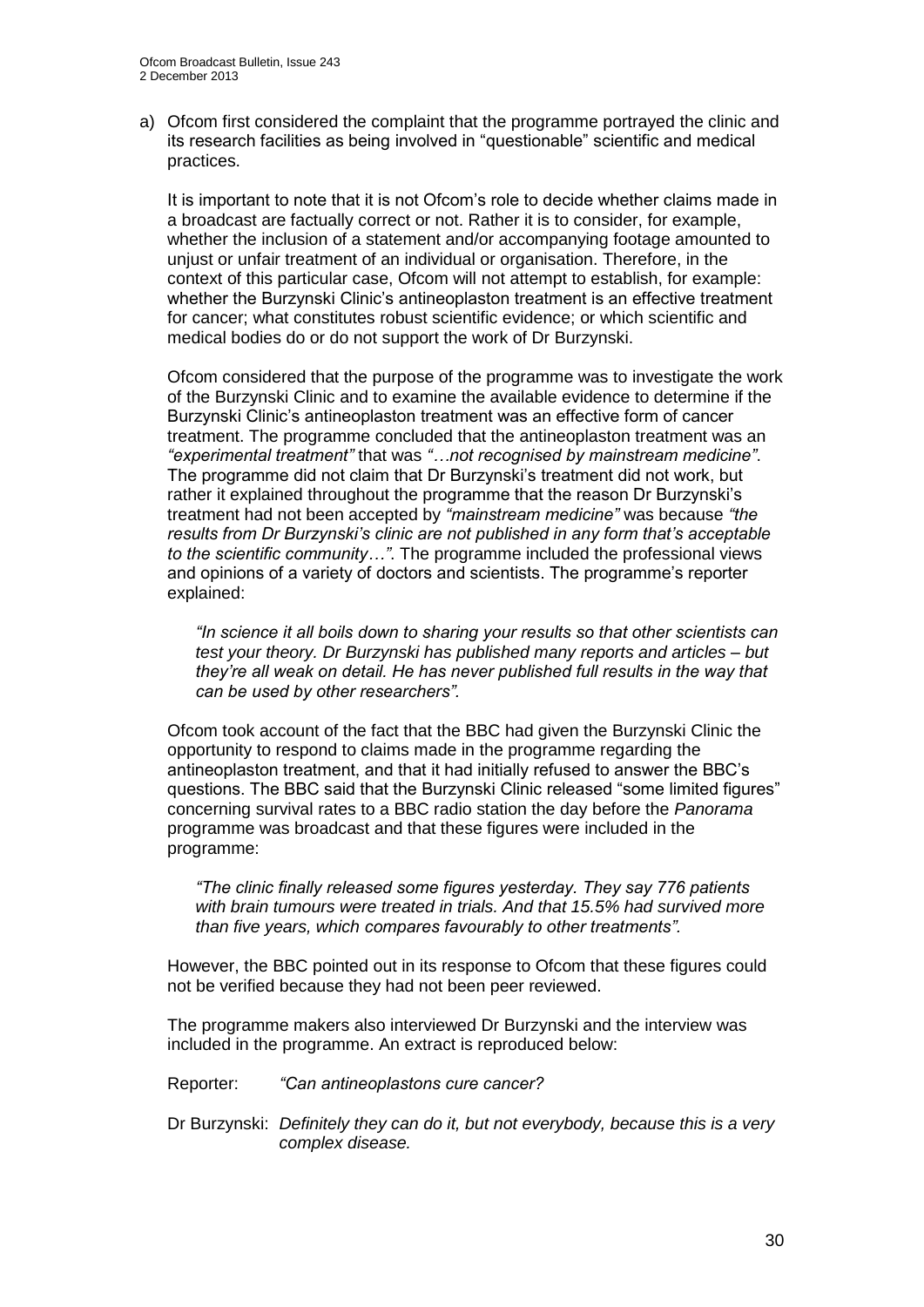...

- Reporter: *Well, tell me then, how many people have you treated and how many people have survived?*
- Dr Burzynski: *Clinical trials were completed only a few months ago. I cannot release this information to you at this moment because –*.
- Reporter: *the FDA say, just to be clear the FDA say, that's not true and you could tell me.*
- Dr Burzynski: *No, no, you are not right, give me the letter from the FDA.*
- Reporter: *People say that what you do is sell hope, that's what you do, you step in and you sell hope. What do you make of that?*
- Dr Burzynski: *There are many foolish people and I tell you I am dealing with science and we have concrete evidence. Can you imagine the US government, dealing with us for so many years, they would allow me to be here if I just sold hope? Without any hard evidence?"*

Given the above, Ofcom's view was that the Burzynski Clinic was given appropriate opportunities to respond to specific claims made in the programme about the scientific and medical credibility of the treatment it offered.

Ofcom also considered that the views of Dr Burzynski and the clinic were sufficiently included in the programme so as to avoid unfairness. For example, the programme explained why Dr Burzynski considered his treatment was not accepted by the established scientific and medical community. The reporter stated:

*"Dr Burzynski says his drug has been rejected because treatment is controlled by the cancer industry".*

In Ofcom's opinion the programme makers had also been careful to reflect the views of scientists and doctors accurately and in a balanced manner. For example, the programme discussed the treatment Luna Petagine received from the Burzynski Clinic, and the fact that after treatment she had been admitted to the Texas Children's Hospital due to high sodium levels which proved almost fatal. The programme was careful to reflect accurately Dr Jeanine Graf's explanation that the reason children coming to the hospital, after treatment by the Burzynski Clinic, were so ill was: *"…probably caused by a combination of their cancer getting worse and the side effects of the Burzynski treatment".* The programme also included the Burzynski Clinic's response to the admission of Luna Petagine to the Texas Children's Hospital, following her treatment. The reporter stated:

*"The Burzynski Clinic told us Luna suffered a reversible side effect and recovered fully and that only a very small percentage of their patients do end up at the Texas Children's Hospital".*

In summary, the programme did not claim that Dr Burzynski's treatment was not an effective treatment for cancer. Rather it explained that: *"*…*the results from Dr Burzynski's clinic are not published in any form that's acceptable to the scientific community…"*.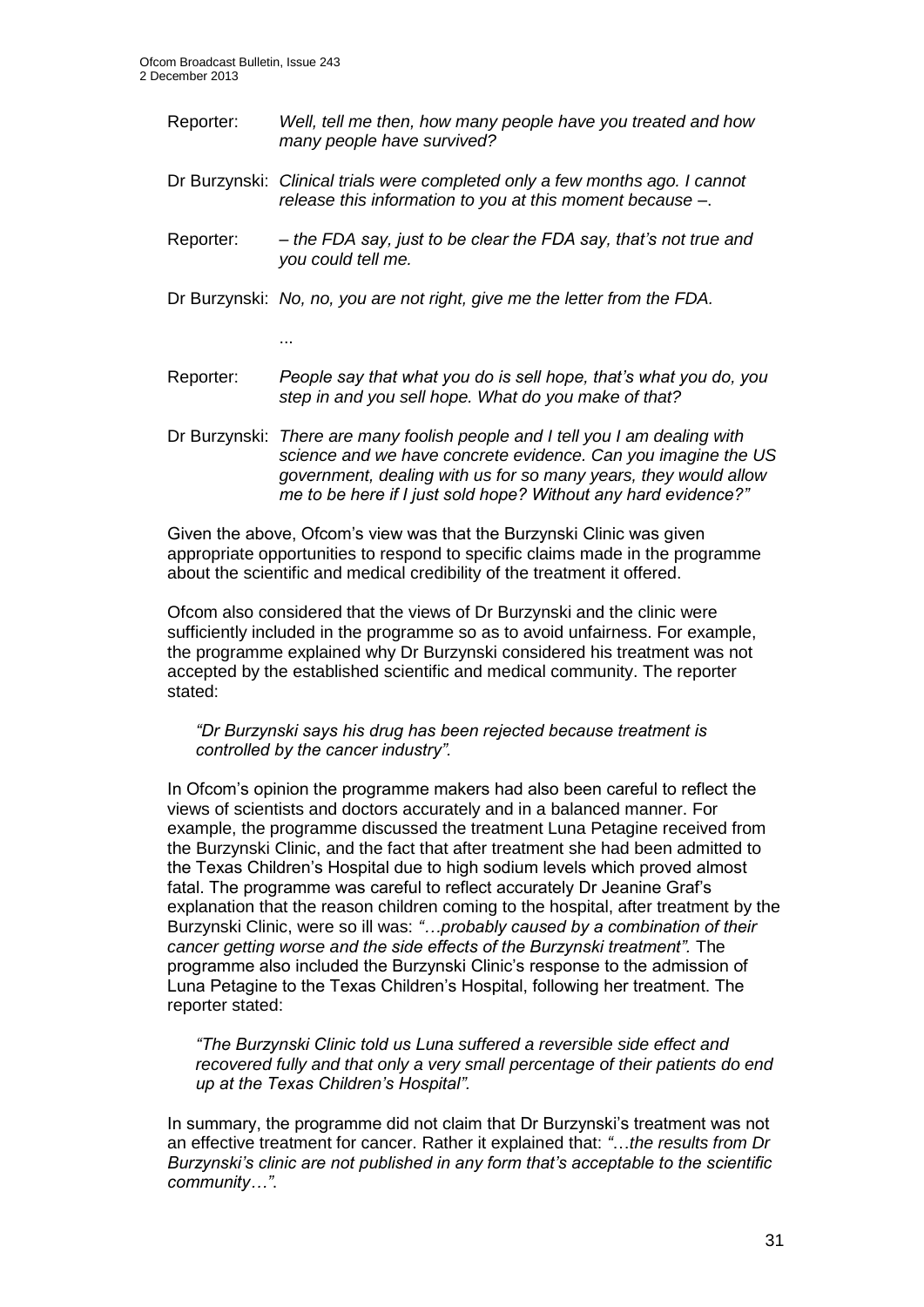Given the above examples, and for the reasons stated, Ofcom concluded that the broadcaster had taken reasonable care to satisfy itself that the material facts were not presented, omitted or disregarded in a way that portrayed the Burzynski Clinic or its research facilities unfairly in the programme as broadcast.

Ofcom's decision is therefore that there was no unjust or unfair treatment in this respect.

b) The programme presented "a one-sided, negative viewpoint of doctors and patients and completely neglected the overwhelming positive evidence from other patients and medical experts".

The programme focussed its investigation on UK patients who had been treated at the Burzynski Clinic, and, in particular, the experience of three patients and their families, namely Luna Petagine, Amelia Saunders and Ms Hannah Bradley. In Ofcom's view the programme made it clear that many of the families of patients who had received treatment at the Burzynski Clinic, but still subsequently died of their illness, did not regret seeking help from the clinic. For example, the programme explained that Luna Petagine had been diagnosed with an aggressive brain tumour when she was 18 months old. After exhausting conventional medical treatment in the UK, Luna Petagine's parents took Luna to the Burzynski Clinic for treatment. Luna Petagine's mother explained that:

*"It was all about hope; it was all about hope. He said he hoped to cure my daughter; the plan was to try and cure Luna. That was his – that was his plan from day one".*

At the end of the programme, it was explained that: *"The Burzynski treatment didn't work for Luna* [who died aged five years] *– but her mum doesn't regret going".*

Luna Petagine's mother stated:

*"I think it gave us another year. I do. If I hadn't have gone I would be sat here without my daughter saying, God if only I'd tried it, and you can't put a price on hope, you can't, and if he is a fraud, then he's a really bad man, you know, if he is. But at the end of the day as a parent with a child who is dying and you're told this child is going to die, you will try anything, anything".*

Further, the programme explained that Amelia Saunders was also diagnosed with an aggressive brain tumour and that her family had sought the help of the Burzynski Clinic. The reporter said:

*"They* [her family] *say he told them he could save Amelia, that she had a 54% chance of survival on his treatment".*

Amelia Saunders' parents, Mr Richard Saunders and Mrs Chantal Saunders, spoke about the effects of the Burzynski Clinic treatment:

Mr Saunders: *"After we started the treatment for a period of time, it* [the tumour] *was stable for quite a long time, it was stable".*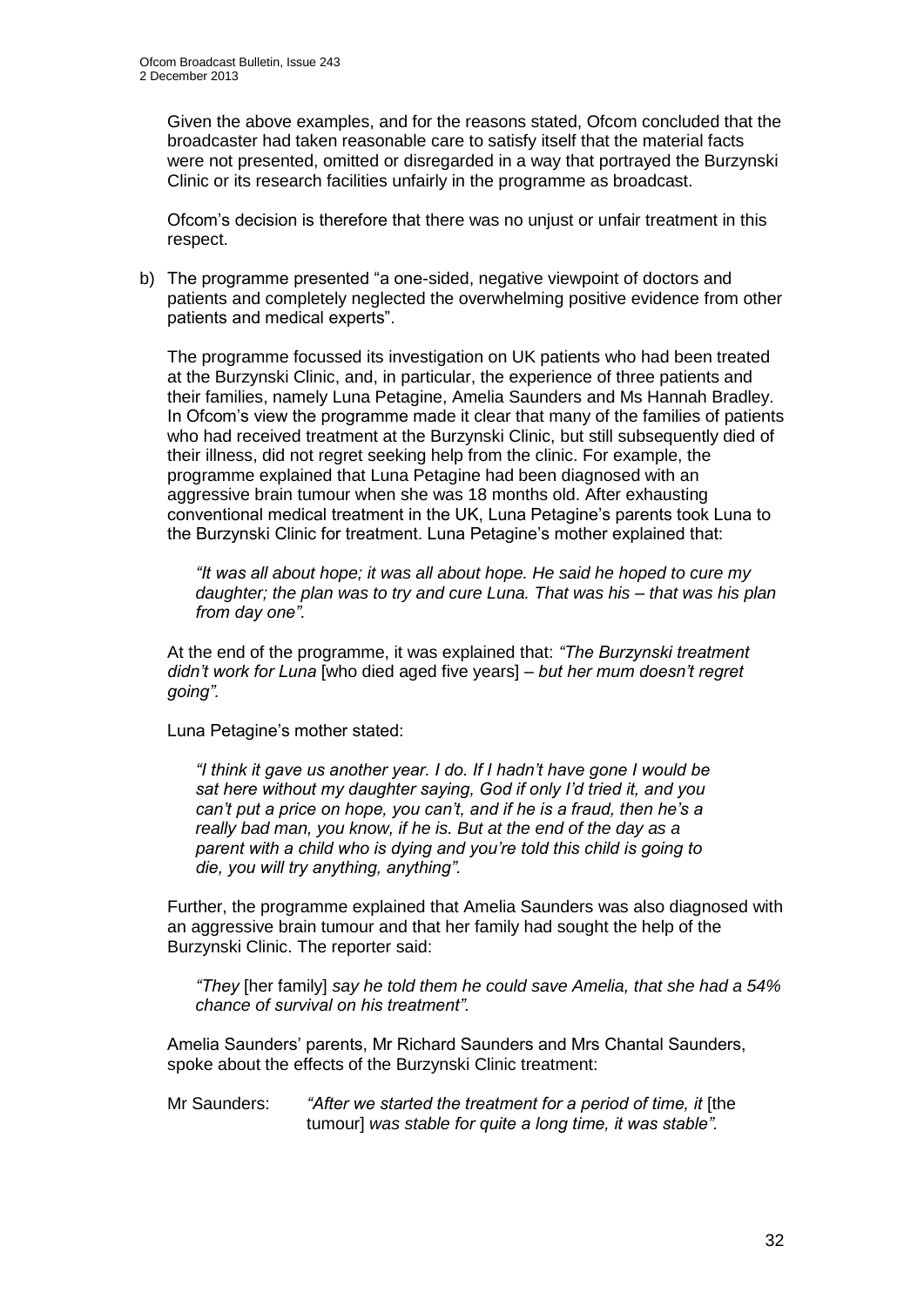Mrs Saunders: *"About four or five months it* [the tumour]*, it remained stable, it didn't grow at all. She* [Amelia] *became happier, she went back to school and joined in with most things".* 

Later, the programme stated that Mr and Mrs Saunders were told by doctors in the UK that their daughter's tumour was growing, while they said that they were told by Dr Burzynski that her tumour was breaking up. Although Amelia Saunders died of her illness, again the programme made it clear that: *"The family say they don't regret going to see Dr Burzynski".* The programme also stated, however, that the family did have: *"...misgivings about the way they were treated – including that prediction Amelia had a 54% chance of survival".*

The Burzynski Clinic's view on this was included in the programme:

*"Dr Burzynski told Panorama he doesn't remember saying a figure – but 'at the time of their visit, his data indicated 56% survival for this group of patients over two years'. He also says that Amelia survived longer than doctors in the UK originally predicted. And that 'the clinic has not told anyone that they offer a cure'".*

The third UK patient featured in the programme was Ms Bradley, who was also diagnosed with a brain tumour. The reporter stated that: *"Hannah believes the Burzynski treatment is working for her – she says it's reduced the size of the tumour".* Ms Bradley was supportive of the Burzynski treatment and her views on it were included in the programme:

*"They've got no proof either way. There's no proof that it works or that it doesn't work...I think I would not be here if I wasn't on this treatment. And that is the reality of the type of tumour I have".* 

Given the contributor details above, Ofcom considered that the programme had presented a range of views of patients and their families about the Burzynski Clinic and had also included the views of the Burzynski Clinic where appropriate. Ofcom therefore did not consider that the programme offered only negative viewpoints from patients.

With regards to the viewpoints of medical professionals presented in the programme, Ofcom noted that the programme included a variety of opinions from a wide range of scientific and medical sources from both the UK and the USA, including: Cancer Research UK; the Children's Brain Tumour Research Centre; Great Ormond Street Hospital; Dr Elloise Garside, research scientist; the US Food and Drug Administration, the Texas Medical Board; the National Cancer Institute; the American Cancer Society; former employees of the Burzynski Clinic; Texas Children's Hospital; and a number of oncologists. None were prepared to endorse Dr Burzynski's treatment.

Although the medical and science professionals featured in the programme did not appear to Ofcom to support the Burzynski Clinic, they did not dismiss the treatment as entirely ineffective either. Ofcom noted that, generally, they pointed out that it could not be proven either way whether Dr Burzynski's treatment was effective because: *"...the results from Dr Burzynski's clinic are not published in any form that's acceptable to the scientific community".* In particular, Ofcom noted that the programme included a contribution from Professor Peter Johnson of Cancer Research UK, who stated that: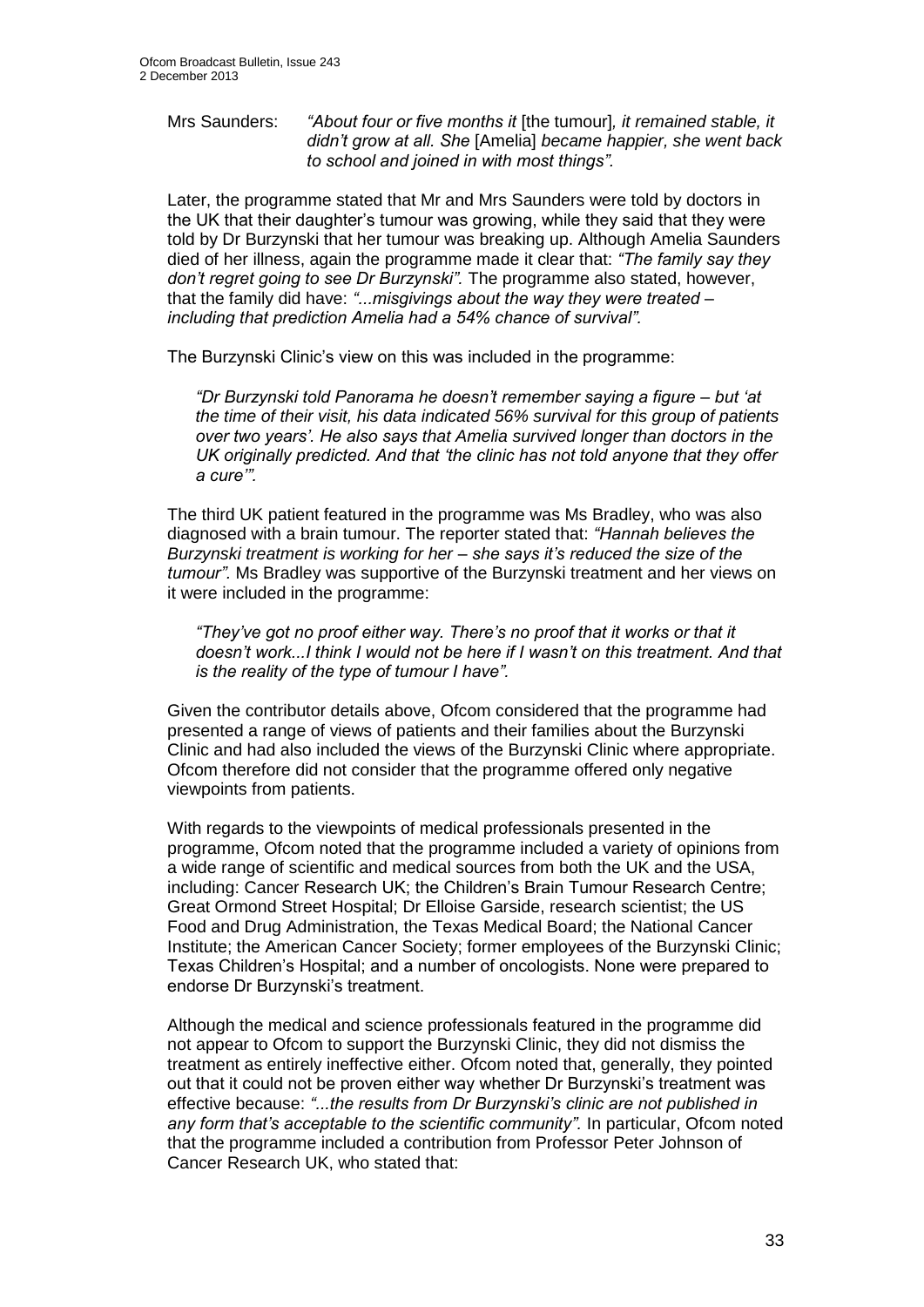*"The fundamental point about science is that if I do an experiment, if I run a clinical trial, if I give somebody a treatment, I need to be absolutely open and transparent about what it is that I've done so that somebody else can go and see if they can do the same thing as well. And if you can't reproduce the results then people have no means of knowing whether it's true or not".* 

Ofcom noted that again, as above under head a), the opinions of the Burzynski Clinic were included in the programme where appropriate. For example, the programme explained why Dr Burzynski considered his treatment was not accepted by the established scientific and medical community. The reporter stated:

*"Dr Burzynski says his drug has been rejected because treatment is controlled by the cancer industry".*

Ofcom was of the opinion that, although the medical professionals featured did not appear to be supportive of the Burzynski Clinic, this did not result in unfairness to it.

Taking all the factors above into account, Ofcom considered that the broadcaster had taken reasonable care to satisfy itself that material facts had not been presented, disregarded or omitted in a way that was unfair to the Burzynski Clinic.

Ofcom's decision is therefore that there was no unjust or unfair treatment in this respect.

c) The programme wrongly implied that patients had been financially exploited. Johnsons Solicitors said that the programme makers had been told that patients did not pay for antineoplaston treatment medication and that the BBC should have compared the expenses at the Burzynski Clinic with the other cancer facilities in the same city, namely Houston, Texas.

Ofcom noted from the BBC's response that patients treated at the Burzynski Clinic with antineoplastons on clinical trials paid "tens of thousands of dollars to the clinic", whereas it was almost unheard of for patients taking part in other clinical trials to have to pay. Ofcom also noted that the programme did not claim that patients had to pay for the antineoplaston drug and that, as the BBC had pointed out, the Burzynski Clinic was not allowed to charge for it by law. It was, however, made clear in the programme that patients did have to pay to receive antineoplaston treatment at the clinic. The programme gave the example of the treatment costs for Amelia Saunders who had an aggressive brain tumour. The programme explained *"they* [Amelia's family] *paid £60,000 and at first it seemed to work"* and *"...raising the money provided a focus for Amelia's friends and family".* 

Ofcom acknowledged that other cancer treatment centres and medical practices in the USA also charged high prices for treatment. It also noted the point on this issue made by the BBC:

"...those treatments are not based around experimental, unproven drugs; nor do they deliberately appeal to desperate overseas patients by offering scientifically unsubstantiated hopes of a cure".

Ofcom also took into account that cancer treatment in the UK is reputedly among the best in the world and it is free with the National Health Service. Ofcom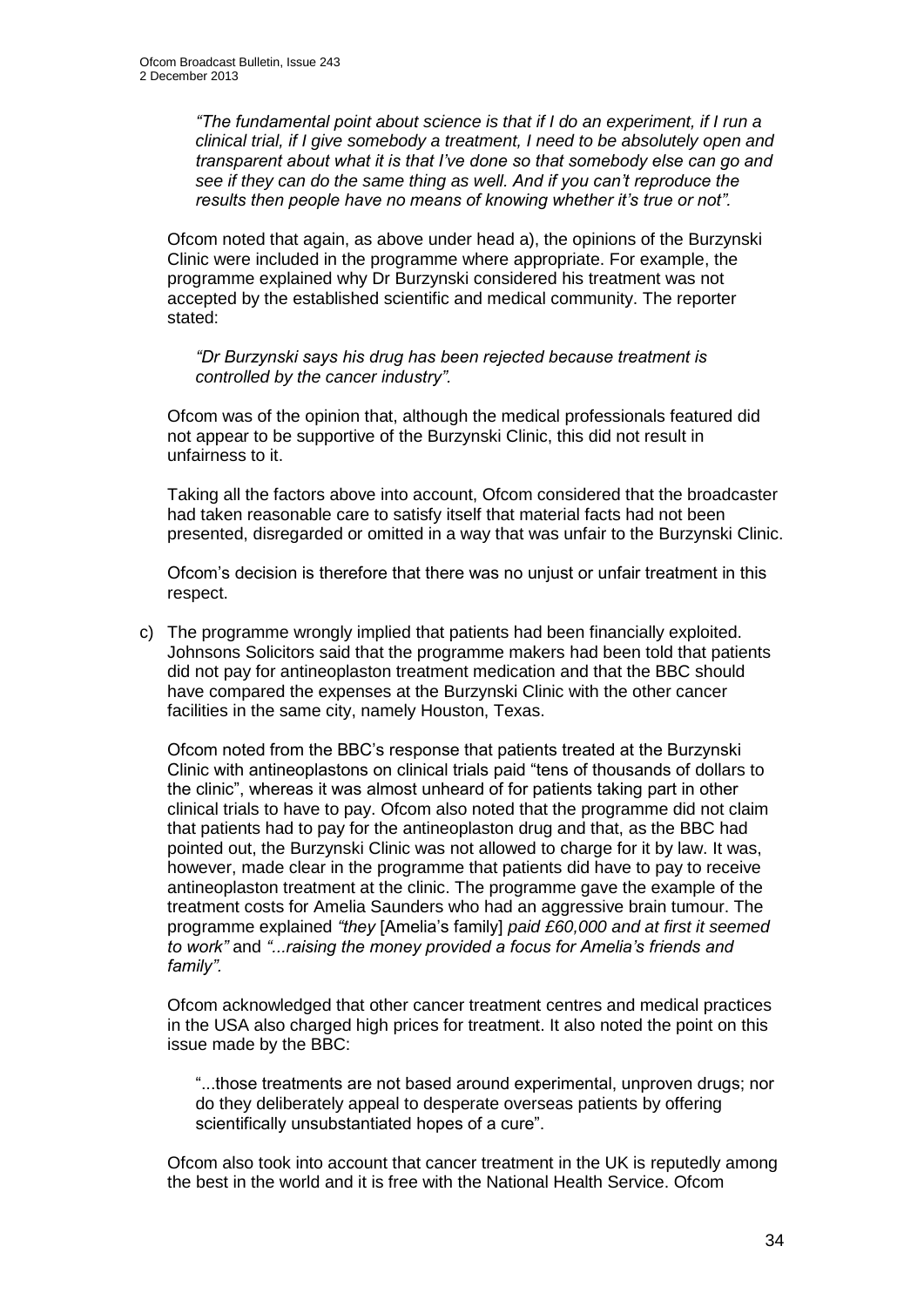therefore considered that comparisons with the prices of other cancer treatments in Texas (where UK patients were unlikely to seek treatment) were not needed to help ensure there was no unfairness.

Johnsons Solicitors stated: "The programme emphasised 'financial exploitation' of patients..." Ofcom noted that the programme did not include the phrase "financial exploitation" at any point. The programme did refer to the costs of treatment at the Burzynski Clinic. The programme made it clear that the families who had sought help from the Burzynski Clinic had mixed views on the money they had spent on treatment. Wayne and Lisa Merritt (a couple from the USA and not the UK) for example expressed their disappointment at the treatment that Wayne Merritt had received from the Burzynski Clinic. Lisa Merritt stated:

*"We just felt like that money was, we, we could have just thrown it into the fire and burnt it and it would have been just as good".*

On the other hand, although the treatment was ultimately unsuccessful for her daughter Luna, Ms Lucy Petagine explained:

*"I think it gave us another year. I do. If I hadn't have gone I would be sat here without my daughter saying, God if only I'd tried it, and you can't put a price on hope...".*

Given the above, Ofcom considered that the broadcaster had taken reasonable care to satisfy itself that the material facts were not presented, omitted or disregarded in a way that portrayed the costs involved in obtaining treatment from the Burzynski Clinic in a way that resulted in unfairness to the clinic.

Ofcom's decision is therefore that there was no unjust or unfair treatment in this respect.

Having assessed each of the heads of complaint separately, Ofcom also considered the programme as a whole. Having done so, Ofcom concluded that the programme as a whole avoided unfair or unjust treatment of the Burzynski Clinic.

**Accordingly, Ofcom has not upheld Johnsons Solicitors' complaint on behalf of the Burzynski Clinic of unjust or unfair treatment in the programme as broadcast.**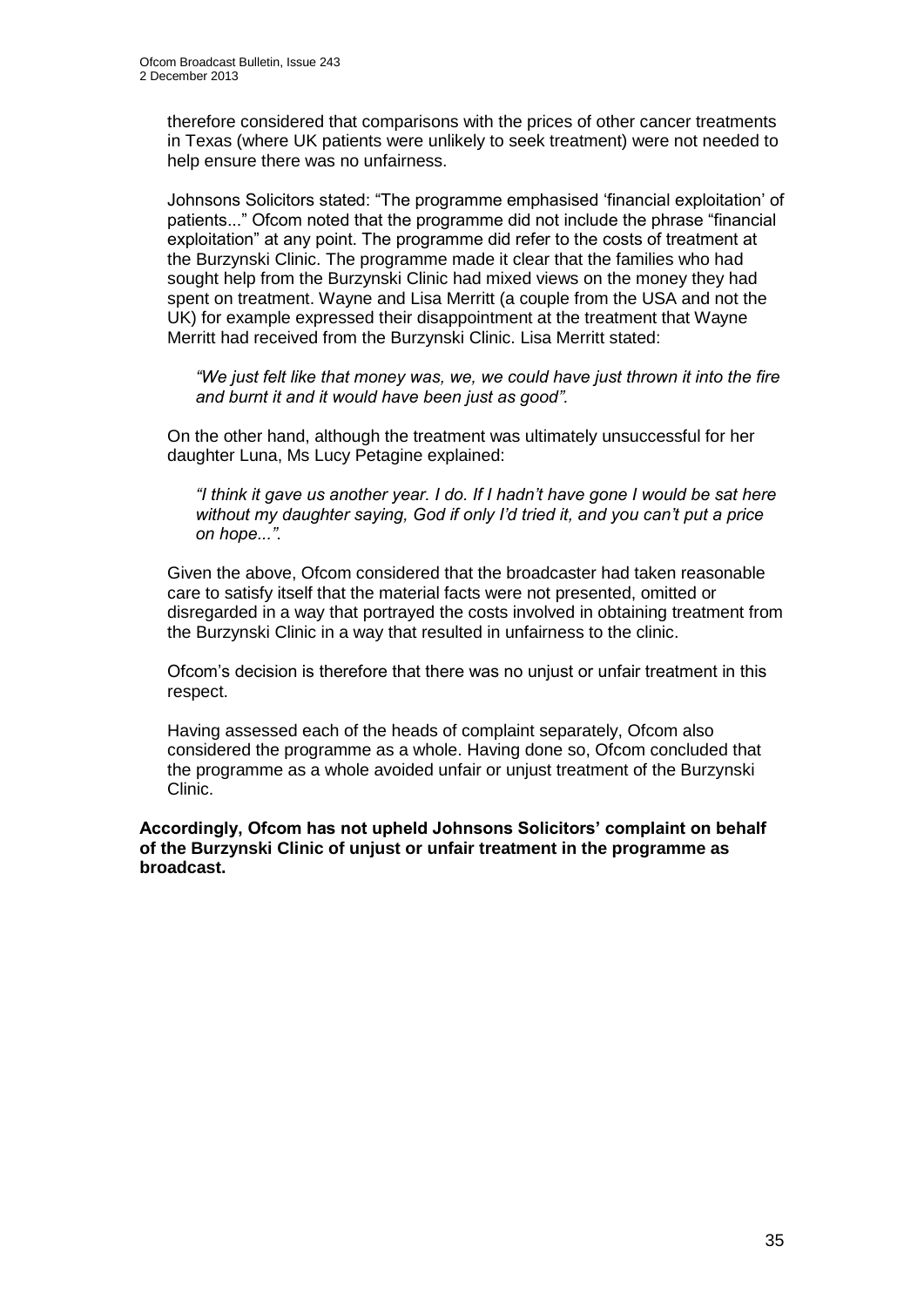# **Not Upheld**

## **Complaint by Ms Roxana Tesla**

*Mary Queen of the High Street, Channel 4, 14 May 2013*

#### **Summary**

Ofcom has not upheld Ms Roxana Tesla's complaint of unjust or unfair treatment and unwarranted infringement of privacy in the programme as broadcast.

In this edition of *Mary Queen of the High Street*, retail consultant Ms Mary Portas assessed the town of Margate's attempts to improve its High Street and offered her help. One of the retailers featured in the programme was the complainant, Ms Tesla. She was at the time of filming the Deputy Chair of the Margate Town Team ("the MTT"), the body responsible for applying for and then spending government money granted to Margate to improve its High Street.

Ofcom found that:

1

- The broadcaster took reasonable care to satisfy itself that the programme did not present, disregard or omit material facts unfairly with regard to the portrayal of Ms Tesla's interactions with Ms Portas.
- There was no unfairness to Ms Tesla in not giving her an opportunity to view the programme prior to its broadcast or to respond to it.
- Ms Tesla did not have a legitimate expectation of privacy in regard to the footage of her in the programme as broadcast and therefore her privacy was not infringed in this respect.

#### **Introduction and programme summary**

On 14 May 2013, Channel 4 broadcast an edition of *Mary Queen of the High Street* in which retail consultant, Ms Mary Portas (who had previously conducted a review of the decline of Britain's High Streets for the Government), visited three of the twelve towns selected by the Government to be the first "Portas Pilot Area"<sup>1</sup> in order to give them the benefit of her expertise and the publicity associated with the broadcast of programmes about these towns. One of the towns featured in this series was Margate in Kent.

During the programme, Ms Portas pursued several ideas for increasing the number of shoppers to Margate, including persuading visitors to the Turner Contemporary Art Gallery to come to the High Street, securing lower rents on empty shops and negotiating cut-price train fares for day-trippers from London. However, the programme indicated that some of Margate's retailers, including members of the MTT, did not welcome Ms Portas' visits and/or the camera crew she brought with her.

One of the retailers featured in the programme was the complainant, Ms Tesla, who was the Deputy Chair of the MTT. She was shown outside the former Woolworths store, which was being used as the headquarters of the MTT. She was standing

<sup>&</sup>lt;sup>1</sup> The Portas Pilot Areas each received a £100,000 grant from the Government to be spent on locally-generated schemes to improve their High Streets.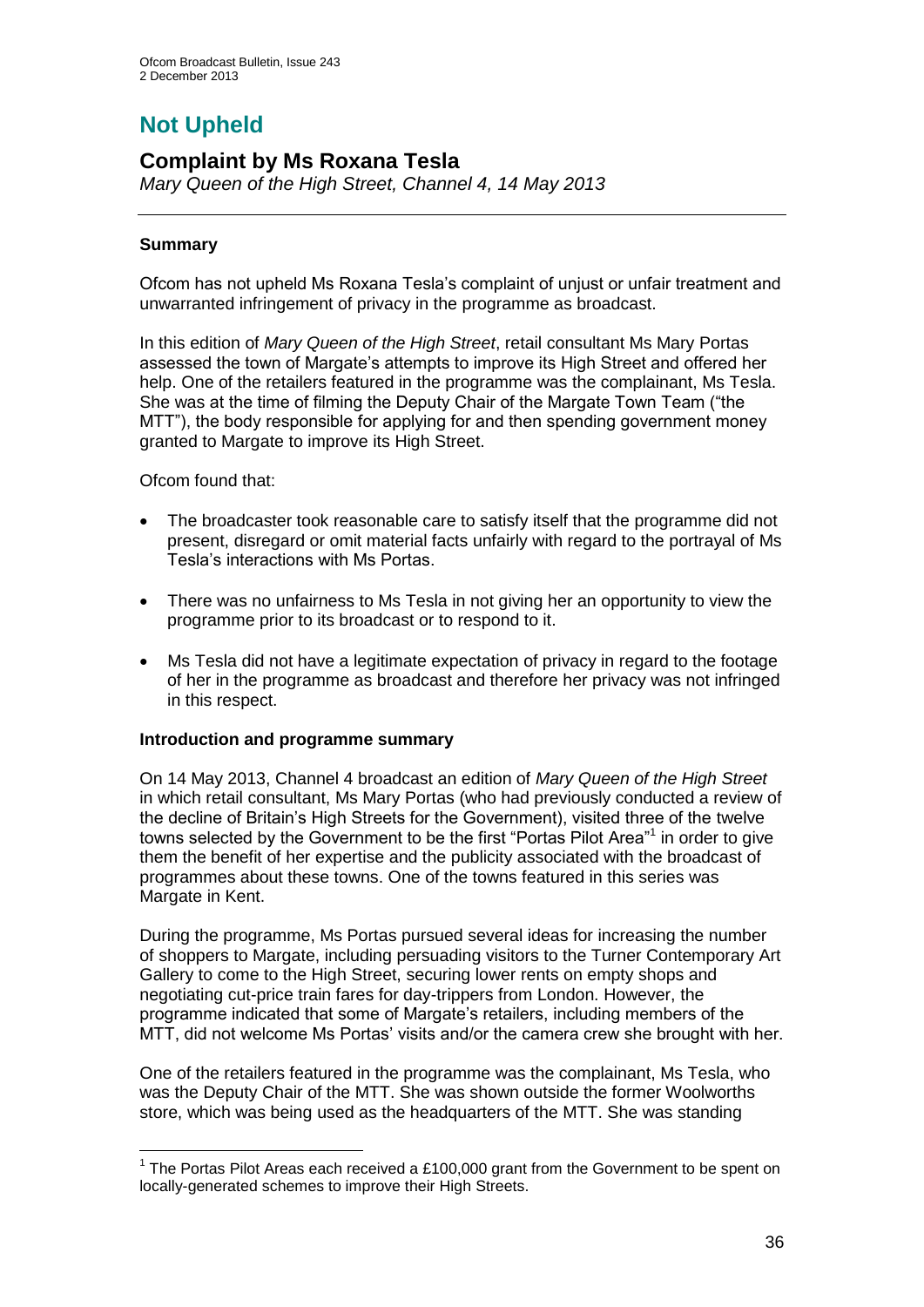alongside Mr Robin Vaughan-Lyons (the Chairman of the MTT at the time) who was speaking to Ms Portas about why Ms Portas and the camera crew might not be able to attend a public meeting of the MTT which she had planned to address. The following exchanges were then shown:

| Ms Portas: | "Robin [Vaughan-Lyons], I've been hearing that I'm not allowed in<br>tonight to the meeting. |
|------------|----------------------------------------------------------------------------------------------|
| Ms Tesla:  | Who told you that?                                                                           |

Ms Portas: *Well about three or four...*

Ms Tesla: *Can we turn these off whilst we're doing it because this really isn't fair on us?"* [While speaking Ms Tesla waved her hand towards the cameras.]

The programme then showed a continuation of this conversation, though Ms Tesla was no longer present.

| Ms Portas:        | "Why are you not letting me in with my cameras?                                                                                                              |
|-------------------|--------------------------------------------------------------------------------------------------------------------------------------------------------------|
| Mr Vaughan-Lyons: | You are, you are allowed in, but what's happened is the<br>owners of Woolworths haven't given permission.                                                    |
| Ms Portas:        | But why would you not? I'm documenting this.                                                                                                                 |
| Mr Vaughan-Lyons: | The landlord is saying they don't want cameras to come in.                                                                                                   |
| Ms Portas:        | Why is this girl so angry? Why is she not speaking to me?<br>The whole point isWhy is she not coming out now and<br>talking to me if we can't film in there? |
| Mr Vaughan-Lyons: | If you want to come in with me without the cameras we can<br>talk.                                                                                           |
| Ms Portas:        | But why? Why? Why do you not want the cameras? What<br>is it you?"                                                                                           |

Ms Tesla then came to the door of the former Woolworths store and said *"Robin, you have to stop this. If they're filming then you're not allowed to answer this clearly".*  After this, Ms Portas turned to her and asked *"Do you not want to work with me?"* to which Ms Tesla replied: *"Yeah we do want to work with you, we've made it very clear we want to work with you...I want you to turn the cameras off now please."*

Ms Tesla was not named in the programme, and her face was deliberately obscured in the footage shown and her voice deliberately disguised by the broadcaster.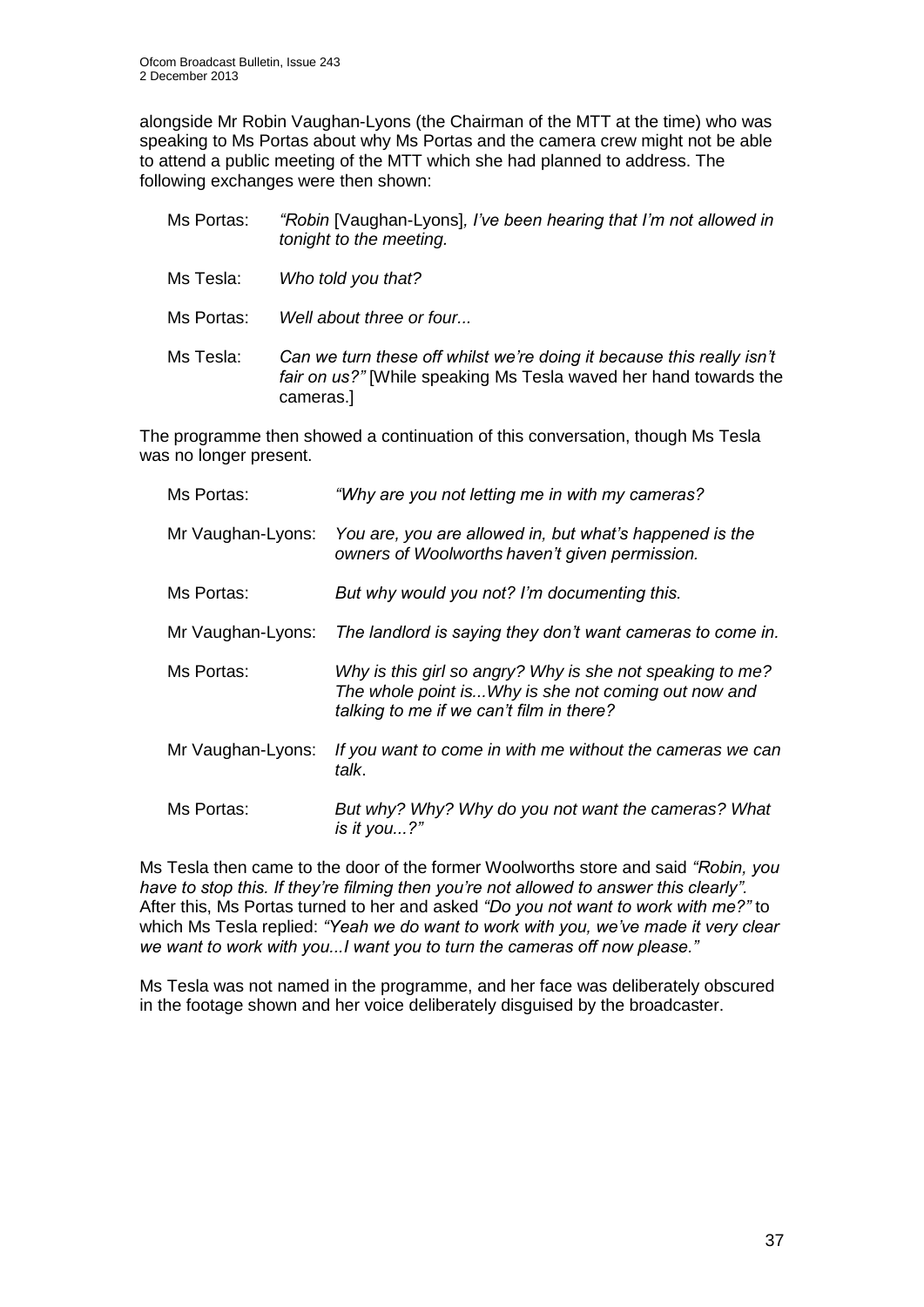#### **Summary of the complaint and the broadcaster's response**<sup>2</sup>

Unjust or unfair treatment

1

- a) Ms Tesla complained that she was unfairly portrayed because the footage of her with Ms Portas was edited unfairly and shown out of context. In particular, Ms Tesla said that:
	- i) She was shown and referred to as being angry when she was actually being put under pressure from Ms Portas and the camera crew while trying to make it clear that the landlord had not given permission for filming. Ms Tesla said the scene was shown out of context and the sequence of events was rearranged or "jumbled" by editing. Ms Tesla said that, prior to the filming of the footage, the camera crew had explained to the MTT that they would not be able to film without permission from the landlord.
	- ii) The steps taken by the programme makers to disguise Ms Tesla's identity (obscuring her face and altering her voice) made her appear sinister and very hostile.
	- iii) The scene in which she was shown was set up (or staged) by the programme makers to incite conflict which could then be filmed.

In response, Channel 4 said that, on the day of filming, Ms Portas and the camera crew became increasingly frustrated because it seemed that they would not be able to film a public meeting held by the MTT. In addition, Ms Portas and the camera crew had became aware that the programme was being undermined in a number of ways and that Ms Portas had been told by a number of shopkeepers that some individuals were against her and that she would not be allowed to film at the meeting.

Given this, Channel 4 said Ms Portas decided to speak to Mr Vaughan-Lyons, who was at the MTT headquarters ensuring that everything was ready for the meeting. Ms Portas approached him as he stood just outside the door, with the camera following her, and asked him if he knew why she had been told that she would not be allowed to attend the meeting with the camera crew to film it. At this point, Ms Tesla intervened. Channel 4 said that this exchange was an impromptu meeting and was entirely genuine. There was nothing made up or staged about it.

In response to the specific points complained of, Channel 4 said that:

i) Ms Tesla's reaction to Ms Portas and her questions to Mr Vaughan-Lyons could fairly be described as angry. For example, she angrily asked that the cameras be turned off, even though the camera crew were filming a little way back on the public footpath and were there primarily to film Ms Portas' discussion with Mr Vaughan-Lyons. Channel 4 said that there was no credible evidence to support Ms Tesla's claim that she was bullied by Ms Portas and the camera crew and was put under severe pressure.

 $2$  Ofcom has re-ordered (and merged two of) the original heads of this complaint as set out in the Entertainment Decision in this case dated 28 June 2013 to improve the clarity of its decision.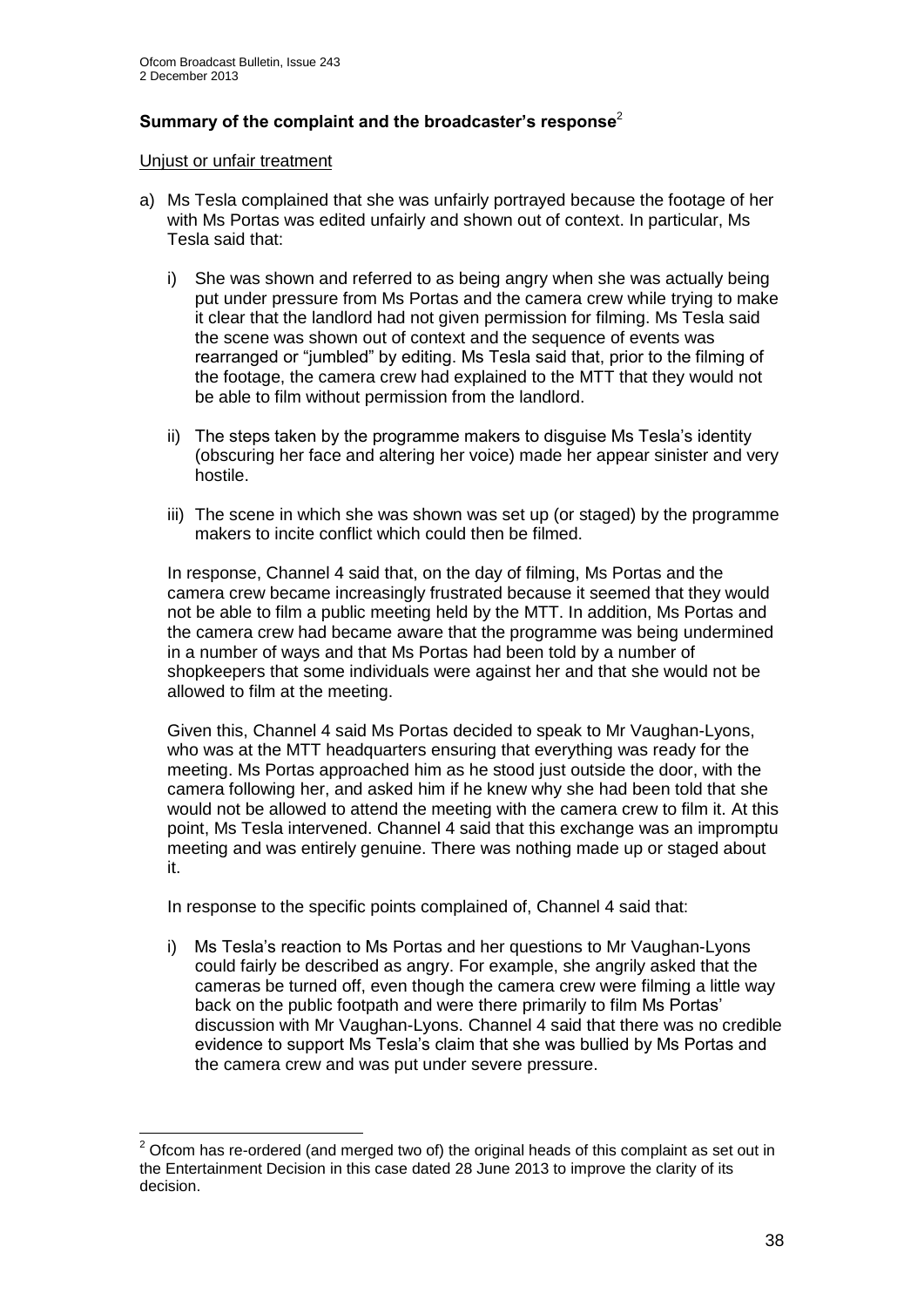The broadcaster said that, having gone inside the building, Ms Tesla subsequently came back outside into the view of the camera to try to stop Mr Vaughan-Lyons continuing to talk to Ms Portas on camera. She told him that he was not allowed to speak to Ms Portas on camera, demanded that the cameras be switched off and said that it was unfair to them and that they were being bullied. The programme makers did not understand why Ms Tesla made these objections, given that the filming was not taking place inside the premises and the cameraman was on a public footpath. However, after a short while they did stop filming.

Channel 4 said the footage of this conversation in the programme fairly and accurately represented what happened that day. Ms Portas' question in the programme about why Ms Tesla (who was not named) was reacting angrily was a perfectly fair one given her reaction. It said that the scene was not taken out of context and the editing was not "jumbled" (as Ms Tesla claimed) so as to cause unfairness.

Channel 4 argued that, in light of the above and given that Ms Tesla's identity was heavily disguised, the programme as broadcast was not unfair to her.

Channel 4 said that, contrary to Ms Tesla's claim that the programme makers had told the MTT that they would not be able to film the meeting without the landlord's permission, the reverse was true – i.e. that the programme makers were given this information by a member of the MTT.

- ii) Channel 4 said that as a result of the efforts to disguise Ms Tesla in the programme she would not have been identifiable to the vast majority of viewers. Even if she was identifiable to a very small number of people who knew her well and knew of her involvement with the MTT (which Channel 4 did not admit) neither the blurring of her face nor the disguising of her voice made her appear sinister, or more hostile than she actually was. It argued that fair-minded viewers would have concluded that the reason for obscuring her identity was because she did not wish to be identified and had not given consent to appear.
- iii) Both Channel 4 and the programme makers denied that the scene was set up or staged. Channel 4 added that Ms Tesla gave no proper particulars for the basis of this claim and provided no evidence to support it.
- b) Ms Tesla complained that she was treated unjustly or unfairly in the programme as broadcast because she was not given an opportunity to view the programme prior to the broadcast and she was not given a right of reply.

In response, Channel 4 said that there is no requirement that a programme contributor be given an opportunity to view a programme, or parts of a programme in which they appear, prior to broadcast. It said that Ms Tesla was not promised that she would be able to view either the programme or any scenes including her. It added that, in any case, Ms Tesla was given a detailed account in writing of her contribution to the programme and that the programme makers took Ms Tesla's concerns about the programme into account while editing the programme for broadcast.

Channel 4 also said that the programme did not make any significant allegations which would have required the programme makers to have sought a response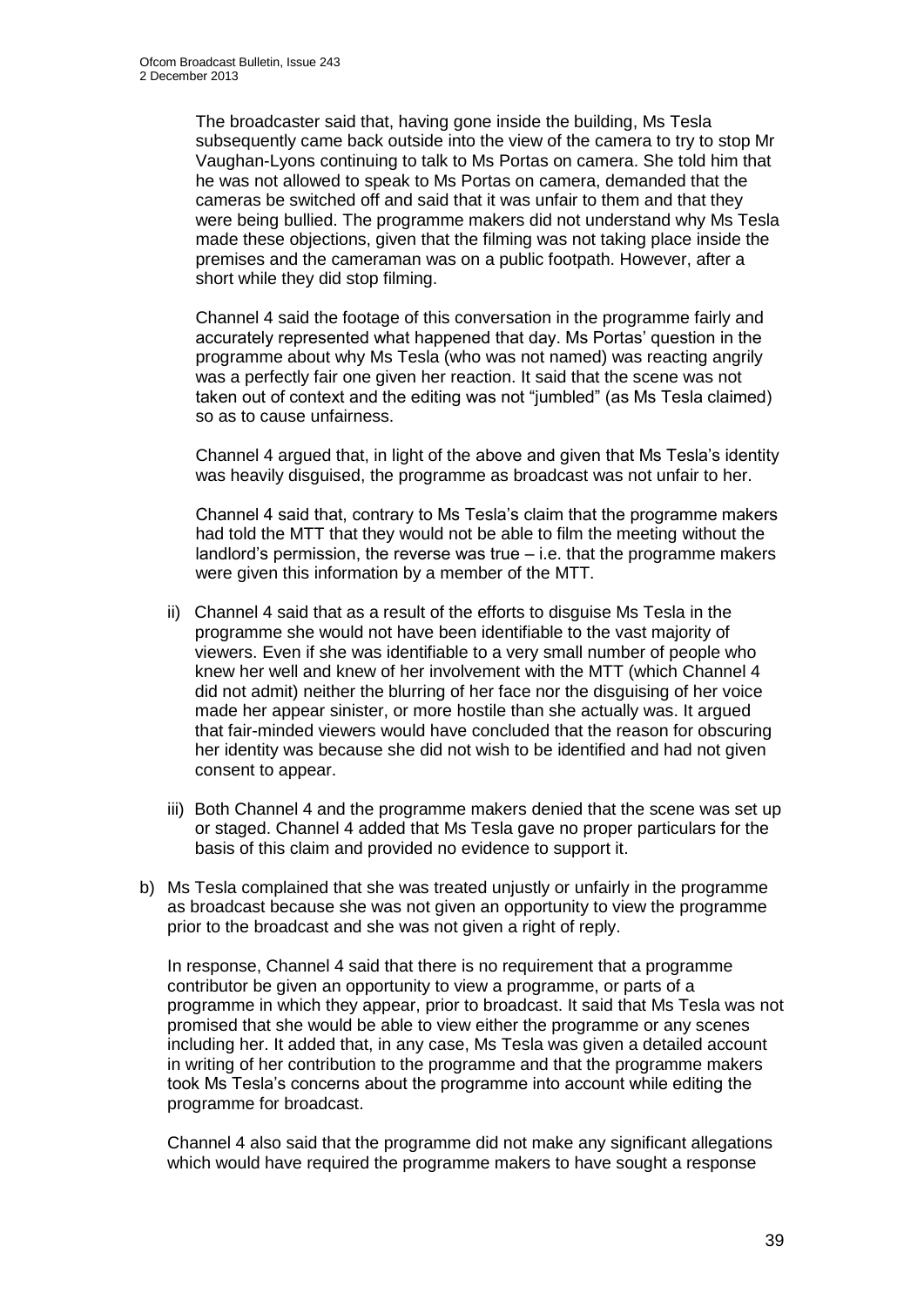from Ms Tesla (even if she was identifiable – which again, it did not admit) to avoid unfairness to her in the programme as broadcast.

#### Unwarranted infringement of privacy

c) Ms Tesla complained that her privacy was unwarrantably infringed in the programme as broadcast because footage of her was broadcast without permission and after repeated requests for it not to be included in the programme. Ms Tesla added that despite the steps taken to disguise her identity (i.e. obscuring her face and altering her voice) she was recognised by everyone she knew in Margate. She said that she had told Channel 4 that including this footage in the programme would discredit her and the work she did in Margate. Ms Tesla said that trying to obscure her identity was "ridiculous" as she was quite distinctive and would be recognised by everyone she knew in the town.

In response, Channel 4 said that the scene outside the MTT headquarters was crucial to the whole narrative of the programme and to Ms Portas' experiences in Margate (notably the resistance she experienced from some individuals). The exchange was carried out in a public place with the camera crew standing on the public footpath filming events as they happened. Ms Tesla was not harassed or pressurised by the camera crew or Ms Portas, who wanted to speak with Mr Vaughan-Lyons, not Ms Tesla. Channel 4 said that Ms Tesla could easily have removed herself from the filming and did so shortly after Ms Portas appeared. However, she then chose to come back outside and into view of the camera.

Channel 4 said that Ms Portas was calm and polite throughout the exchange and that the camera crew complied with Ms Tesla's request when she insisted that the cameras stop filming her and Mr Vaughan-Lyons. This was notwithstanding that the purpose of the filming was primarily to film Ms Portas' conversation with Mr Vaughan-Lyons. Channel 4 said that Mr Vaughan-Lyons had not asked for filming to stop, they were in a public place and Ms Tesla had chosen to put herself in a position where she would be filmed.

Given all these factors, Channel 4 said that Ms Tesla did not have a legitimate expectation of privacy in relation to the filming and its broadcast. However, it said that, even if she did have a legitimate expectation of privacy, broadcasting the short sequence in which Ms Tesla was shown in the programme was warranted by Channel 4's right to freedom of expression and the public interest in providing a faithful account of Ms Portas' experiences in Margate, particularly given that Ms Tesla's identity was so thoroughly obscured.

#### **Decision**

Ofcom's statutory duties include the application, in the case of all television and radio services, of standards which provide adequate protection to members of the public and all other persons from unjust or unfair treatment and unwarranted infringement of privacy in, or in connection with the obtaining of material included in, programmes in such services.

Where there appears to have been unfairness in the making of a programme, this will only result in a finding of unfairness if Ofcom finds that it has resulted in unfairness to the complainant in the programme as broadcast.

In carrying out its duties, Ofcom has regard to the need to secure that the application of these standards is in the manner that best guarantees an appropriate level of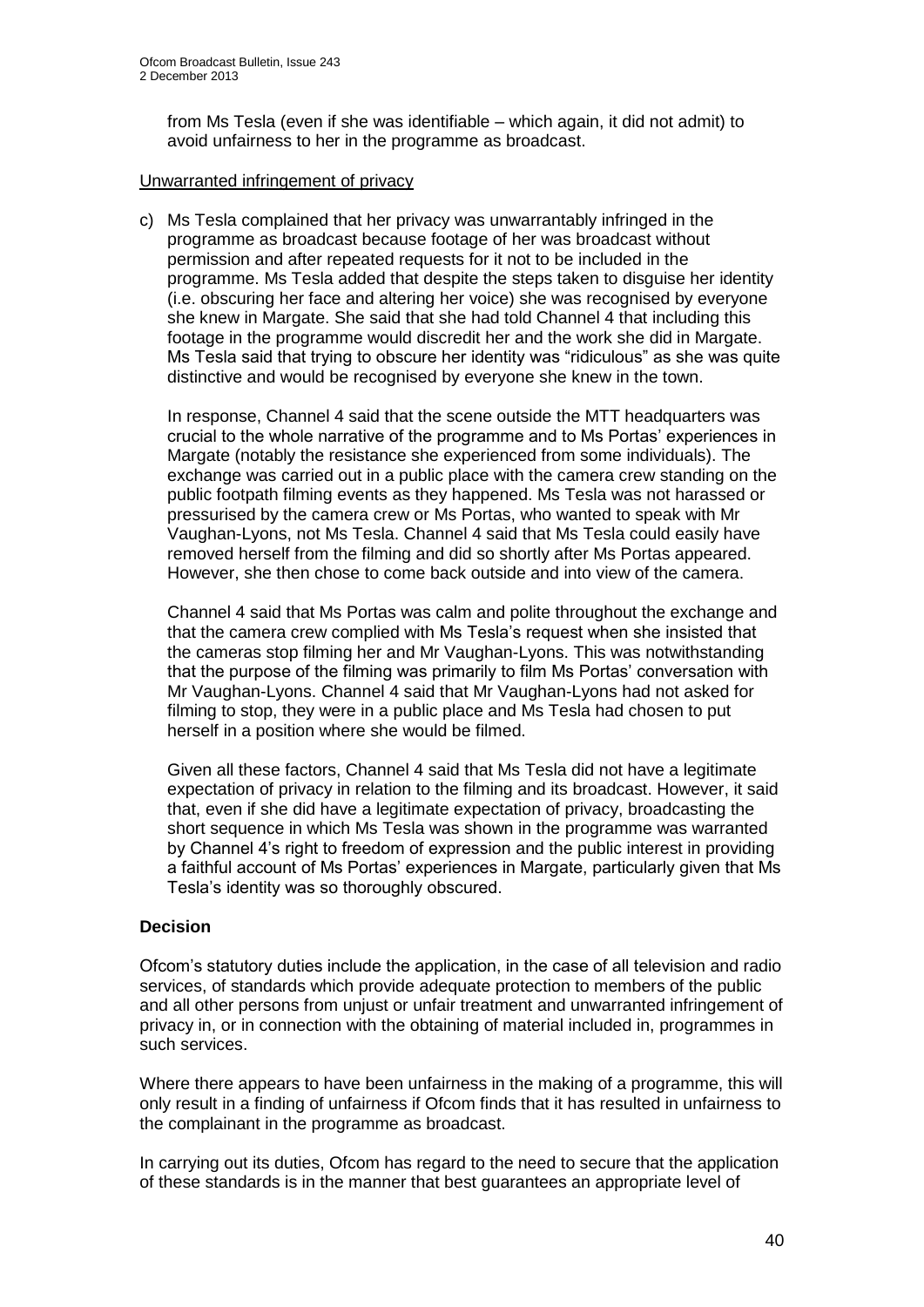freedom of expression. Ofcom is also obliged to have regard, in all cases, to the principles under which regulatory activities should be transparent, accountable, proportionate and consistent and targeted only at cases in which action is needed.

In reaching its decision, Ofcom carefully considered all the relevant material provided by both parties. This included a recording and a transcript of the programme as broadcast, both parties' written submissions, as well as the unedited footage of the conversation between Ms Portas, Mr Vaughan-Lyons and Ms Tesla. Ofcom provided the parties with the opportunity to make representations on Ofcom's Preliminary View (which was not to uphold the complaint). Neither party made any representations on the Preliminary View.

#### Unjust or unfair treatment

When considering complaints of unjust or unfair treatment, Ofcom has regard to whether the broadcaster's actions ensured that the programme as broadcast avoided unjust or unfair treatment of individuals and organisations, as set out in Rule 7.1 of Ofcom's Broadcasting Code ("the Code"). Ofcom had particular regard to this Rule when reaching its decision.

Ofcom also took particular account of Practice 7.9 of the Code. This provides that, before broadcasting a factual programme, broadcasters should take reasonable care to satisfy themselves that material facts have not been presented, disregarded or omitted in a way that is unfair to the individual or organisation. Ofcom also had regard to Practice 7.6 of the Code which states that "when a programme is edited, contributions should be represented fairly".

- a) Ofcom considered Ms Tesla's complaint that she was portrayed unfairly. It looked at each element of this head of complaint in turn and then considered the programme overall.
	- i) Ofcom first assessed Ms Tesla's complaint that she was shown and referred to as being angry when she was actually being put under pressure from Ms Portas and the camera crew while trying to make it clear that the landlord had not given permission for filming.

Ofcom noted the footage of the incident as shown in the programme as broadcast (as set out in detail in the "Introduction and programme summary" section above) and compared this to the unedited footage of the same incident.

It considered that the footage depicted the incident as it happened and that its inclusion in the programme fairly reflected the incident. In particular, the programme showed Ms Tesla, who appeared to Ofcom to be upset by the fact that Ms Portas was being filmed asking Mr Vaughan-Lyons questions while standing outside the MTT headquarters. Ofcom's view, having watched the unedited footage, was that there was no evidence in it to support Ms Tesla's claim that she was put under pressure by Ms Portas or the camera crew and that the complainant had not provided any evidence to support this claim in her complaint.

Mr Vaughan-Lyons was shown in the programme explaining to Ms Portas that she was not allowed to film at the meeting because of the lack of the landlord's permission and he appeared willing to speak to her, but without the cameras. Immediately afterwards, the programme showed Ms Tesla making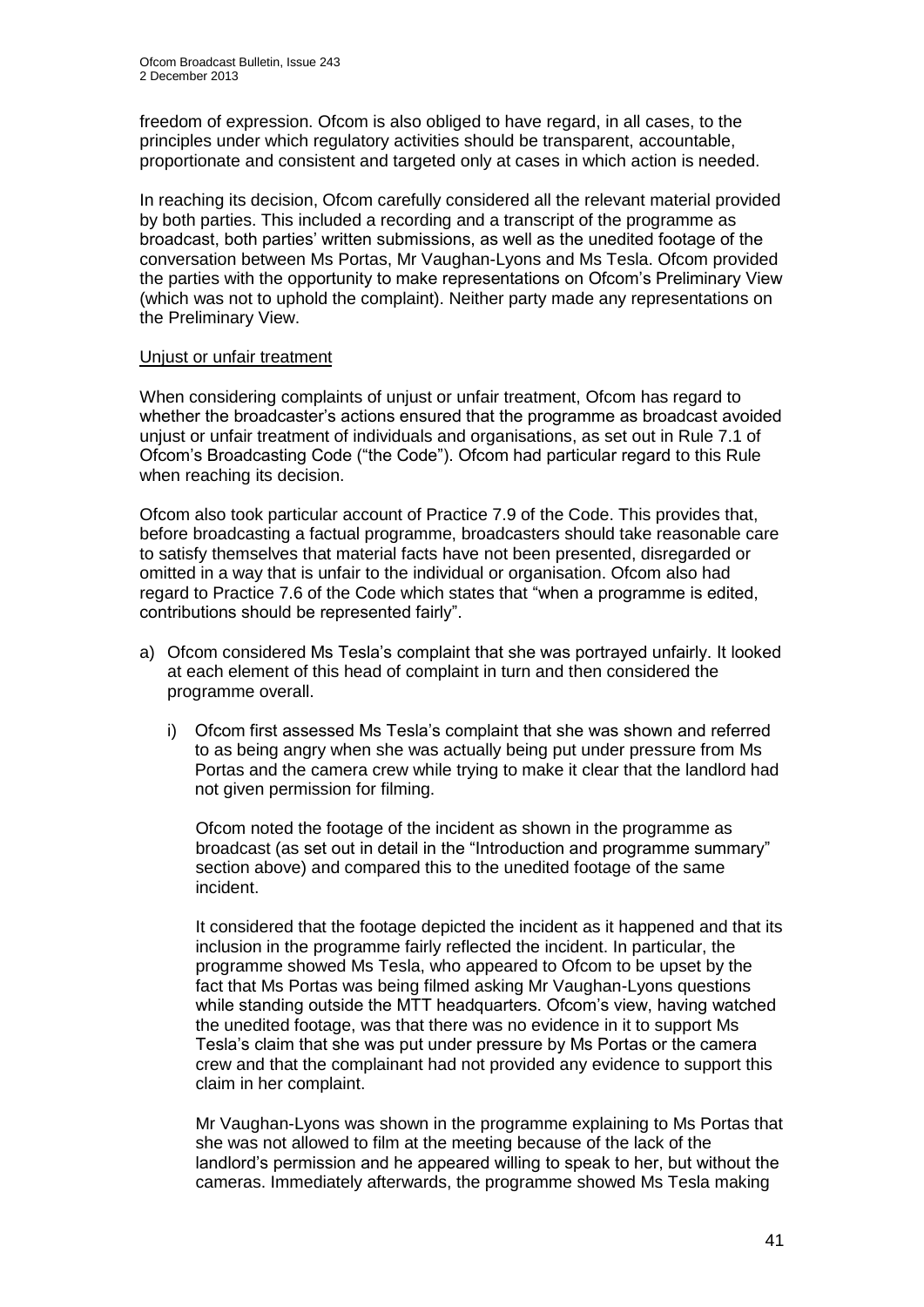comments which made it clear she believed that Mr Vaughan-Lyons was not allowed to answer questions on camera and that the MTT (and she as part of it) very much wanted to work with Ms Portas but also wanted the cameras switched off. Given the context in which Ms Tesla's comments were made, and particularly the inclusion of Mr Vaughan-Lyons' responses to Ms Portas' questions, Ofcom considered that viewers would have concluded that Ms Tesla was sincere in her belief that filming outside the MTT headquarters contravened the requirements set out by the landlord, but that she and the MTT wanted to work with Ms Portas in the absence of the cameras. Ofcom noted that the footage included in the programme showed that, after Ms Tesla had gone back inside the MTT headquarters, Ms Portas asked Mr Vaughan-Lyons: *"why is this girl* [Ms Tesla] *so angry?"* From the unedited footage of the exchange this question appeared to Ofcom to be a spontaneous response by Ms Portas to Ms Tesla's reaction to her questions to Mr Vaughan-Lyons about not being allowed to film the MTT meeting.

Ofcom also noted that the parties disagreed about whether the programme makers had told the MTT they would not be able to film the meeting without permission from the landlord or vice versa. In this regard, having looked at the unedited footage, Ofcom took the view that the show as broadcast fairly portrayed what was shown in the unedited footage to have been discussed between Mr Vaughan-Lyons and Ms Portas and that this showed Mr Vaughan-Lyons (rather than Ms Portas or any of the programme makers) saying that the owners of the building had not given permission. Ofcom saw no evidence in support of Ms Tesla's claim that the footage had been edited so as to unfairly represent the sequence of events.

In addition, Ofcom noted that Ms Tesla's face was obscured in the programme and her voice had been disguised. Ms Tesla claimed that she had been recognised by people in Margate to whom she was already well known, but Ofcom took the view that the vast majority of people watching the programme as broadcast would not have been able to identify her.

In light of the observations above, Ofcom considered that Ms Tesla's interaction with Ms Portas (and in particular her reaction to Ms Portas and the motivation behind her request to have the cameras switched off) was portrayed in a manner that did not result in unfairness to her.

ii) Ofcom then turned to Ms Tesla's complaint that the steps taken to disguise her identity made her appear sinister and very hostile.

As noted above, Ofcom considered that Ms Tesla would not have been identifiable to the vast majority of people who watched the programme as broadcast.

It is common practice for programme makers to disguise the identity of certain contributors to and participants in television programmes and that there are many reasons for doing so, the most common being that the individual concerned does not want to be identified. Ofcom took the view that the steps taken to disguise Ms Tesla's identity in the programme (i.e. blurring her face and disguising her voice) were not unusual and that viewers would have been familiar with this way of concealing an individual's identity.

Therefore, in Ofcom's opinion the fact that Ms Tesla's identity was disguised in this way would not have affected viewers' opinion of her in any material,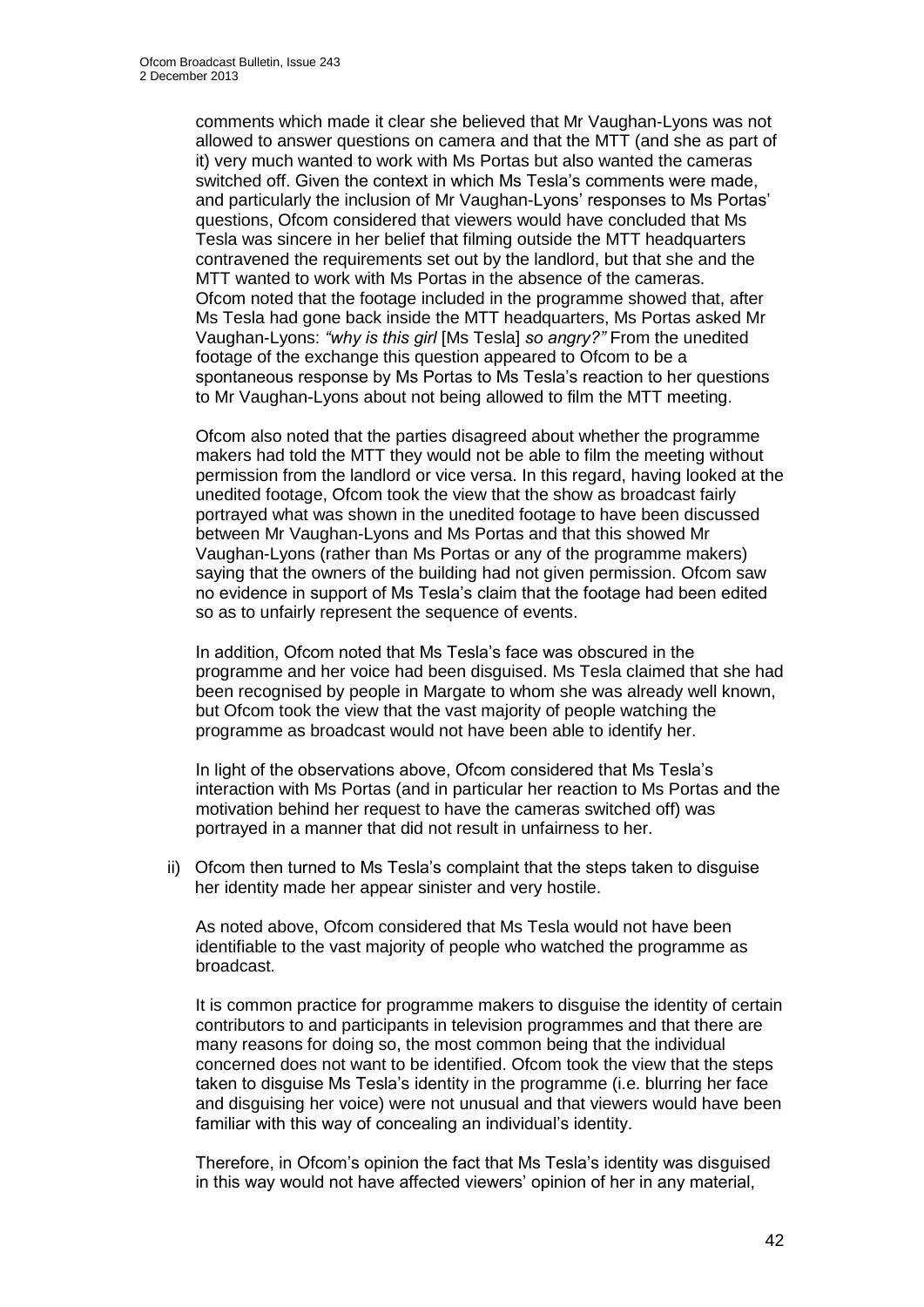adverse way (even if they were able to identify her) in a manner which was unfair to her.

iii) Ofcom next considered Ms Tesla's complaint that the scene in which she was shown was staged by the programme makers in order to incite conflict.

Ofcom noted that Ms Tesla did not provide any evidence in her complaint as to how exactly the incident was staged and provided no details to substantiate this claim. Channel 4's statement in response to the complaint said that Ms Portas had learnt that she would not be allowed to film at the MTT meeting and that she had decided to find out why by visiting the MTT headquarters. It went on to state that Mr Vaughan-Lyons happened to be standing at the door when Ms Portas approached him to ask directly about not being allowed into the meeting and that Ms Tesla contributed to this conversation of her own accord. Ofcom considered that Channel 4's account of how the incident came about appeared to be credible and that it was plausible that Ms Portas would want to find out why there was resistance to her filming at the meeting.

In the absence of any evidence to the contrary, Ofcom took the view that the incident filmed had not been staged and was depicted in the programme as it happened.

Taking all the above factors into account, Ofcom concluded that the manner in which Ms Tesla's interaction with Ms Portas was portrayed in the programme was unlikely to have materially and adversely affected viewers' understanding of her in a way that was unfair. It therefore considered that the broadcaster had taken reasonable care to satisfy itself that the programme did not present, disregard or omit material facts in a way that resulted in unfairness to Ms Tesla.

b) Ofcom then considered Ms Tesla's complaint that she was not given an opportunity to view the programme prior to the broadcast or a right of reply.

Practice 7.3 of the Code sets out several steps which should normally be taken in relation to people who have been invited to make a contribution to a programme (except where the subject matter is trivial or their participation is minor) and indicates that taking these steps is likely to result in the consent given by that person being 'informed consent'. One of these steps is that the contributor "be given clear information, if offered an opportunity to preview the programme, about whether they will be able to effect any changes to it". However, there is no requirement to offer contributors an opportunity to preview a programme, nor to allow them, even if they are given such opportunity, to request changes to be made to it.

In any event, Ofcom noted that the footage of Ms Tesla in the programme was limited to the interjections she made to the conversation between Ms Portas and Mr Vaughan-Lyons outside the MTT headquarters. Therefore, Ofcom regarded Ms Tesla's participation to the programme to be minor.

Turning to the second part of this head of complaint, Practice 7.11 of the Code states that "if a programme alleges wrongdoing or incompetence or makes other significant allegations, those concerned should normally be given an appropriate and timely opportunity to respond".

Having assessed the section of the programme in which Ms Tesla appeared, Ofcom did not consider that it included any significant allegation against Ms Tesla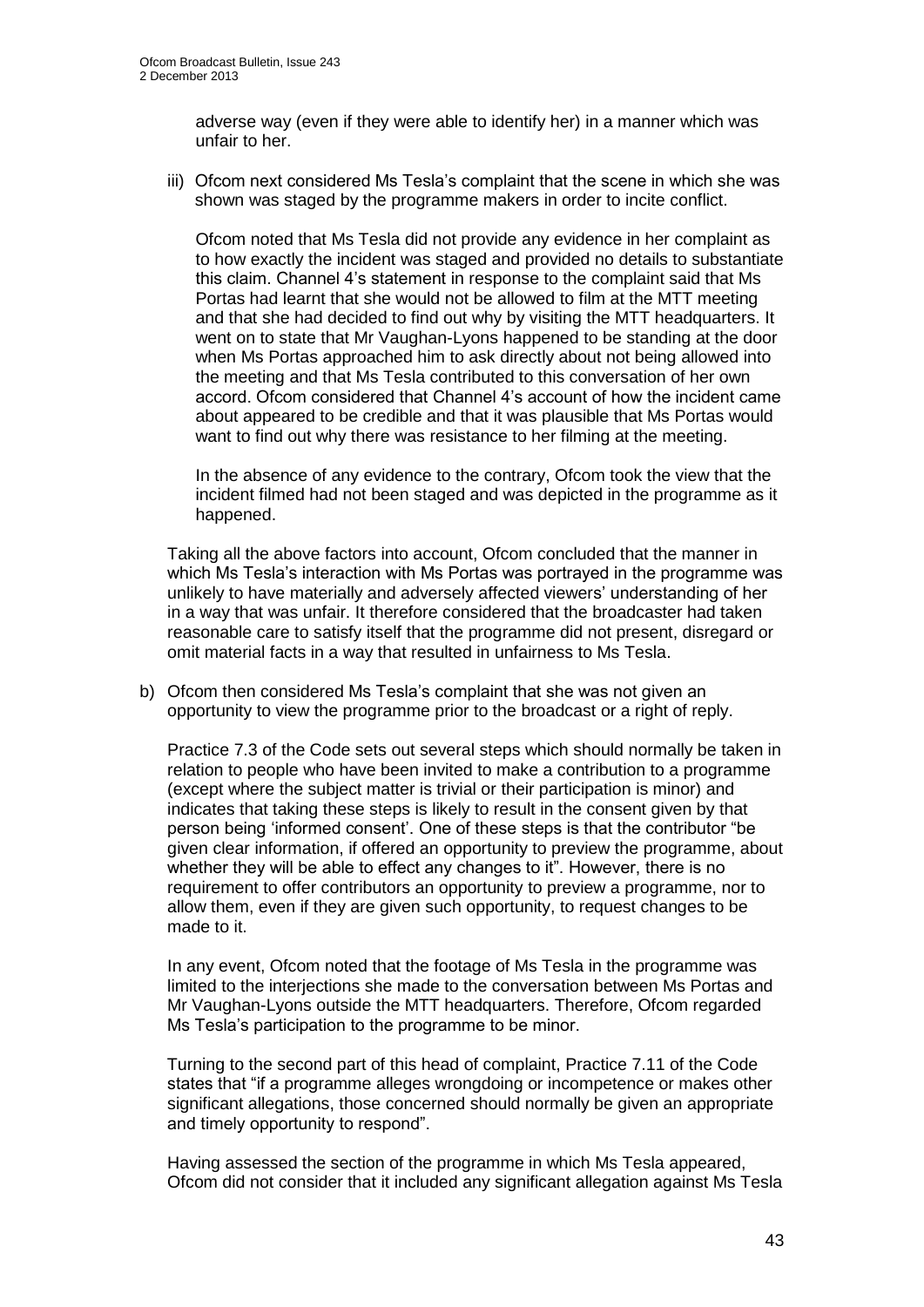(whether of wrongdoing, incompetence or otherwise). Given this, Ofcom does not consider that it was incumbent on the programme makers to have offered Ms Tesla an opportunity to respond to the programme.

Taking account of these factors, Ofcom concluded that there was no unfairness to Ms Tesla in not giving her an opportunity to view the programme prior to the broadcast or to respond to it.

Taking account of all the factors set out in heads a) and b) above, and having regard to the programme overall, Ofcom concluded that Ms Tesla was not treated unjustly or unfairly in the programme as broadcast.

#### Unwarranted infringement of privacy

The individual's right to privacy has to be balanced against the competing right of the broadcaster to freedom of expression. Neither right as such has precedence over the other and, where there is a conflict between the two, it is necessary to intensely focus on the comparative importance of the specific rights. Any justification for interfering with or restricting each right must be taken into account and any interference or restriction must be proportionate.

This is reflected in how Ofcom applies Rule 8.1 of the Code which states that any infringement of privacy in programmes, or in connection with obtaining material included in programmes, must be warranted.

c) Ofcom considered Ms Tesla's complaint that her privacy was unwarrantably infringed in the programme as broadcast because footage of her was included without her consent.

Practice 8.6 of the Code states that, if the broadcast of a programme would infringe the privacy of a person, consent should be obtained before the relevant material is broadcast, unless the infringement of privacy is warranted.

Ofcom first assessed the extent to which Ms Tesla had a legitimate expectation of privacy in respect of the material which was broadcast. As already pointed out, the programme included footage of Ms Tesla as she contributed to a conversation between Ms Portas and Mr Vaughan-Lyons immediately outside the MTT headquarters. This footage was filmed openly from the public footpath while Ms Tesla was standing either in or just outside the doorway of the building and when she would have been in view of any members of the public walking along the High Street. The comments Ms Tesla made in the programme clearly demonstrated that she was aware of the cameras. Ms Tesla was able to and actually did walk away from where the filming was taking place. However, she then chose to come back and into view of the camera.

The footage of Ms Tesla included in the programme did not show her undertaking any action or making any comment which could be considered to be private or personal to her as an individual, and no information of a personal or sensitive nature to Ms Tesla was included in the programme. Also Ms Tesla's identity was disguised in the programme so that only those to whom she and her activities with the MTT were already well known could have identified her.

Taking all the factors above into account, Ofcom did not consider that Ms Tesla had a legitimate expectation of privacy in relation to the broadcast of the footage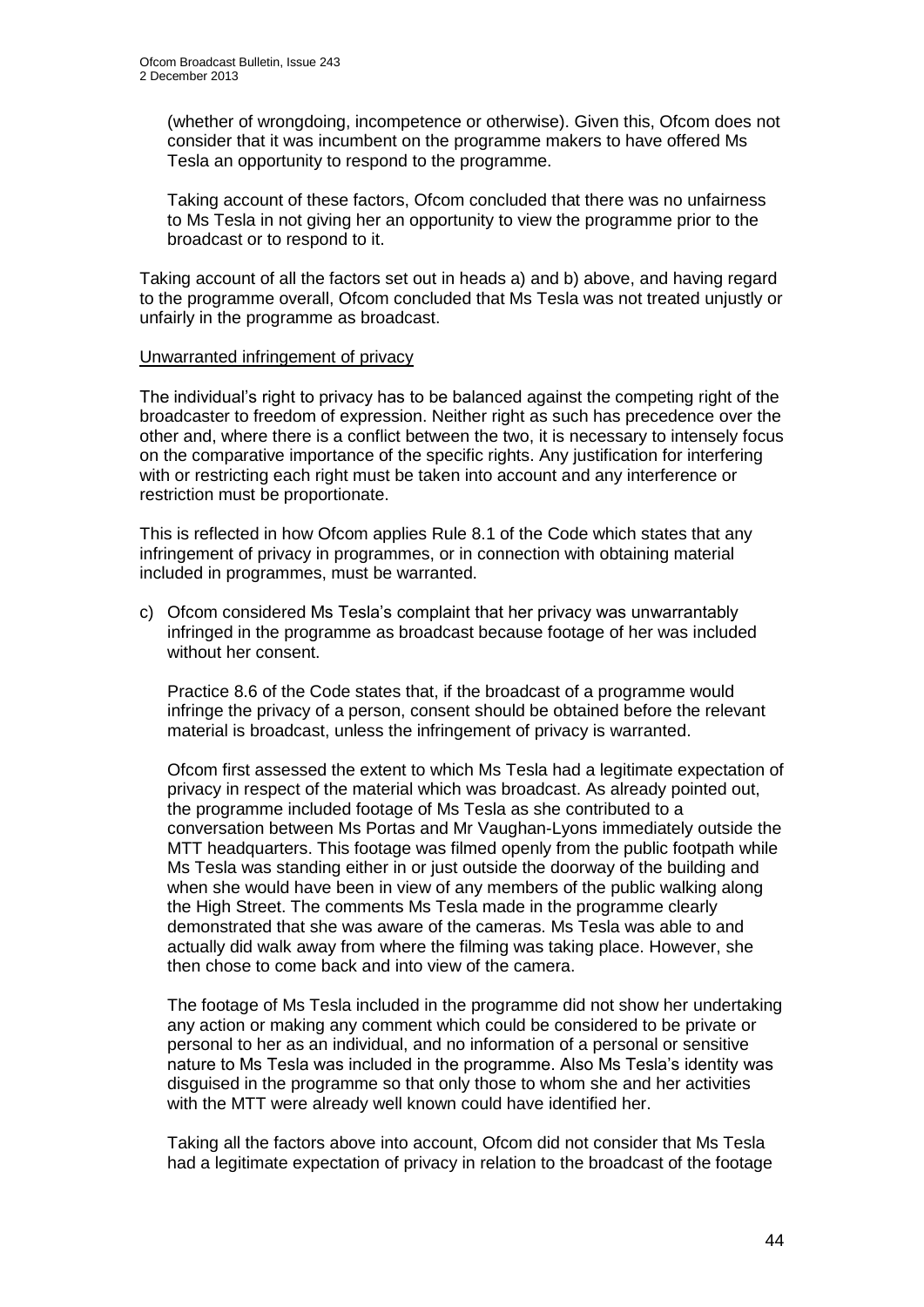of her. Given this conclusion, it was not necessary for Ofcom to consider whether any infringement to Ms Tesla's privacy was warranted.

**Accordingly, Ofcom has not upheld Ms Tesla's complaint of unfair treatment and unwarranted infringement of privacy in the programme as broadcast.**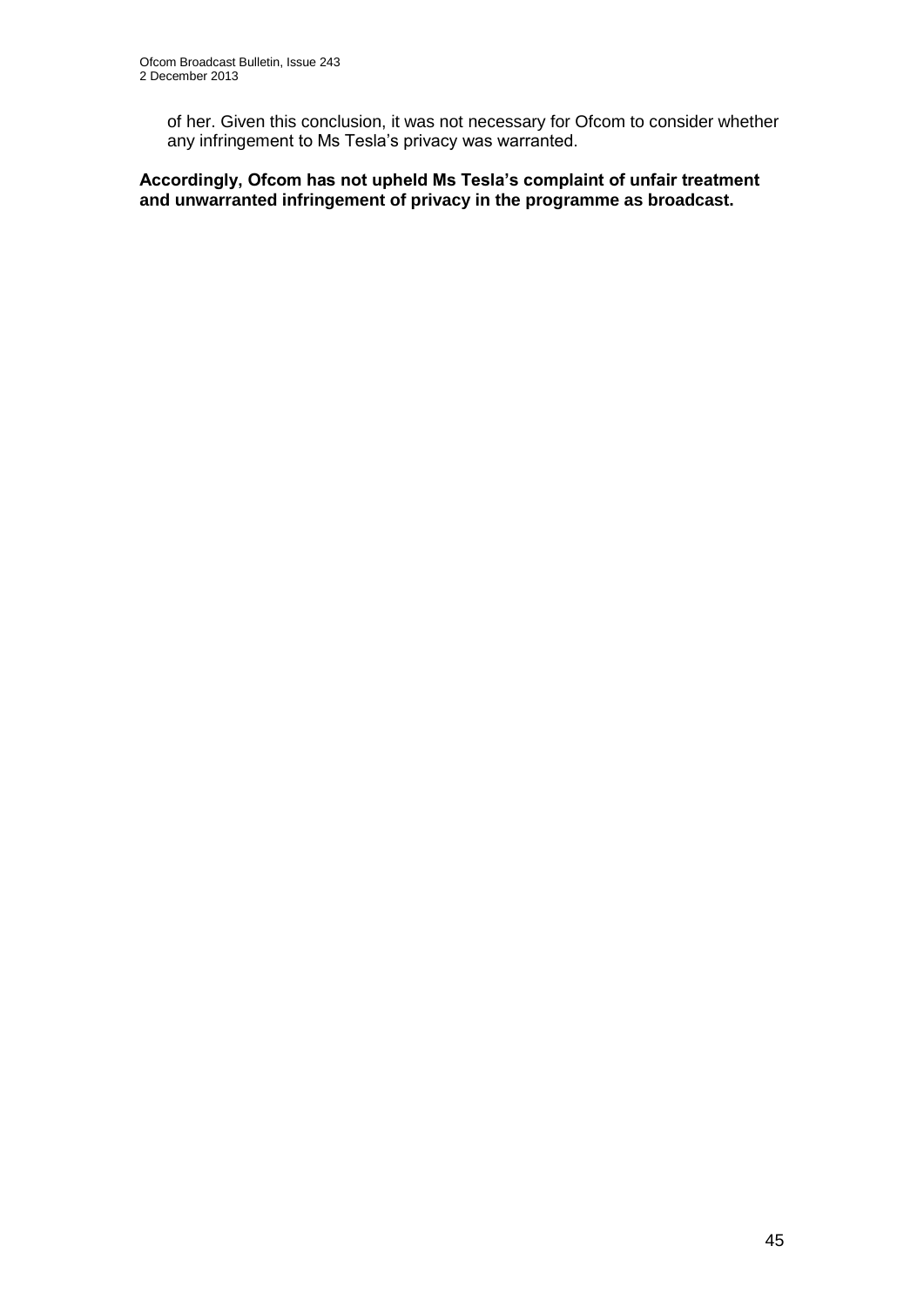# **Not Upheld**

## **Complaint by Mr Robin Vaughan-Lyons**

*Mary Queen of the High Street, Channel 4, 14 May 2013*

#### **Summary**

1

Ofcom has not upheld Mr Robin Vaughan-Lyons' complaint of unjust or unfair treatment in the programme as broadcast.

In this edition of *Mary Queen of the High Street*, retail consultant Ms Mary Portas assessed the town of Margate's attempts to improve its High Street and offered her help. One of the retailers featured in the programme was the complainant, Mr Vaughan-Lyons, who was at the time of filming the Chair of the Margate Town Team (the "MTT"), the body responsible for applying for and then spending government money granted to Margate to improve its High Street.

Ofcom found that the broadcaster took reasonable care to satisfy itself that the programme did not present, disregard or omit material facts unfairly with regard to the portrayal of Mr Vaughan-Lyons' relationship and interactions with Ms Portas.

#### **Introduction and programme summary**

On 14 May 2013, Channel 4 broadcast an edition of *Mary Queen of the High Street* in which retail consultant, Ms Mary Portas (who had previously conducted a review of the decline of Britain's High Streets for the Government), visited three of the twelve towns selected by Local Government Minister, Mr Grant Shapps MP, to be the first "Portas Pilot Area"<sup>1</sup> in order to give them the benefit of her expertise and the publicity associated with the broadcast of programmes about these towns. One of the towns featured in this series was Margate in Kent.

During the programme, Ms Portas pursued several ideas for increasing the number of shoppers to Margate, including persuading visitors to the Turner Contemporary Art Gallery to come to the High Street, securing lower rents on empty shops and negotiating cut-price train fares for day-trippers from London. However, the programme indicated that some of Margate's retailers, including members of the MTT, did not welcome Ms Portas' visits and/or the camera crew she brought with her.

One of the retailers featured in the programme was the complainant, Mr Vaughan-Lyons, who was the Chair of the MTT. He was shown standing outside the former Woolworths' store, which was being used as the headquarters of the MTT, speaking to Ms Portas about why she and the camera crew might not be able to attend a public meeting of the MTT which she had planned to address. Mr Vaughan-Lyons was shown standing alongside Ms Roxana Tesla, the deputy Chair of the MTT at the time, who also contributed to the conversation. The following exchanges were then shown:

Ms Portas: *"Robin* [Vaughan-Lyons]*, I've been hearing that I'm not allowed in tonight to the meeting.*

<sup>&</sup>lt;sup>1</sup> The Portas Pilot Areas each received a £100,000 grant from the Government to be spent on locally-generated schemes to improve their High Streets.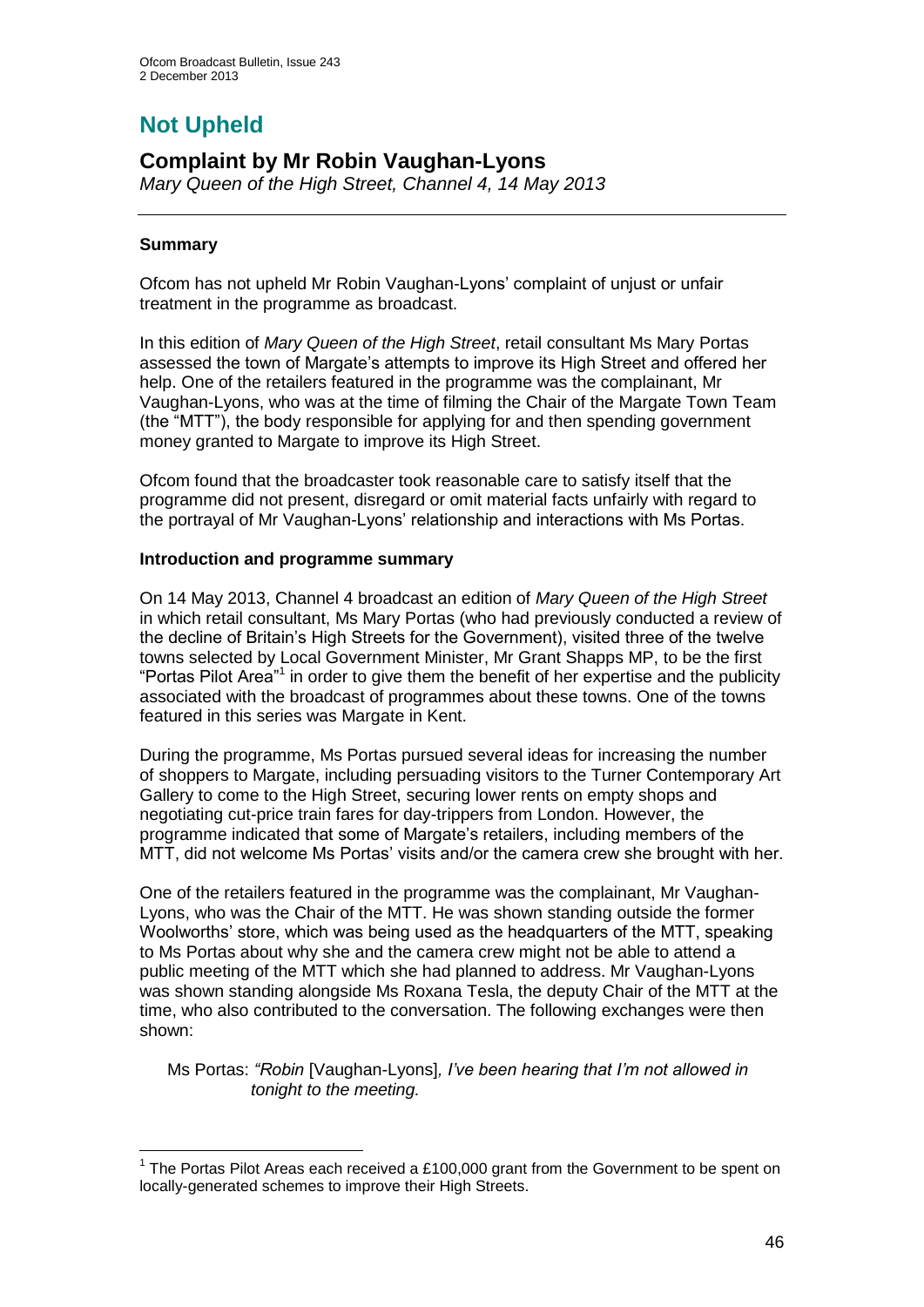- Ms Tesla: *Who told you that?*
- Ms Portas: *Well about three or four...*
- Ms Tesla: *Can we turn these off whilst we're doing it because this really isn't fair on us?"* [While speaking, Ms Tesla waved her hand towards the cameras].

The programme then showed a continuation of this conversation, though Ms Tesla was no longer present.

| Ms Portas:        | "Why are you not letting me in with my cameras?                                                                                                              |
|-------------------|--------------------------------------------------------------------------------------------------------------------------------------------------------------|
| Mr Vaughan-Lyons: | You are, you are allowed in, but what's happened is the<br>owners of Woolworths haven't given permission.                                                    |
| Ms Portas:        | But why would you not? I'm documenting this.                                                                                                                 |
| Mr Vaughan-Lyons: | The landlord is saying they don't want cameras to come in.                                                                                                   |
| Ms Portas:        | Why is this girl so angry? Why is she not speaking to me?<br>The whole point isWhy is she not coming out now and<br>talking to me if we can't film in there? |
| Mr Vaughan-Lyons: | If you want to come in with me without the cameras we can<br>talk.                                                                                           |
| Ms Portas:        | But why? Why? Why do you not want the cameras? What<br>is it you?"                                                                                           |

Ms Tesla then came to the door and said *"Robin you have to stop this. If they're filming then you're not allowed to answer this clearly".* After this, Ms Portas turned to her and asked *"Do you not want to work with me?"* to which Ms Tesla replied *"Yeah, we do want to work with you, we've made it very clear we want to work with you...I want you to turn the cameras off now please."*

Later in the programme, *"Billy"*, a retailer who favoured Ms Portas' approach, was shown speaking on the telephone to an unnamed member of the MTT about Ms Portas' attendance at the meeting. During this call, Billy stated that:

*"This woman* [Ms Portas]*'s about to leave here, we're going to miss the biggest opportunity this town's had for ten years for Christ's sake. Everybody wants to hear what she has to say, the meeting's in half an hour, she's about to walk out the place"*.

Subsequently, Ms Portas was shown addressing the MTT meeting.

#### **Summary of the complaint and the broadcaster's response**

Mr Vaughan-Lyons complained that he was unfairly portrayed in the programme as broadcast. In particular, Mr Vaughan-Lyons said he was shown having an altercation with Ms Portas, which he claimed was staged and that this scene made it look as if he and Ms Tesla were trying to keep Ms Portas away from the MTT meeting, which was not the case. Mr Vaughan-Lyons also said that the programme included another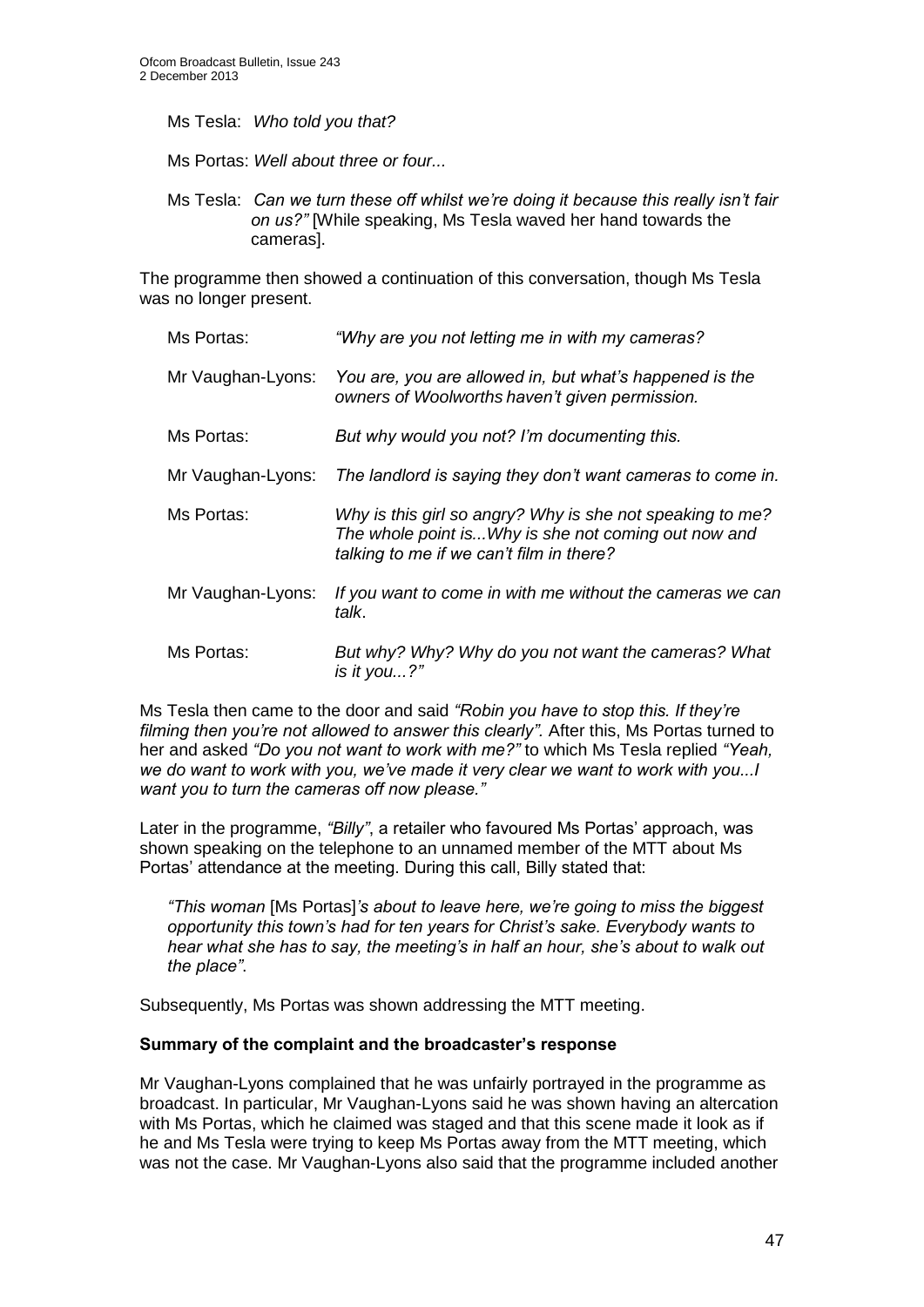staged scene in which Ms Portas threatened to leave the town. Mr Vaughan-Lyons said that these scenes have had a detrimental impact on his reputation in Margate.

In response to Mr Vaughan-Lyons' complaint, Channel 4 said that, on 12 June 2012, Ms Portas filmed in Margate and that this included filming Mr Vaughan-Lyons in his shop while he talked to Ms Portas about that evening's meeting and the general excitement in the town. It said that this footage (part of which was included in the programme) showed that the complainant was amiable and that he consented to being filmed. As the day progressed, Ms Portas and the camera crew became increasingly frustrated because it seemed as if they would not be able to film a public meeting held by the MTT and doing so was key to telling the story of Margate's attempts to improve its High Street. In addition, Channel 4 said that Ms Portas and the camera crew had became aware that the programme was being undermined in a number of ways and that complaints about the way the programme makers were working in Margate had been made. It said that Ms Portas had also been told by a number of shopkeepers that some individuals were against her and that she would not be allowed to film at the meeting.

Given this, Channel 4 said that Ms Portas decided to speak to Mr Vaughan-Lyons, who was at the MTT headquarters ensuring that everything was ready for the meeting, to try to find out what was going on. Mr Vaughan-Lyons happened to be standing in the doorway so she approached him, with the camera following her, and asked him about the rumours that she had heard. At this point, another MTT member, Ms Tesla intervened. Channel 4 said that this exchange was an impromptu meeting and was entirely genuine. There was nothing made up or staged about it.

Channel 4 said that following this exchange, Ms Portas proceeded to find Billy, a retailer who particularly supported her approach, and was subsequently introduced to Ms Iris Johnson, Margate's former mayoress and another MTT member, and they discussed the resistance which Ms Portas was facing. Channel 4 said that this discussion was again completely impromptu and was not in any way pre-planned or staged. It added that, during these discussions, Ms Portas was clear that if the programme was not going to be allowed to have the necessary access for filming, and if she and the camera crew were going to continue to come up against the sort of resistance they had experienced so far, they would not be able to make a programme about Margate. Therefore, Channel 4 said, Billy's fear that Ms Portas would leave town if the programme was not given the necessary access (which was shown in the programme through his mobile telephone conversation) was entirely genuine and that the suggestion that he was somehow complicit in it was entirely without foundation. Channel 4 also said that Mr Vaughan-Lyons had not provided any evidence to support his claim that either this scene or the one which took place outside the MTT's headquarters was staged.

With regard to the way in which Mr Vaughan-Lyons was portrayed in the programme. Channel 4 said that not only were the two scenes referred to in the complaint not staged, but also they did not make Mr Vaughan-Lyons appear as if he did not want Ms Portas to attend the meeting. It said that, during the exchange outside the MMT headquarters, Mr Vaughan-Lyons was given the opportunity to respond to Ms Portas' reasonable questions about why she was not being allowed to film at the meeting and his response was included in the programme. Specifically, Channel 4 said that he was shown telling Ms Portas *"you are…you are allowed in, but what's happened is, the owners of Woolworth's haven't given permission…the landlord is saying that they don't want the cameras to come in"*. In addition, he was also shown inviting Ms Portas to come inside by saying *"Well if you want to come in without the cameras, then we can talk"*.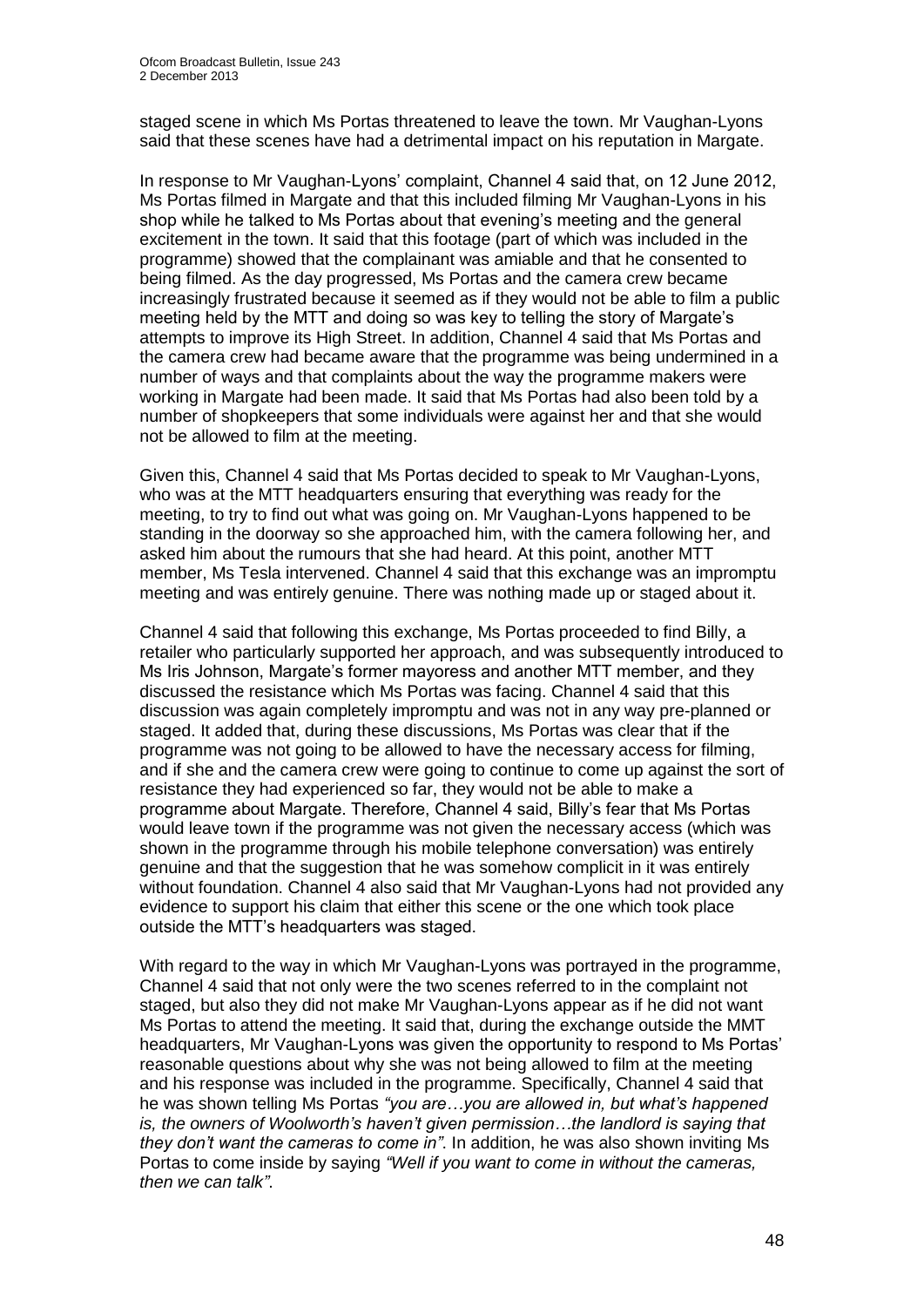Channel 4 said this exchange made it clear that Mr Vaughan-Lyons did not object to Ms Portas attending the meeting without the cameras, and that the problem with filming the meeting inside the premises was based on the absence of the landlord's consent to film there. It also said that there were other reasons why viewers would not have gained the impression that Mr Vaughan-Lyons was personally opposed to Ms Portas attending the meeting. For example, earlier in the programme Ms Portas specifically mentioned *"a lovely, lovely quote* [in the Isle of Thanet Gazette] *from the Town Team chairman Robin saying: 'Mary will be here and it is up to us to show that Margate has the energy and goodwill to make this happen'"* and soon afterwards Mr Vaughan-Lyons was shown having the following conversation with Ms Portas:

| Mr Vaughan-Lyons: | "Tonight's our first public event that we're holding where<br>we're letting everybody know officially what we're doing.                                           |
|-------------------|-------------------------------------------------------------------------------------------------------------------------------------------------------------------|
| Ms Portas:        | Because I think, you know, it's really important that we<br>work together to try and really harness the vision, and<br>leverage as much as I can do for you guys. |
| Mr Vaughan-Lyons: | Absolutely. We're really excited. You know, we've got<br>some really public-spirited and, you know, community-<br>minded people on our team, so yeah -            |
| Ms Portas:        | Okay.                                                                                                                                                             |
| Mr Vaughan-Lyons: | Whenever you want, we'll be there.                                                                                                                                |
| Ms Portas:        | Okay".                                                                                                                                                            |

Channel 4 said that, immediately following this sequence, Ms Portas' voice could be heard introducing the section of the programme about the resistance to her and the programme amongst parts of the community. She said: *"But I start to find out how unhappy some people are about the arrival of me and my cameras* [Channel 4's emphasis]*."* 

Channel 4 said that the earlier, very positive, comment about Mr Vaughan-Lyons and the juxtaposition of this subsequent positive scene next to the more negative voiceover, starting with the word *"but"* and referring to *"some people"* being unhappy, would have given viewers the impression that it was individuals other than Mr Vaughan-Lyons who were resistant to Ms Portas and the cameras. It also said that the fact that Ms Portas approached Mr Vaughan-Lyons (outside the MTT headquarters) as someone who might be able to help would have given the impression that he was someone who was on her side.

#### **Decision**

Ofcom's statutory duties include the application, in the case of all television and radio services, of standards which provide adequate protection to members of the public and all other persons from unjust or unfair treatment and unwarranted infringement of privacy in, or in connection with the obtaining of material included in, programmes in such services.

In carrying out its duties, Ofcom has regard to the need to secure that the application of these standards is in the manner that best guarantees an appropriate level of freedom of expression. Ofcom is also obliged to have regard, in all cases, to the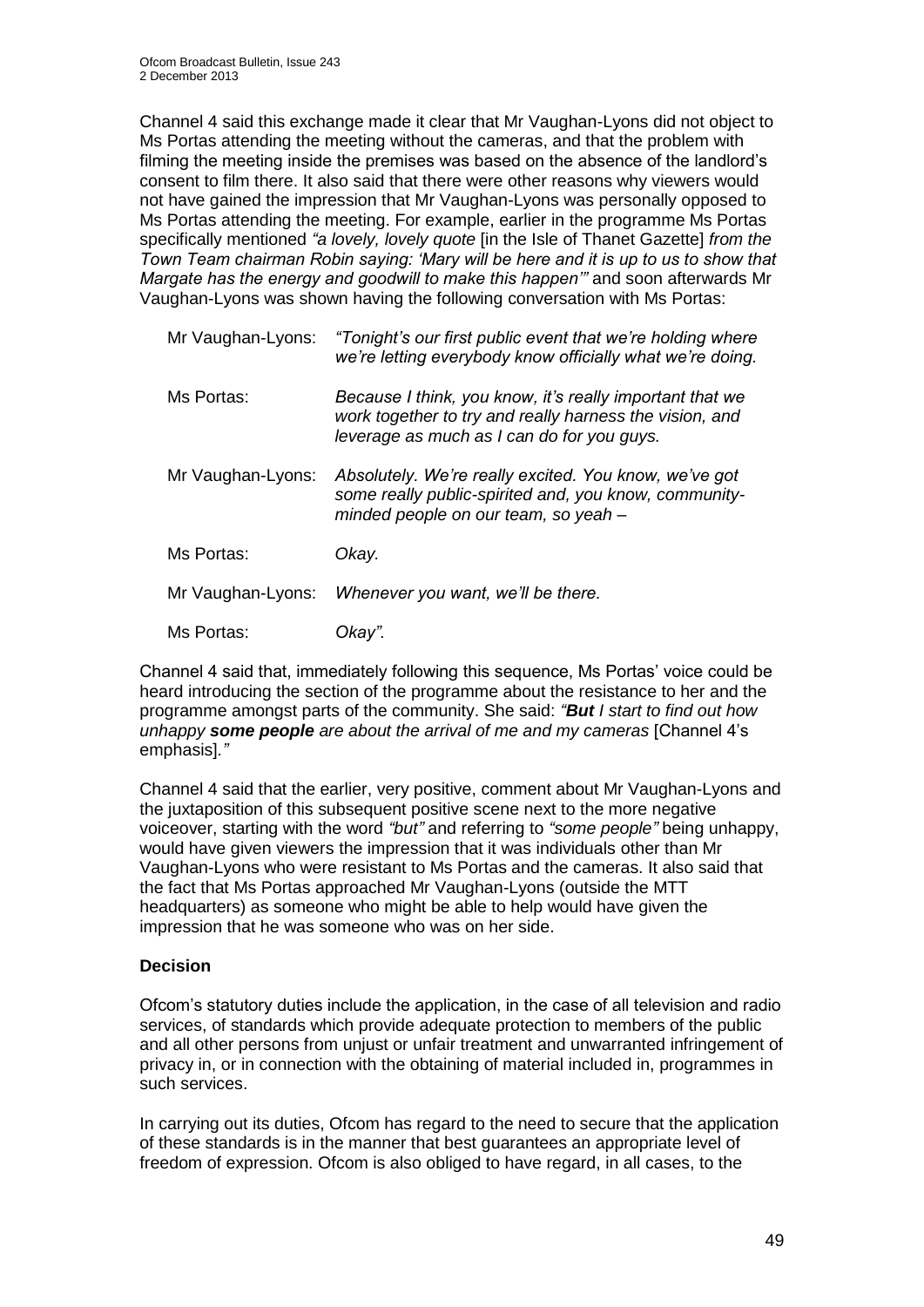principles under which regulatory activities should be transparent, accountable, proportionate and consistent, and targeted only at cases in which action is needed.

In reaching its decision, Ofcom carefully considered all the relevant material provided by both parties. This included a recording and a transcript of the programme as broadcast, both parties' written submissions as well as the unedited footage of the conversation between Ms Portas, Mr Vaughan-Lyons and Ms Tesla. Ofcom prepared a Preliminary View in this case that Mr Vaughan-Lyons' complaint of unjust or unfair treatment should not be upheld. In commenting on the Preliminary View, Mr Vaughan-Lyons said that he failed to see why Ofcom had not upheld his complaint and that the programme makers had "destroyed" the MTT purely for TV titillation. Channel 4 did not make any representations on the Preliminary View.

When considering complaints of unjust or unfair treatment, Ofcom has regard to whether the broadcaster's actions ensured that the programme as broadcast avoided unjust or unfair treatment of individuals and organisations, as set out in Rule 7.1 of Ofcom's Broadcasting Code ("the Code"). Ofcom had particular regard to this Rule when reaching its decision. In assessing Mr Vaughan-Lyons' complaint, Ofcom also had regard to Practice 7.9 of the Code which provides that, before broadcasting a factual programme, broadcasters should take reasonable care to satisfy themselves that material facts have not been presented, disregarded or omitted in a way that is unfair to the individual or organisation.

Ofcom examined both incidents in the programme that Mr Vaughan-Lyons claimed were staged before reaching its decision on whether he was portrayed unfairly in the programme overall.

#### *Incident outside the MTT headquarters*

Ofcom first considered Mr Vaughan-Lyons' complaint that he was shown having an altercation with Ms Portas, which he claimed was staged and which made it look as if he and Ms Tesla were trying to stop Ms Portas and keep her away from the MTT meeting which was not the case.

Ofcom noted the footage of the incident as shown in the programme as broadcast (as set out in detail in the "Introduction and programme summary" section above) and compared this to the unedited footage of the same incident. Ofcom considered that the footage of the incident included in the programme had happened as it was shown and that this was verified by the content of the unedited material.

Ofcom noted that Mr Vaughan-Lyons has not provided any evidence in his complaint as to how or why exactly the incident was staged and provided no details to substantiate his claim. Channel 4's statement in response to the complaint said that Ms Portas had learnt that she would not be allowed to film at the MTT meeting and that she had decided to find out why by visiting the MTT headquarters. It went on to state that Mr Vaughan-Lyons happened to be standing at the door when she approached him to ask directly about them not being allowed into the meeting. Ofcom considered that Channel 4's account of how the incident came about appeared to be credible and that it was plausible that Ms Portas would want to find out why there was resistance to her filming at the meeting. In the absence of any evidence to the contrary, Ofcom took the view that the incident filmed was depicted in the programme as it happened.

Ofcom next considered whether the presentation of the incident in the programme portrayed Mr Vaughan-Lyons unfairly. Again, Ofcom noted the content broadcast in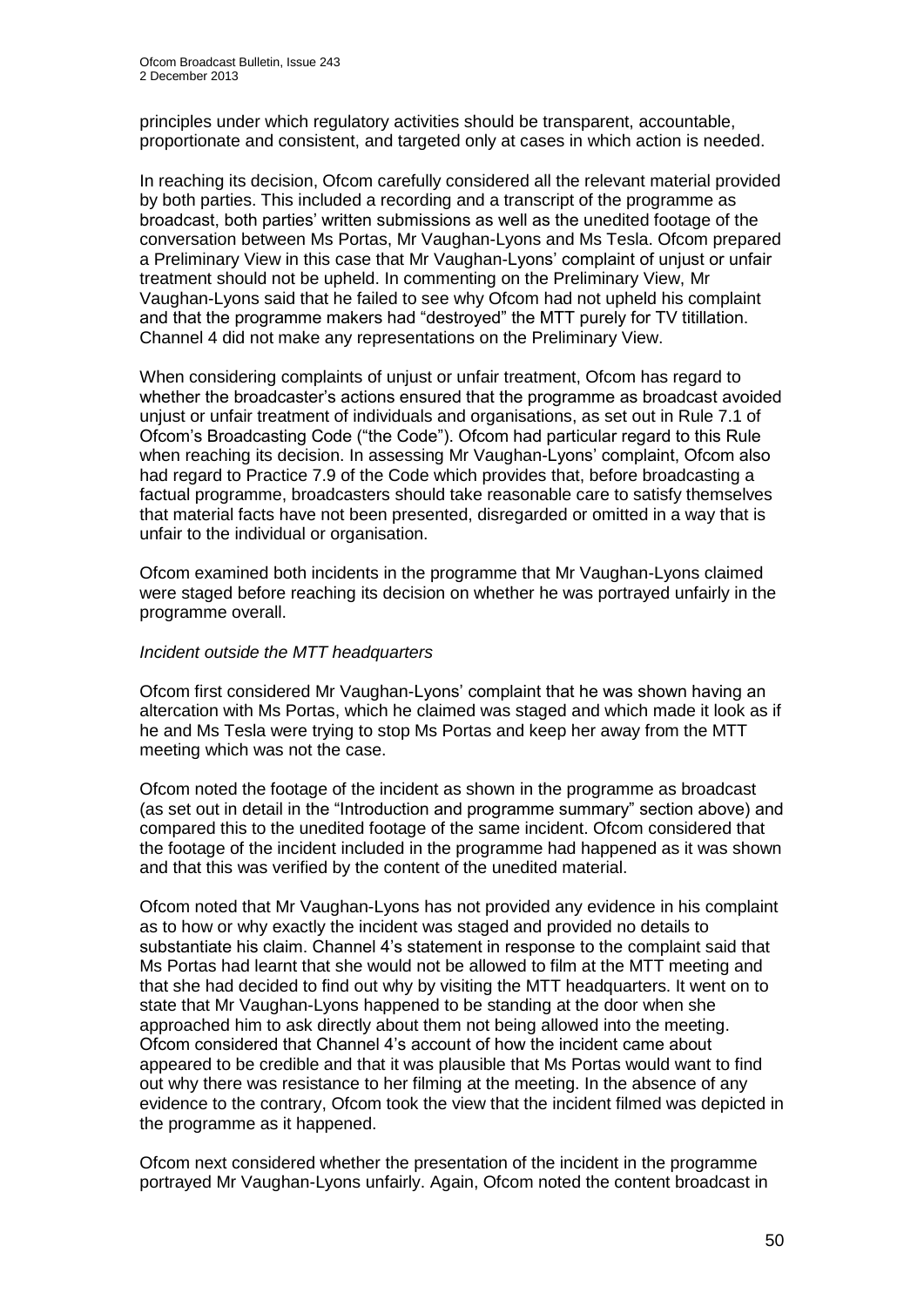the programme and compared it with the unedited footage. It considered that the footage depicted the incident as it happened and that its inclusion in the programme fairly reflected the incident. Further, Ofcom considered that Mr Vaughan-Lyons was shown explaining to Ms Portas that the reason she was not allowed to film at the meeting was related to the lack of the landlord's permission and that he appeared willing to speak to her, but without the cameras.

Ofcom noted that earlier in the programme Ms Portas had made positive comments about Mr Vaughan-Lyons and he was shown being cooperative towards her. Taking this and his openness to Ms Portas in offering her an explanation to the meeting, Ofcom considered that viewers were likely to have understood that Mr Vaughan-Lyons was very enthusiastic about the plan to improve Margate's High Street and had welcomed Ms Portas' involvement in that plan. In Ofcom's opinion, viewers would also have appreciated that there were some issues regarding the filming of the MTT meeting and that he was keen to overcome these by talking to Ms Portas without the cameras present. For these reasons, Ofcom came to the view that Mr Vaughan-Lyons had been portrayed fairly.

#### *Ms Portas threatening to leave town*

Ofcom then considered Mr Vaughan-Lyons' complaint that the programme included another staged scene in which Ms Portas threatened to leave the town.

Ofcom noted the comments made by Billy in the programme, which are quoted in the "Introduction and programme summary" section above, and considered that his comments clearly indicated that Ms Portas would leave Margate if she was not allowed to attend the MTT meeting with the camera crew. Ofcom also observed that within its response to this complaint Channel 4 said that during discussions with Billy and Ms Johnson, which took place just prior to this telephone conversation, Ms Portas made it clear that if the programme makers were not given the necessary access to film the meeting they would not be able to make a programme about Margate. Ofcom also noted that viewers would have understood Ms Portas' position on this matter because the programme included footage of her making specific reference to it when she addressed the MTT meeting later that day. Having explained that she had a camera crew with her so that other towns, which *"have not got me trying to help"*, could benefit and because the publicity would draw people to Margate, Ms Portas was shown saying: *"So we either let the cameras in with me or I go back on the train and some other town gets it* [the publicity]*, but I'd be very sad if it wasn't you Margate"*.

Given this, Ofcom considered that the inclusion of this telephone conversation in the programme would have given viewers a fair and accurate understanding of Ms Portas' position that, if the camera crew was not allowed to film her attendance at the MTT meeting, she would have no choice but leave Margate, because she would be unable to make the programme without filming what she regarded as a key part of the process of improving its High Street. Although the voiceover following this conversation stated that Billy had been talking to the organisers of the meeting, the programme did not identify the specific individual to whom he had spoken and in no way implied that Mr Vaughan-Lyons had sought to stop Ms Portas from attending the meeting. Indeed, immediately following this conversation, the programme made it clear that the outcome of the telephone conversation and a follow-up discussion between Billy and the meeting organisers was that Ms Portas and her camera crew would be allowed to attend after all and, as noted above, she was shown speaking at it.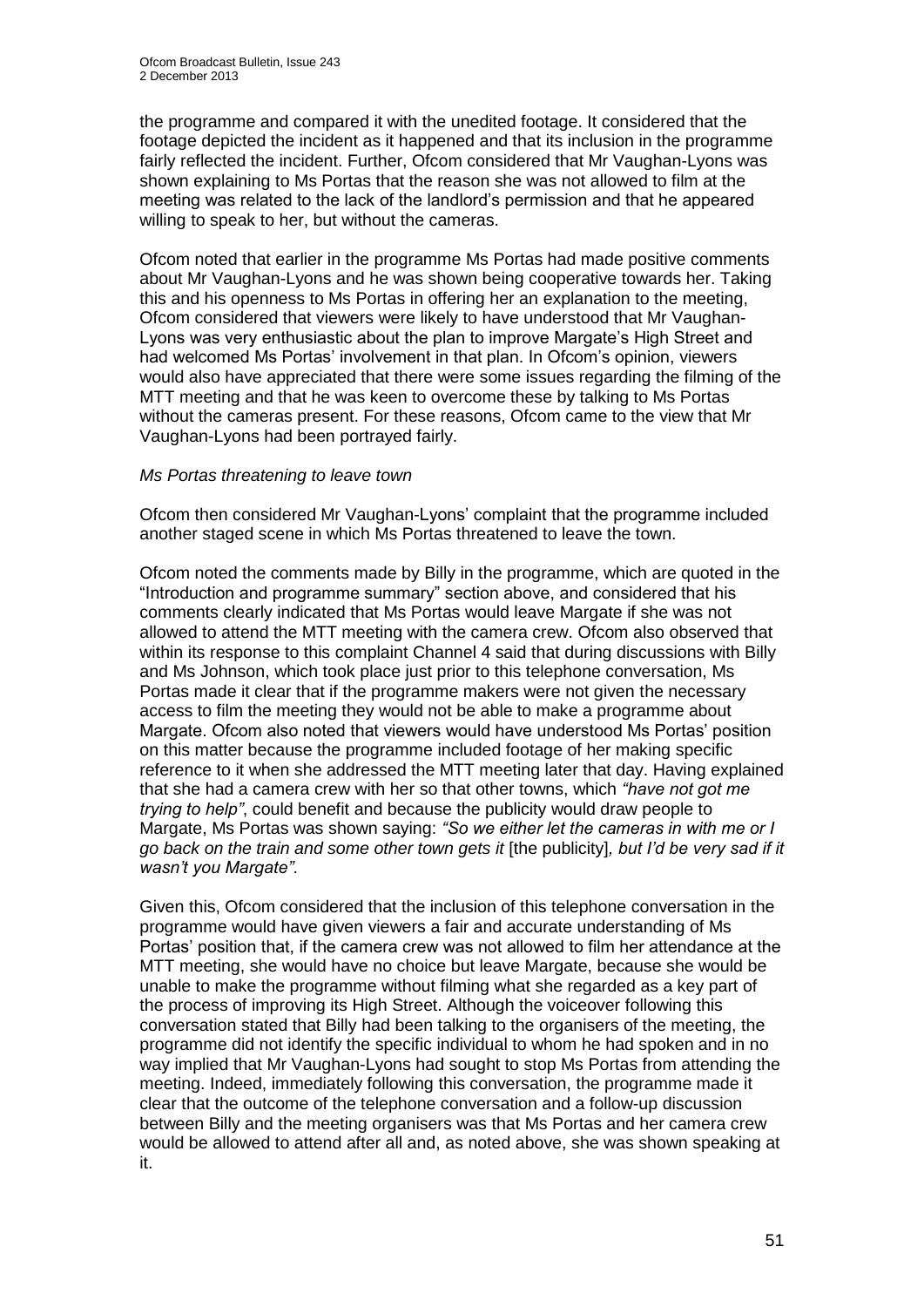In relation to Mr Vaughan-Lyons' representations on the Preliminary View, Ofcom considered that he did not provide any further material that persuaded it to reconsider and alter its Preliminary View not to uphold his complaint.

Taking all the above factors into account, Ofcom concluded that the manner in which Mr Vaughan-Lyons' relationship to and interactions with Ms Portas were portrayed in the programme was unlikely to have materially and adversely affected viewers' understanding of him in a way that was unfair. It therefore considered that the broadcaster had taken reasonable care to satisfy itself that the programme did not present, disregard or omit material facts in a way that resulted in unfairness to Mr Vaughan-Lyons.

**Accordingly, Ofcom has not upheld Mr Vaughan-Lyons' complaint of unjust or unfair treatment in the programme as broadcast.**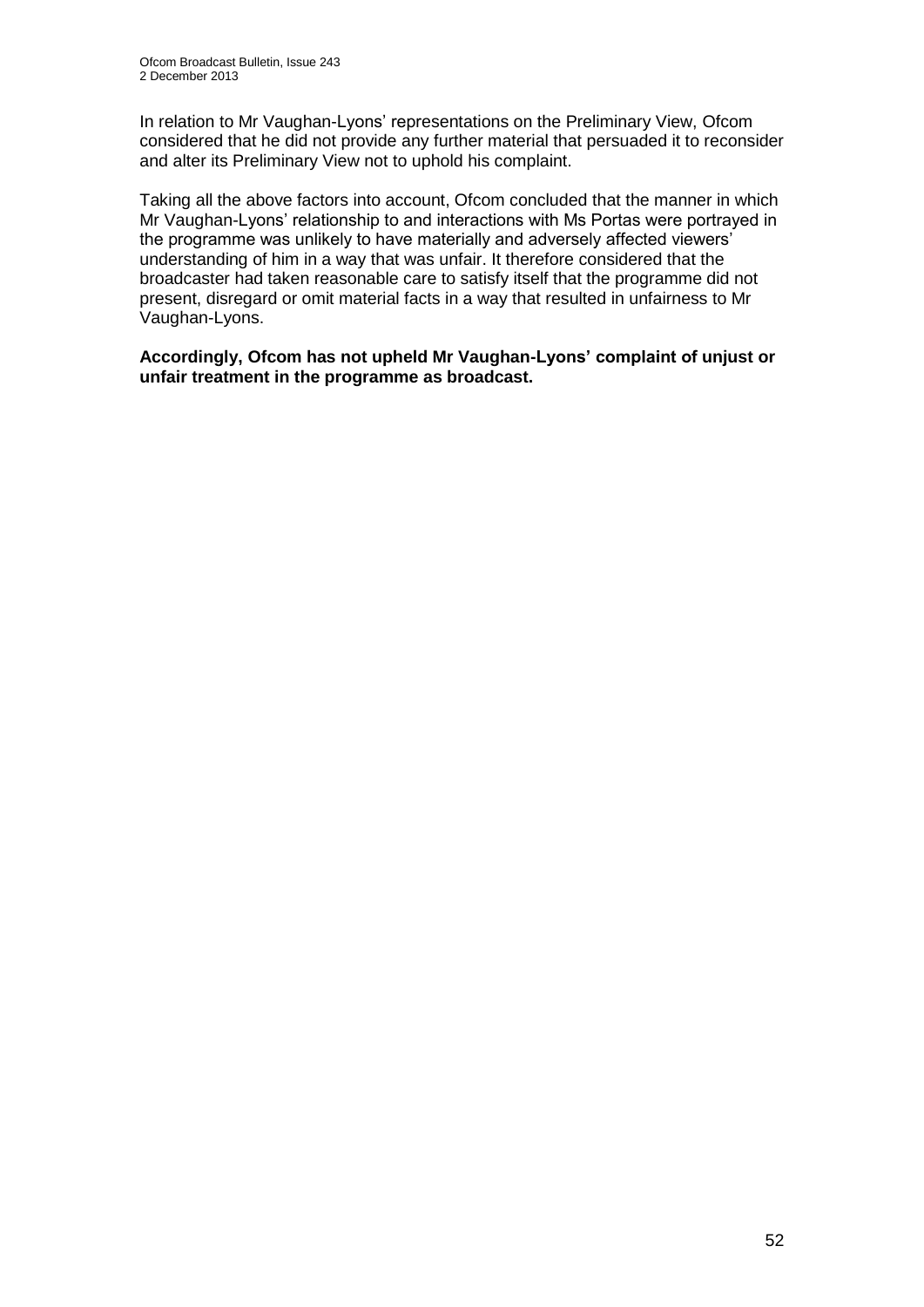# **Not Upheld**

## **Complaint by Mr Dan Thompson**

*Mary Queen of the High Street, Channel 4, 14 May 2013*

#### **Summary**

Ofcom has not upheld Mr Dan Thompson's complaint of unjust or unfair treatment in the programme as broadcast.

In this edition of *Mary Queen of the High Street*, retail consultant Ms Mary Portas assessed the town of Margate's attempts to improve its High Street and offered her help. A comment made by Mr Thompson which appeared in an article in 'Retail Week' magazine was included in the programme.

Ofcom found that:

1

- The broadcaster took reasonable care to satisfy itself that the programme did not present, disregard or omit material facts in a way that portrayed Mr Thompson unfairly.
- There was no unfairness to Mr Thompson in not giving him an opportunity to respond to the programme as broadcast.

#### **Introduction and programme summary**

On 14 May 2013, Channel 4 broadcast an edition of *Mary Queen of the High Street* in which retail consultant, Ms Mary Portas (who had previously conducted a review of the decline of Britain's High Streets for the Government), visited three of the twelve towns selected by the Government to be the first "Portas Pilot Area"<sup>1</sup> in order to give them the benefit of her expertise and the publicity associated with the broadcast of programmes about these towns. One of the towns featured in this series was Margate in Kent.

During the programme, Ms Portas pursued several ideas for increasing the number of shoppers to Margate, including persuading visitors to the Turner Contemporary Art Gallery to come to the High Street, securing lower rents on empty shops and negotiating cut-price train fares for day-trippers from London. However, the programme indicated that some of Margate's retailers, including members of the Margate Town Team, the body responsible for applying for and then spending government money granted to Margate to improve its High Street, did not welcome Ms Portas' visits and/or the camera crew she brought with her.

Soon after the start of the programme, Ms Portas was shown talking about some *"bad press"* linked to her arrival in Margate. Specifically, she said *"Some locals are concerned about negative TV portrayal, restrictive filming contracts and there's confusion about whether or not I'm working for the Government – which I'm not".*  These comments were made alongside images of an article in 'Retail Week' (a trade magazine for the retail industry) with the headline *"Retail disquiet over Portas TV* 

<sup>&</sup>lt;sup>1</sup> The Portas Pilot Areas each received a £100,000 grant from the Government to be spent on locally-generated schemes to improve their High Streets.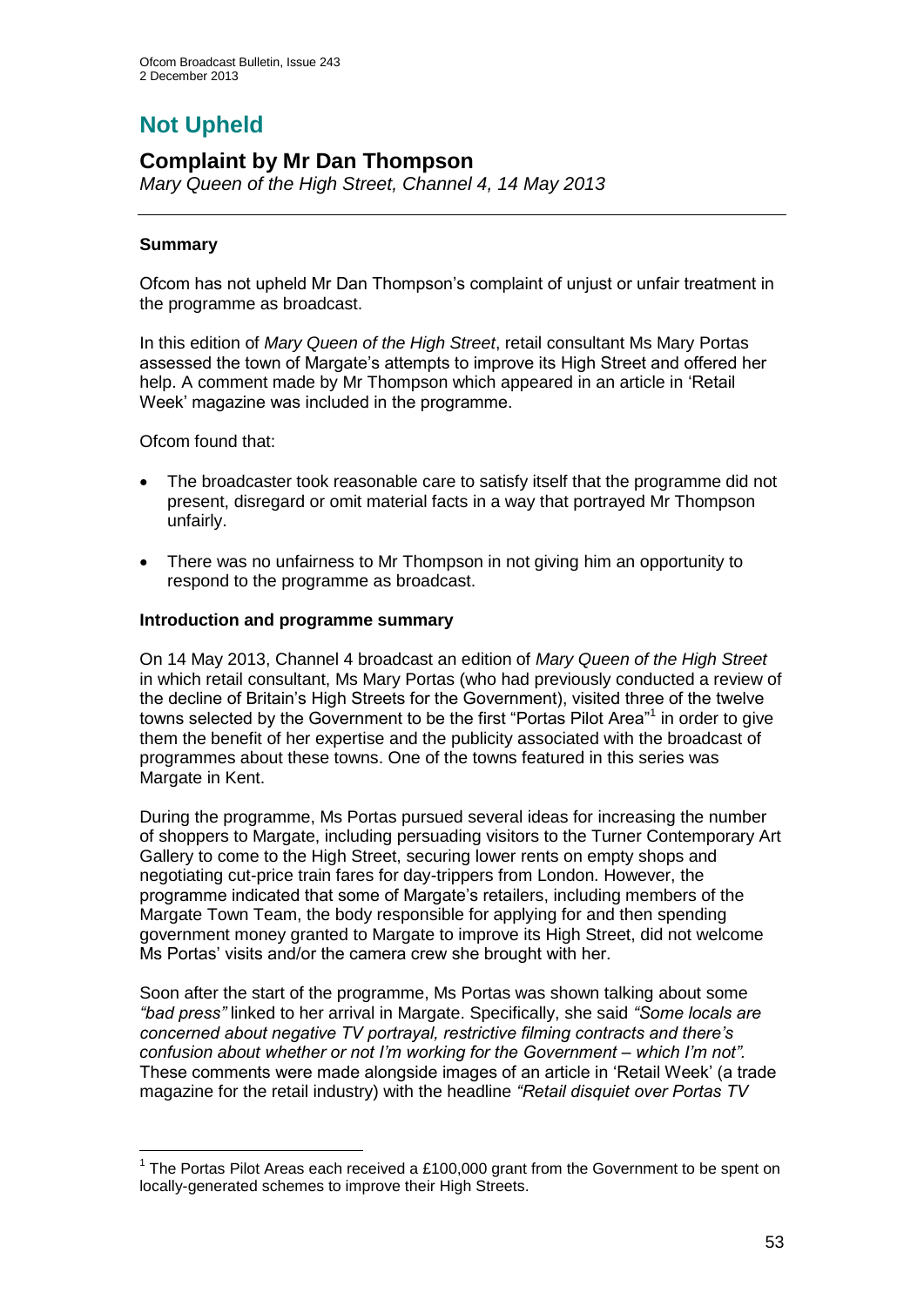*show grows as 'gagging clause' imposed"*. One of the images shown was of a section of the article which read:

*"Thompson said: 'What's become clear is that there's a real gap between what the Government is managing and what the TV company wants. The line is being blurred between a Government programme and a reality TV programme.'"* 

The second sentence of this quotation was highlighted in red. The programme went on to show another section of the article which said that a debate about the tension between the desires of the *"TV production company"* and the needs of the community had been started on the Margate Town Team's Facebook page. The quotation said: *"The Margate Town Team has begun a debate on the issue on its Facebook page and says: 'We can't escape the inevitable conclusion that the desires of a TV production company are being placed above the needs of a community in transition.'"*

#### **Summary of the complaint and the broadcaster's response**

a) Mr Thompson complained that he was unfairly portrayed in the programme because the combination of Ms Portas' comments with the image of the quotation from him in the 'Retail Week' article gave the inaccurate impression that he was a local resident who was involved in attempts to stop Ms Portas filming. Mr Thompson said that he was a professional working in the field of town centre regeneration and complained that the quotation in question was only a "simplified version" of his professional view.

In response, Channel 4 said that reasonable viewers would not have understood the short sequence on the 'Retail Week' article to suggest that Mr Thompson was a local resident involved in attempts to stop Ms Portas filming. At no point was Mr Thompson shown in the programme, nor was he named verbally. The only reference which might have identified him was the name *"Thompson"*, which was very briefly visible when the 'Retail Week' article was shown. Even then, unlike the text that followed, the name was not highlighted in red. Given this, it was highly unlikely, Channel 4 said, that the vast majority of the programme's viewers would have identified the complainant and linked him to the quotation shown.

Channel 4 said that the only viewers likely to link the name "Thompson" in this context with the complainant would be those that knew him or knew of him; and anyone who knew the complainant would also be likely to know that he was not a local Margate resident and that he was commenting in the article in his role as a professional advisor working in town centre regeneration. It added that, even if some viewers were given the impression that the complainant was a local resident, that, in itself, would not cause unfairness to Mr Thompson. It also said that at the point in the programme when the quotation was shown there had been no suggestion that anyone was actively trying to stop Ms Portas and her camera crew from filming. Therefore, it was highly unlikely that viewers would have connected the later arguments over filming with this earlier and very fleeting reference to a comment quoted in 'Retail Week' by a person identified as "Thompson".

Channel 4 said that if anyone had identified the complainant as the person who made this comment quoted in 'Retail Week' they would have taken it at face value and understood that Mr Thompson was someone who had expressed concern in an industry magazine that the line was being blurred between the Government's initiative and the television series, and that he was one of a number of people expressing such concerns.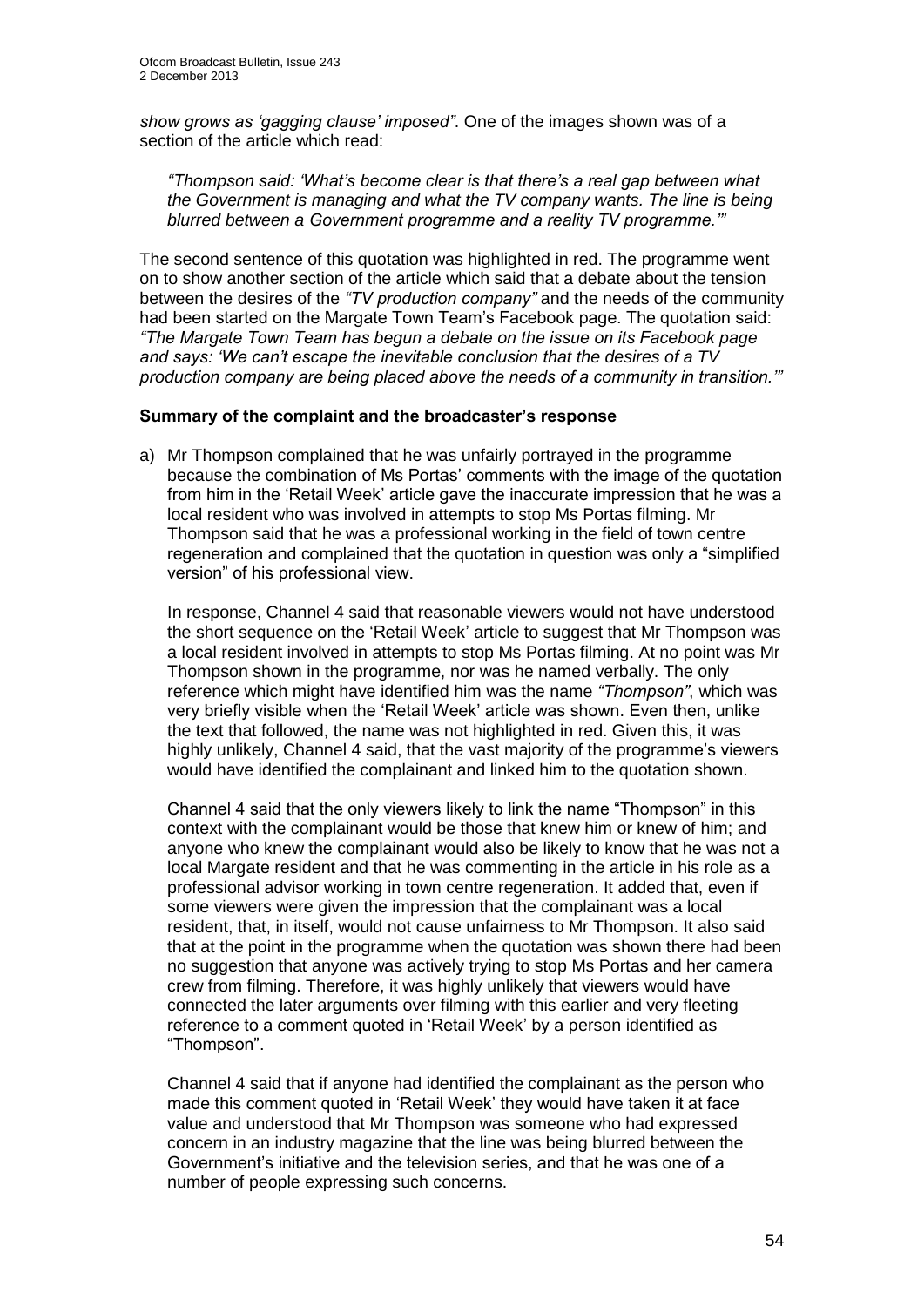Channel 4 acknowledged that the quotation shown in the programme was an edited version of the comments made by Mr Thompson in the article (a copy of which was provided to Ofcom). However, it also said that Mr Thompson gave no proper explanation in his complaint as to how or why the "simplified version" of his professional view included in the programme caused him unfairness. Nor did he complain that he had been misquoted.

Channel 4 said that given that the quotation came from Mr Thompson it was, presumably, what he believed. It was not taken out of context and it fairly summarised his view and the remainder of his comments in the article.

b) Mr Thompson complained that he was not given an opportunity to respond to the implication made about him in the programme.

Channel 4 said that, for the reasons given above, it was highly unlikely that viewers would have understood the programme to have suggested that Mr Thompson was involved in attempts to stop Ms Portas filming. It also said that the programme did not make any significant allegations which would have required the programme makers to have sought a response from Mr Thompson to avoid unfairness to him in the programme as broadcast.

#### **Decision**

Ofcom's statutory duties include the application, in the case of all television and radio services, of standards which provide adequate protection to members of the public and all other persons from unjust or unfair treatment and unwarranted infringement of privacy in, or in connection with the obtaining of material included in, programmes in such services.

In carrying out its duties, Ofcom has regard to the need to secure that the application of these standards is in the manner that best guarantees an appropriate level of freedom of expression. Ofcom is also obliged to have regard, in all cases, to the principles under which regulatory activities should be transparent, accountable, proportionate and consistent and targeted only at cases in which action is needed.

In reaching its decision, Ofcom carefully considered all the relevant material provided by both parties. This included a recording and a transcript of the programme as broadcast, and both parties' written submissions. Ofcom provided the parties with the opportunity to make representations on Ofcom's Preliminary View (which was not to uphold the complaint). Neither party made any representations on the Preliminary View.

When considering complaints of unjust or unfair treatment, Ofcom has regard to whether the broadcaster's actions ensured that the programme as broadcast avoided unjust or unfair treatment of individuals and organisations, as set out in Rule 7.1 of Ofcom's Broadcasting Code ("the Code"). Ofcom had particular regard to this Rule when reaching its decision.

a) Ofcom first considered Mr Thompson's complaint that he was unfairly portrayed because the combination of Ms Portas' comments with the image of the quotation from him in the 'Retail Week' article gave the inaccurate impression that he was a local resident who was involved in attempts to stop Ms Portas filming.

Practice 7.9 of the Code provides that, before broadcasting a factual programme, broadcasters should take reasonable care to satisfy themselves that material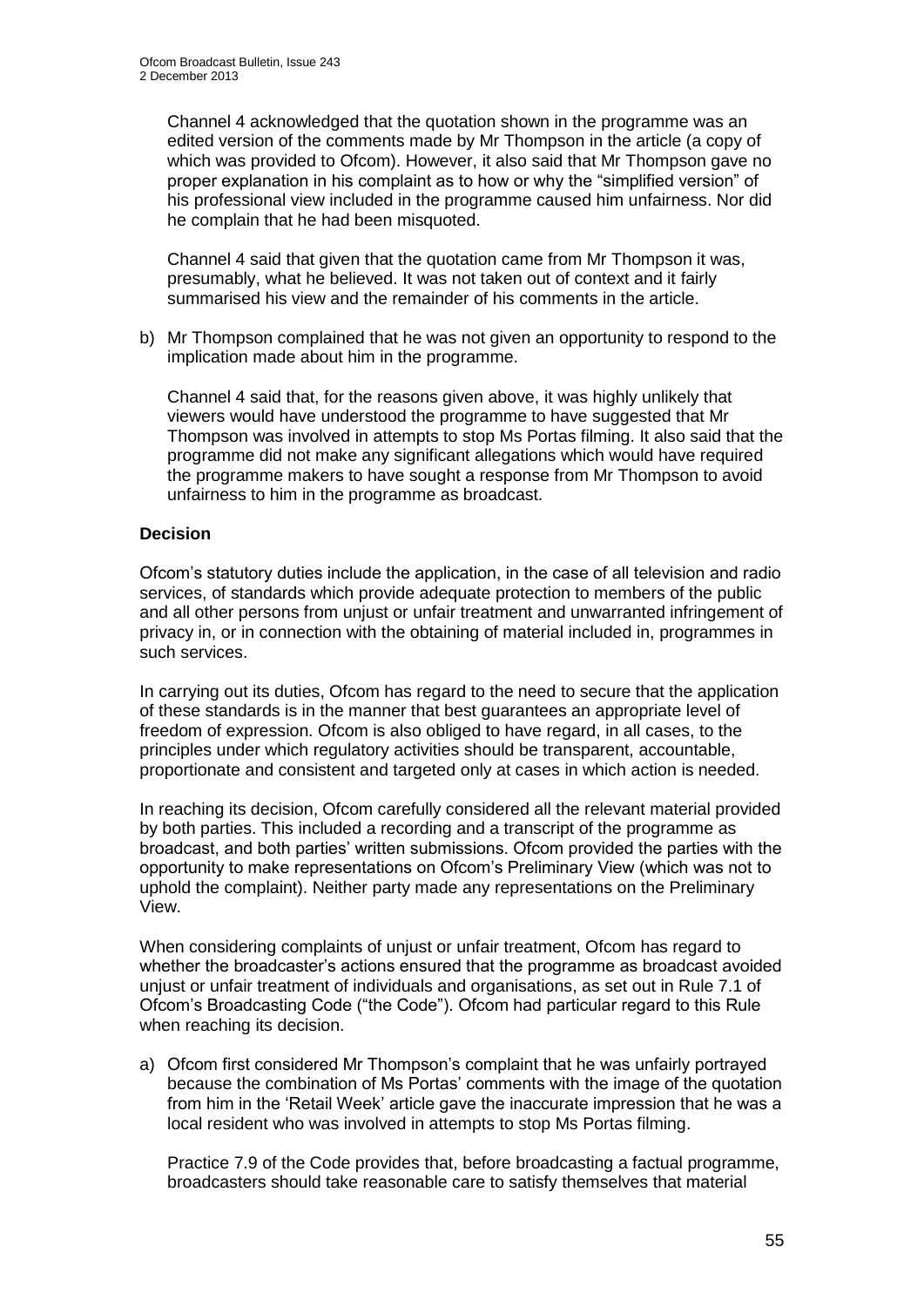facts have not been presented, disregarded or omitted in a way that is unfair to the individual or organisation.

Having assessed the relevant footage shown in the programme (set out in the "Introduction and programme summary" section above), Ofcom considered that it was possible that, because of the close juxtaposition of Ms Portas' comment that *"Some locals are concerned about negative TV portrayal, restrictive filming contracts and there's confusion about whether or not I'm working for the Government"* and the image of the quotation attributed to *"Thompson"*, some viewers may have understood the person who made this comment to 'Retail Week' to be one of these local residents. However, Ofcom did not consider that this would have resulted in unfairness to Mr Thompson, because it was highly unlikely that the majority of viewers would have been able to identify Mr Thompson as the source of the comment. The source of the comment was attributed to someone with the surname "Thompson", which Ofcom considered was not an unusual name, and no other information was included in the programme. Even if a small number of individuals were able to correctly identify the complainant as the source of the comment, it was likely these individuals would already know Mr Thompson and be aware of his role within the field of town centre regeneration. Therefore, in Ofcom's view, they would have been able to have placed his comment in the correct context, that is, of an expert in his field giving his view to a retail industry magazine about what he considered to be the blurring *"between a Government programme and a reality TV programme"* and not as a resident of Margate who was concerned about these matters.

At the stage in the programme in which the quotation appeared (i.e. just a few minutes after it started) the only material broadcast relating to anyone, local or otherwise, who could potentially have been understood to have been trying to stop Ms Portas and her camera crew from filming was in two short sections of footage included in the opening sequence of the programme. Given this, and how brief the image of Mr Thompson's quotation was (no more than two seconds on screen), Ofcom considered it was unlikely that any viewers who were able to correctly identify the complainant would have linked him to the individuals whom the programme subsequently suggested might be trying to stop Ms Portas and the camera crew from filming.

In relation to Mr Thompson's complaint that the quotation was only a "simplified version" of his professional view, Ofcom considered (having compared the entirety of the comments made by Mr Thompson in the article with the quotation included in the programme as broadcast) that the programme fairly reflected the key element of Mr Thompson's view – namely that there was confusion between the Government initiative and the television programme.

Taking all the above factors into account, Ofcom concluded that the manner in which Mr Thompson's comments quoted in 'Retail Week' were included in the programme was unlikely to have materially and adversely affected viewers' understanding of him in a way that was unfair. It therefore considered that the broadcaster had taken reasonable care to satisfy itself that the programme did not present, disregard or omit material facts in a way that resulted in unfairness to Mr Thompson.

Ofcom therefore concluded that there was no unjust or unfair treatment to Mr Thompson in this regard.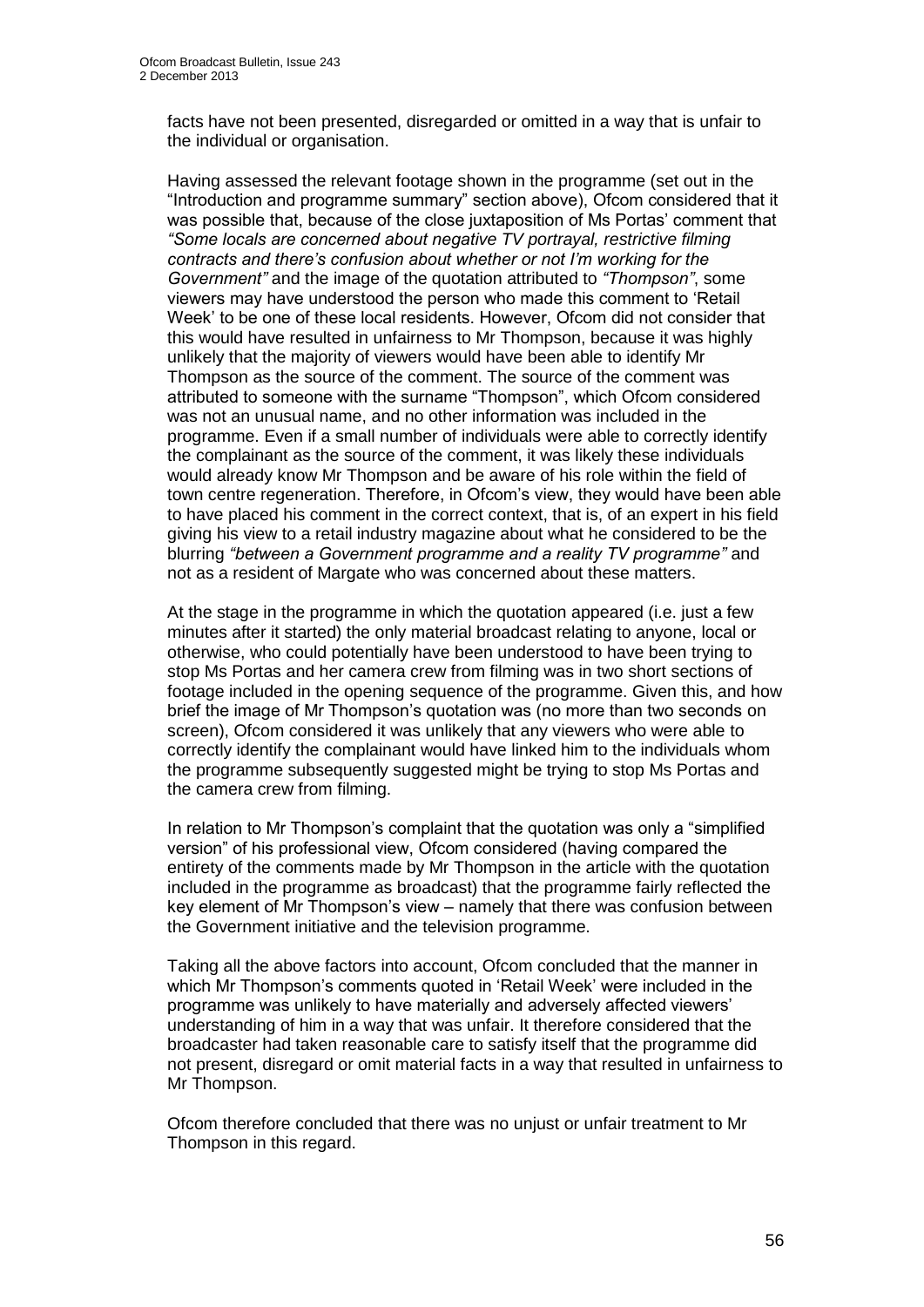b) Ofcom next considered Mr Thompson's complaint that he was not given an opportunity to respond to the programme.

Practice 7.11 of the Code states that: "if a programme alleges wrongdoing or incompetence or makes other significant allegations, those concerned should normally be given an appropriate and timely opportunity to respond".

Having assessed the section of the programme containing the quotation from Mr Thompson, Ofcom did not consider that it included any significant allegation against Mr Thompson (whether of wrongdoing, incompetence or otherwise). Given this, Ofcom did not consider the programme makers and the broadcaster needed to offer Mr Thompson an opportunity to respond.

Therefore, Ofcom concluded that Mr Thompson was not treated unfairly in this respect.

**Accordingly, Ofcom has not upheld Mr Thompson's complaint of unjust and unfair treatment in the programme as broadcast.**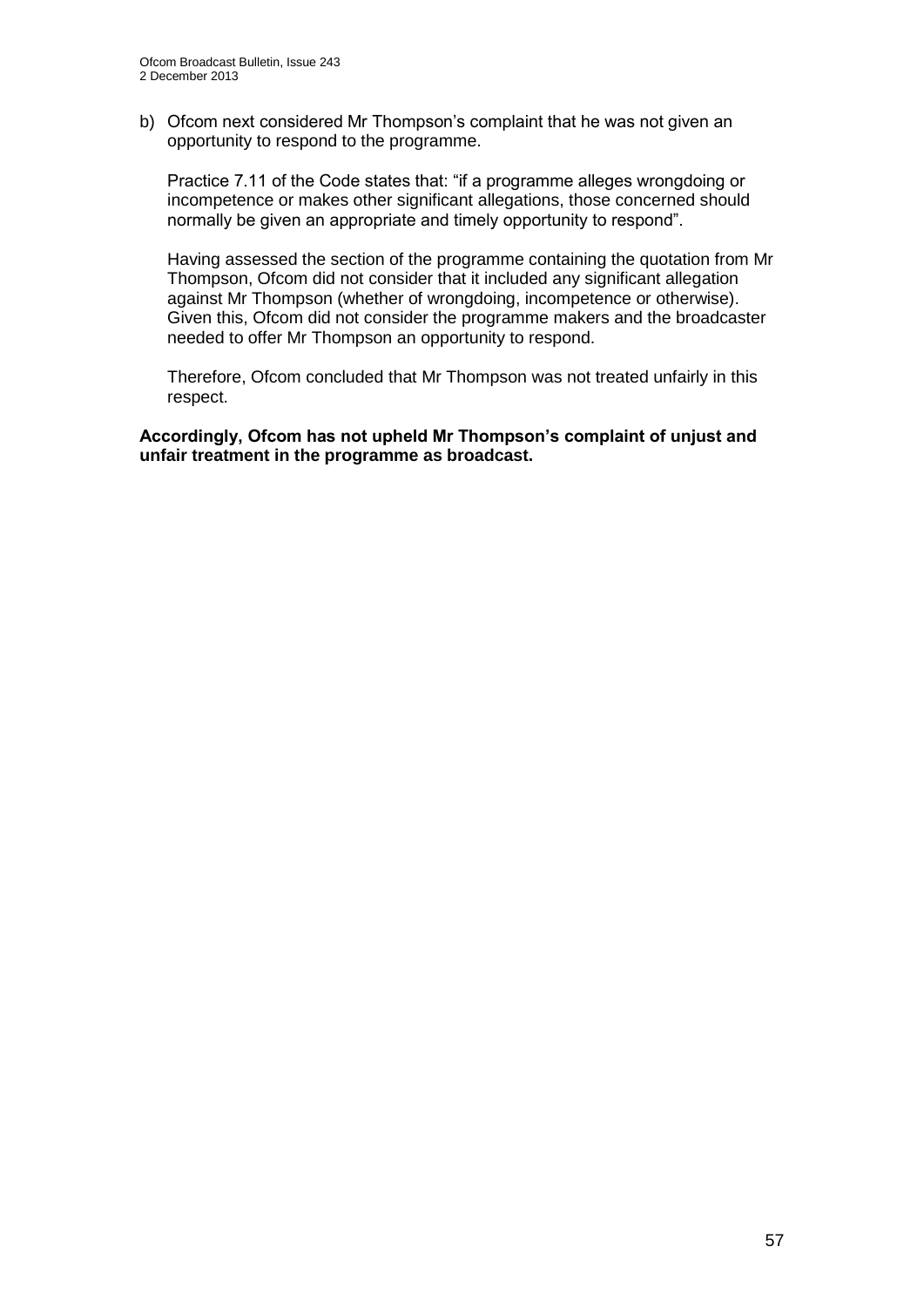# **Other Programmes Not in Breach**

## **Up to 18 November 2013**

| Programme               | <b>Broadcaster</b>    | <b>Transmission</b><br>Date | <b>Categories</b>               |
|-------------------------|-----------------------|-----------------------------|---------------------------------|
| Advertisements          | <b>ESPN</b>           | 12/09/2013                  | Advertising<br>minutage         |
| Advertisements          | True<br>Entertainment | 27/09/2013                  | Advertising<br>minutage         |
| Doctors                 | BBC 1                 | 05/08/2013                  | Scheduling                      |
| Doctors                 | BBC 1                 | 12/09/2013                  | Scheduling                      |
| Gracie's Choice         | Channel 5             | 18/10/2013                  | Scheduling                      |
| Non-stop Music          | Starz TV              | 08/10/2013                  | Generally accepted<br>standards |
| The Agony of the Christ | Klear TV              | 21/07/2013                  | Scheduling                      |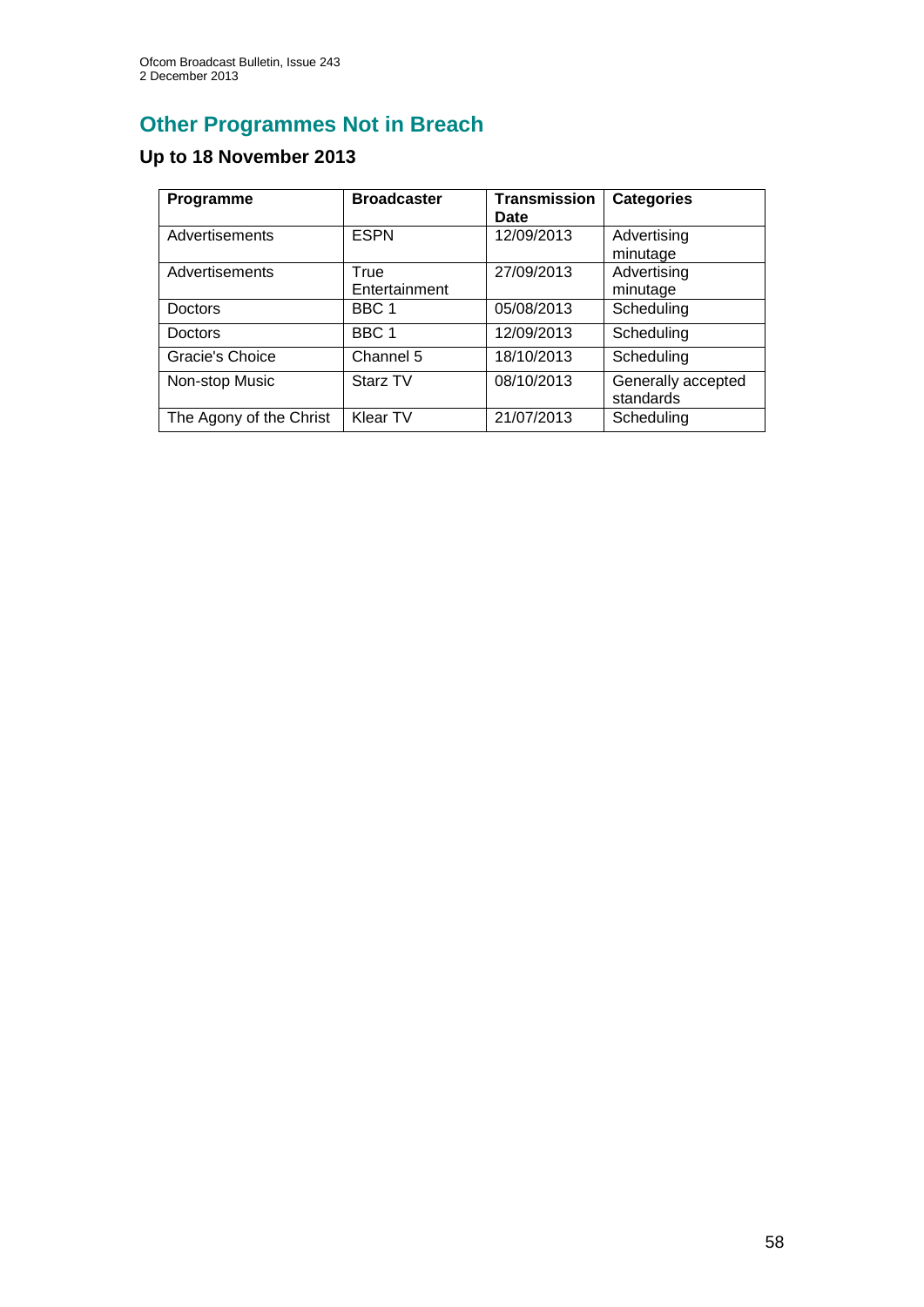## **Complaints Assessed, not Investigated**

## **Between 5 and 18 November 2013**

This is a list of complaints that, after careful assessment, Ofcom has decided not to pursue because they did not raise issues warranting investigation.

| Programme                                | <b>Broadcaster</b>                 | <b>Transmission</b><br>Date | <b>Categories</b>                           | <b>Number of</b><br>complaints |
|------------------------------------------|------------------------------------|-----------------------------|---------------------------------------------|--------------------------------|
| 7 Days that made the<br>Fuhrer (trailer) | Channel 5                          | 10/11/2013                  | Generally accepted<br>standards             |                                |
| 8 Out of 10 Cats                         | Channel 4                          | 29/10/2013                  | Religious/Beliefs<br>discrimination/offence | 1                              |
| 999: What's Your<br>Emergency?           | 4seven                             | 05/11/2013                  | Generally accepted<br>standards             | 1                              |
| 999: What's Your<br>Emergency?           | Channel 4                          | 04/11/2013                  | Information/warnings                        | 8                              |
| 999: What's Your<br>Emergency?           | Channel 4                          | 04/11/2013                  | Privacy                                     | 1                              |
| 999: What's Your<br>Emergency?           | Channel 4                          | 11/11/2013                  | Generally accepted<br>standards             | 1                              |
| A Mother's Son                           | <b>ITV</b>                         | 04/11/2013                  | Religious/Beliefs<br>discrimination/offence | 1                              |
| Advertisements                           | <b>BBC</b>                         | Various                     | Outside of remit / other                    | 1                              |
| Agatha Christie's Poirot                 | <b>ITV</b>                         | 06/11/2013                  | Advertising scheduling                      | 1                              |
| Agatha Christie's Poirot                 | $\overline{ITV}$                   | 13/11/2013                  | Scheduling                                  | 1                              |
| Air Crash Investigation                  | National<br>Geographic +1          | 08/08/2013                  | Due accuracy                                | 1                              |
| Alan Brazil Sports<br><b>Breakfast</b>   | Talksport                          | 04/11/2013                  | Generally accepted<br>standards             | 1                              |
| Alan Brazil Sports<br><b>Breakfast</b>   | Talksport                          | 05/11/2013                  | Generally accepted<br>standards             | 1                              |
| Alan Carr: Chatty Man                    | Channel 4                          | 15/11/2013                  | Offensive language                          | 1                              |
| <b>Anthony Davis</b>                     | <b>LBC 97.3 FM</b>                 | 05/11/2013                  | Due impartiality/bias                       | 1                              |
| <b>BBC News</b>                          | BBC <sub>1</sub>                   | 18/10/2013                  | Race<br>discrimination/offence              | 1                              |
| <b>BBC News</b>                          | BBC <sub>1</sub>                   | 05/11/2013                  | Outside of remit / other                    | 1                              |
| <b>BBC News at Six</b>                   | BBC <sub>1</sub>                   | 11/11/2013                  | Generally accepted<br>standards             | 1                              |
| <b>BBC Online News</b>                   | <b>BBC</b> Online                  | n/a                         | Outside of remit / other                    | 1                              |
| Big Boss 7                               | Colors                             | 05/11/2013                  | Generally accepted<br>standards             | 1                              |
| <b>Bigfoot Files</b>                     | Channel 4                          | 03/11/2013                  | Scheduling                                  | 1                              |
| Breakfast/Drivetime<br>Shows             | <b>BBC Radio</b><br>Cambridgeshire | Various                     | Outside of remit / other                    | 1                              |
| Britain on the Fiddle                    | BBC <sub>1</sub>                   | 06/11/2013                  | Religious/Beliefs<br>discrimination/offence | 1                              |
| Cagney and Lacey                         | BBC <sub>2</sub>                   | 28/10/2013                  | Offensive language                          | 1                              |
| <b>Cardinal Burns</b>                    | Channel 4                          | 04/11/2013                  | Generally accepted<br>standards             | 1                              |
| Celebrity Juice                          | ITV <sub>2</sub>                   | 07/11/2013                  | Generally accepted<br>standards             | 1                              |
| Celebrity Juice                          | ITV <sub>2</sub>                   | 07/11/2013                  | Offensive language                          | $\mathbf{1}$                   |
| Celebrity Juice                          | ITV <sub>2</sub>                   | 12/11/2013                  | Generally accepted<br>standards             | 1                              |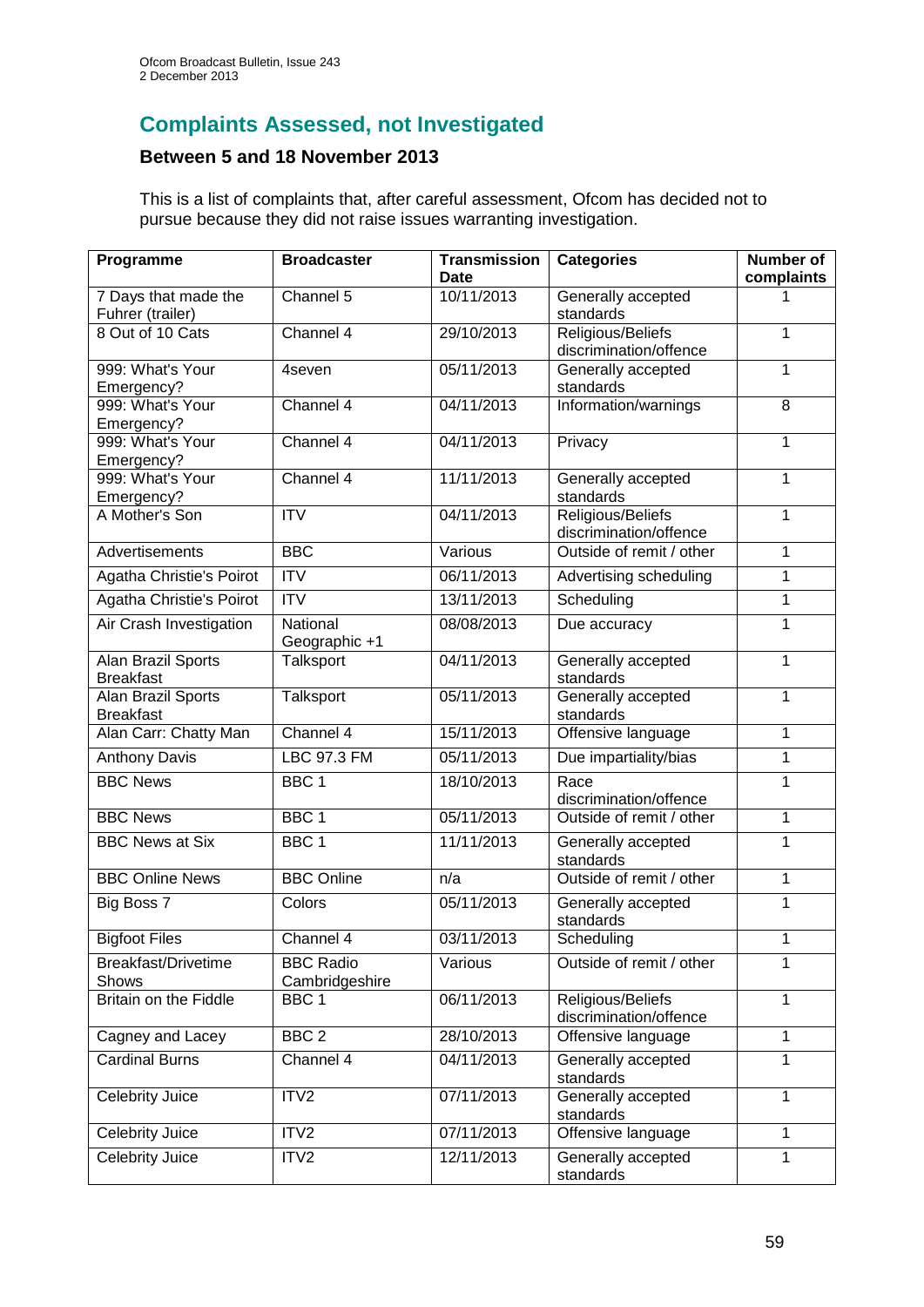| <b>Channel 4 News</b>         | Channel 4          | 24/10/2013 | Due accuracy                                | $\overline{7}$ |
|-------------------------------|--------------------|------------|---------------------------------------------|----------------|
| Channel 4 News                | Channel 4          | 24/10/2013 | Due impartiality/bias                       | 1              |
| <b>Channel 4 News</b>         | Channel 4          | 10/11/2013 | Scheduling                                  | $\overline{1}$ |
| <b>Channel 4 News</b>         | Channel 4          | 12/11/2013 | Generally accepted<br>standards             | 1              |
| <b>Channel 4 News</b>         | Channel 4          | 14/11/2013 | Due impartiality/bias                       | 1              |
| Channel 4 promotion           | E <sub>4</sub>     | 02/11/2013 | Scheduling                                  | 1              |
| Channel 4 promotion           | E <sub>4</sub>     | 06/11/2013 | <b>Disability</b><br>discrimination/offence | 1              |
| Channel promotion             | ITV <sub>2</sub>   | Various    | Violence and dangerous<br>behaviour         | 1              |
| Children in Need 2013         | BBC <sub>1</sub>   | 15/11/2013 | Religious/Beliefs<br>discrimination/offence | 1              |
| <b>Christmas Wish</b>         | <b>True Movies</b> | 12/11/2013 | Competitions                                | 1              |
| Cinderella                    | True Movies 2      | 04/11/2013 | Materially misleading                       | 1              |
| <b>Citizen Khan</b>           | BBC <sub>1</sub>   | 25/10/2013 | Race<br>discrimination/offence              | 1              |
| Citizen Khan                  | BBC <sub>1</sub>   | 25/10/2013 | Religious/Beliefs<br>discrimination/offence | 1              |
| <b>Citizen Khan</b>           | BBC <sub>1</sub>   | 01/11/2013 | Religious/Beliefs<br>discrimination/offence | $\overline{2}$ |
| <b>Citizen Khan</b>           | BBC <sub>1</sub>   | 08/11/2013 | Race<br>discrimination/offence              | 1              |
| Competition                   | Magic 105.4 FM     | 14/11/2013 | Competitions                                | 1              |
| Congo                         | Channel 4          | 17/11/2013 | Offensive language                          | 1              |
| <b>Coronation Street</b>      | <b>ITV</b>         | 04/10/2013 | Offensive language                          | 1              |
| <b>Coronation Street</b>      | <b>ITV</b>         | 13/10/2013 | Generally accepted<br>standards             | 1              |
| <b>Coronation Street</b>      | <b>ITV</b>         | 18/10/2013 | Generally accepted<br>standards             | 5              |
| <b>Coronation Street</b>      | $\overline{IV}$    | 21/10/2013 | Suicide and self harm                       | 1              |
| <b>Coronation Street</b>      | <b>ITV</b>         | 01/11/2013 | Scheduling                                  | 1              |
| <b>Coronation Street</b>      | <b>ITV</b>         | 04/11/2013 | Offensive language                          | 1              |
| <b>Coronation Street</b>      | <b>ITV</b>         | 04/11/2013 | Scheduling                                  | 3              |
| <b>Coronation Street</b>      | <b>ITV</b>         | 11/11/2013 | Generally accepted<br>standards             | 1              |
| Countryfile                   | BBC <sub>1</sub>   | 03/11/2013 | Outside of remit / other                    | 1              |
| <b>Cramp Twins</b>            | Boomerang          | 27/10/2013 | Religious/Beliefs<br>discrimination/offence | 1              |
| Crimewatch                    | BBC <sub>1</sub>   | 14/10/2013 | Outside of remit / other                    | 19             |
| Dark Arts Season<br>promotion | Film4              | 27/10/2013 | Scheduling                                  | 1              |
| Daybreak                      | $\overline{ITV}$   | 13/11/2013 | Outside of remit / other                    | 1              |
| Deal or No Deal               | Channel 4          | 04/11/2013 | Outside of remit / other                    | 1              |
| Deal or No Deal               | Channel 4          | 13/11/2013 | Scheduling                                  | 1              |
| Demand 5                      | Channel 5          | n/a        | Outside of remit / other                    | 1              |
| Devious Maids (trailer)       | <b>DMAX</b>        | 01/11/2013 | Sexual material                             | 1              |
| Dickinson's Real Deal         | ITV3               | 06/11/2013 | Competitions                                | 1              |
| <b>Dinner Date</b>            | ITV <sub>2</sub>   | 14/11/2013 | Generally accepted<br>standards             | 1              |
| Dispatches                    | Channel 4          | 28/10/2013 | Due accuracy                                | 1              |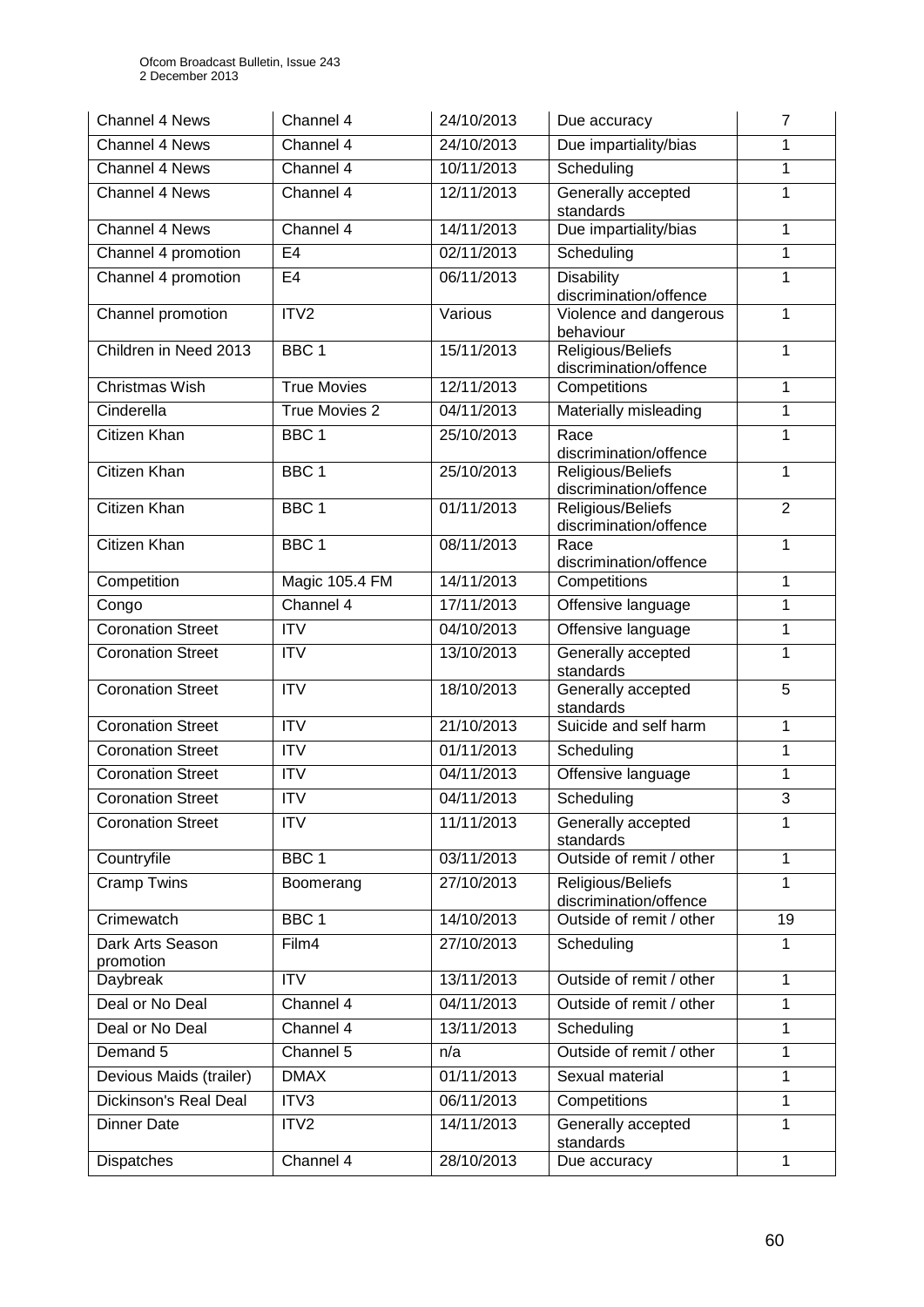| Programming                                                          | Absolute Radio                            | 22/10/2013 | Scheduling                                      | 1              |
|----------------------------------------------------------------------|-------------------------------------------|------------|-------------------------------------------------|----------------|
| <b>Doctors</b>                                                       | BBC <sub>1</sub>                          | 29/10/2013 | Scheduling                                      | 1              |
| <b>Drifters</b>                                                      | E <sub>4</sub>                            | 31/10/2013 | Sexual material                                 | $\overline{2}$ |
| EastEnders                                                           | BBC <sub>1</sub>                          | 05/10/2013 | Outside of remit / other                        | 1              |
| EastEnders                                                           | BBC <sub>1</sub>                          | 01/11/2013 | Scheduling                                      | 4              |
| EastEnders                                                           | BBC <sub>1</sub>                          | 04/11/2013 | Generally accepted<br>standards                 | 4              |
| <b>EMA Awards (trailer)</b>                                          | Comedy Central +1                         | 08/11/2013 | Generally accepted<br>standards                 | 1              |
| <b>Embarrassing Bodies</b>                                           | Channel 4                                 | 01/11/2013 | <b>Nudity</b>                                   | $\overline{2}$ |
| <b>Embarrassing Bodies</b>                                           | Channel 4                                 | 01/11/2013 | Scheduling                                      | 1              |
| <b>Embarrassing Bodies</b>                                           | Channel 4                                 | 05/11/2013 | <b>Disability</b><br>discrimination/offence     | 1              |
| <b>Embarrassing Bodies:</b><br>The Man with Half a<br>Face (trailer) | Channel 4                                 | 02/11/2013 | Generally accepted<br>standards                 | 1              |
| <b>Embarrassing Bodies:</b><br>The Man with Half a<br>Face (trailer) | Channel 4                                 | 05/11/2013 | Scheduling                                      | 1              |
| Emmerdale                                                            | $\overline{\text{IV}}$                    | 07/11/2013 | Generally accepted<br>standards                 | 1              |
| Emmerdale                                                            | $\overline{\text{IV}}$                    | 14/11/2013 | Scheduling                                      | 1              |
| Escape to the Country                                                | BBC <sub>1</sub>                          | 15/10/2013 | Flashing images/risk to<br>viewers who have PSE | 1              |
| Exposure                                                             | <b>ITV</b>                                | 23/10/2013 | Materially misleading                           | 5              |
| <b>Film 2013</b>                                                     | BBC <sub>1</sub>                          | 13/11/2013 | Outside of remit / other                        | 1              |
| Friends                                                              | <b>Comedy Central</b>                     | 03/11/2013 | Scheduling                                      | 1              |
| Fun Radio                                                            | Fun Radio                                 | 25/10/2013 | Generally accepted<br>standards                 | 1              |
| <b>FYI Daily</b>                                                     | ITV2                                      | 10/11/2013 | Scheduling                                      | 1              |
| Gavin Harris Afternoon<br>and Drivetime                              | Reading 107 FM                            | 05/11/2013 | Generally accepted<br>standards                 | 1              |
| <b>Gloucester FM Station</b><br>ident                                | Gloucester FM                             | 25/10/2013 | Materially misleading                           | 1              |
| Gogglebox                                                            | Channel 4                                 | 06/11/2013 | Generally accepted<br>standards                 | 3              |
| Grease                                                               | Channel 4                                 | 03/11/2013 | Scheduling                                      | 1              |
| Halfords' sponsorship of<br>Happy Motoring on<br>Dave                | Dave                                      | 01/11/2013 | Generally accepted<br>standards                 | 1              |
| Halfords' sponsorship of<br>Happy Motoring on<br>Dave                | Dave                                      | 07/11/2013 | Generally accepted<br>standards                 | 1              |
| <b>Halloween Special</b>                                             | Radio<br>Pembrokeshire                    | 03/11/2013 | <b>Disability</b><br>discrimination/offence     | 1              |
| Have I Got News for<br>You                                           | BBC <sub>1</sub>                          | 08/11/2013 | Generally accepted<br>standards                 | 5              |
| Have I Got News for<br>You                                           | $BBC \overline{1}$                        | 08/11/2013 | Offensive language                              | 1              |
| <b>Heart Breakfast</b>                                               | Heart FM (Heart<br>Wrexham &<br>Cheshire) | 07/11/2013 | Generally accepted<br>standards                 | 1              |
| <b>Heart Breakfast with</b><br>Matt and Michelle                     | Heart 102.9FM                             | 14/11/2013 | Scheduling                                      | 1              |
| <b>Holby City</b>                                                    | BBC <sub>1</sub>                          | 29/10/2013 | Materially misleading                           | $\overline{2}$ |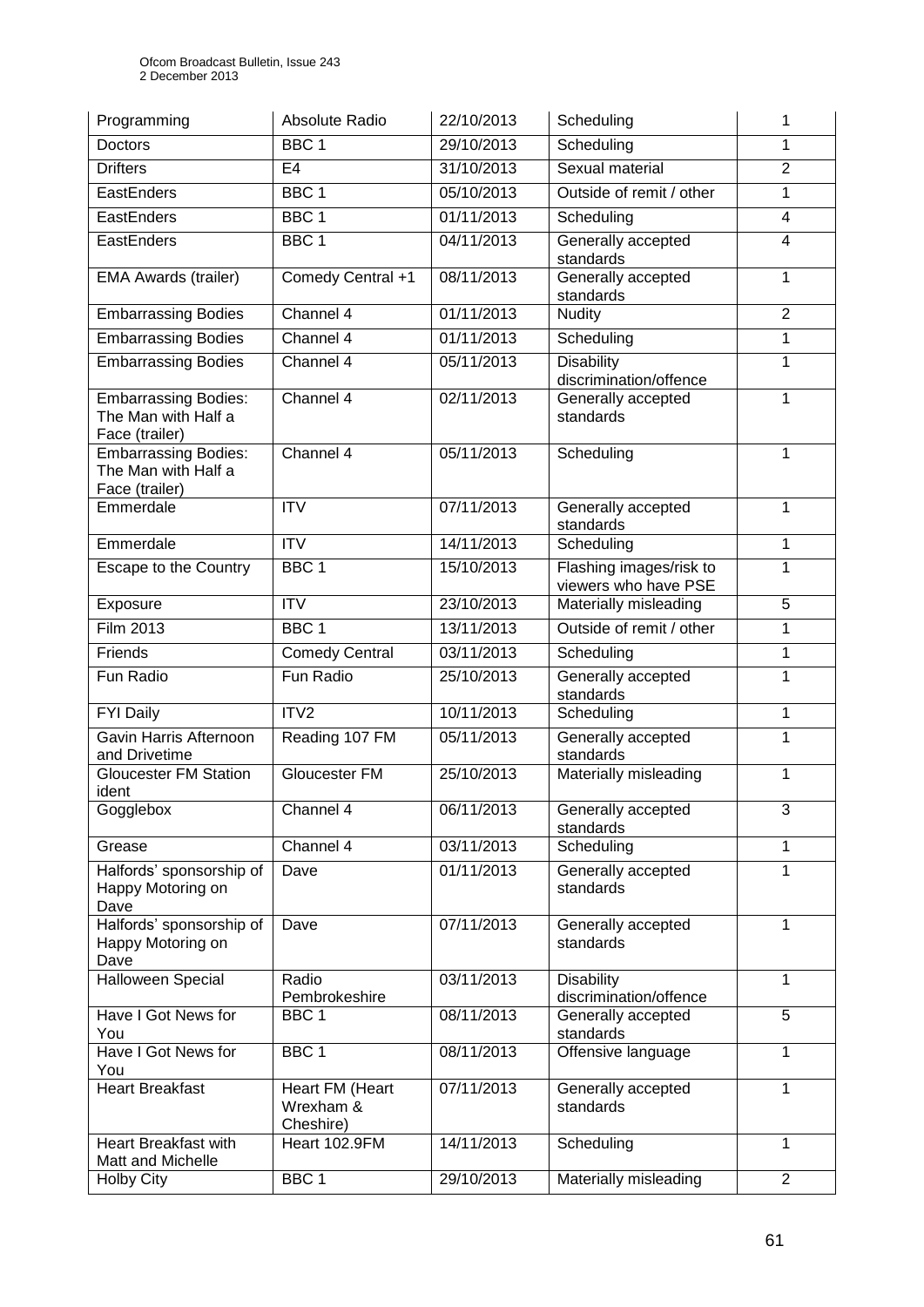| Hollyoaks                                                       | Channel 4               | 06/11/2013 | Scheduling                                  | 1              |
|-----------------------------------------------------------------|-------------------------|------------|---------------------------------------------|----------------|
| Hollyoaks                                                       | Channel 4               | 13/11/2013 | Generally accepted<br>standards             | 1              |
| Hollyoaks                                                       | E <sub>4</sub>          | 13/11/2013 | Generally accepted<br>standards             | 1              |
| Homeland                                                        | Channel 4               | 10/11/2013 | Violence and dangerous<br>behaviour         | 4              |
| Hornblower                                                      | ITV4                    | 26/10/2013 | Advertising scheduling                      | 1              |
| I'm a Celebrity, Get Me<br>Out of Here! (trailer)               | <b>ITV</b>              | 06/11/2013 | Scheduling                                  | 1              |
| I'm a CelebrityGet Me<br>Out of Here                            | $\overline{\text{ITV}}$ | Various    | Surreptitious advertising                   | 1              |
| Incredible Hulk                                                 | ITV2                    | n/a        | Generally accepted<br>standards             | 1              |
| International Boxing:<br>James Degale v Dyah<br>Davis (Trailer) | Channel 5               | 14/11/2013 | Generally accepted<br>standards             | 1              |
| <b>ITV News</b>                                                 | $\overline{\text{ITV}}$ | 18/10/2013 | Race<br>discrimination/offence              | 1              |
| <b>ITV News and Weather</b>                                     | $\overline{ITV}$        | 07/11/2013 | Due accuracy                                | 1              |
| <b>ITV News and Weather</b>                                     | $\overline{ITV}$        | 07/11/2013 | Generally accepted<br>standards             | $\overline{2}$ |
| <b>ITV News and Weather</b>                                     | <b>ITV</b>              | 14/11/2013 | Scheduling                                  | 1              |
| ITV News at Ten and<br>Weather                                  | $\overline{\text{ITV}}$ | 17/10/2013 | Due impartiality/bias                       | 3              |
| <b>ITV Player promotion</b>                                     | <b>ITV</b>              | Various    | Materially misleading                       | 1              |
| Jason Mohammad<br>Show                                          | <b>BBC Radio Wales</b>  | 16/10/2013 | Offensive language                          | 1              |
| Jeremy Vine                                                     | <b>BBC Radio 2</b>      | 07/11/2013 | Outside of remit / other                    | 1              |
| <b>Jeremy Vine</b>                                              | <b>BBC Radio 2</b>      | 11/11/2013 | Generally accepted<br>standards             | 1              |
| Joe Talbot                                                      | <b>BBC Radio Sussex</b> | 08/11/2013 | Outside of remit / other                    | 1              |
| Just Eat's sponsorship<br>of programmes on Dave                 | Dave                    | 03/11/2013 | Generally accepted<br>standards             | 1              |
| Just Eat's sponsorship<br>of programmes on Dave                 | Dave                    | 10/11/2013 | Generally accepted<br>standards             | 1              |
| Kick Off                                                        | Talksport               | 11/11/2013 | Commercial<br>communications on<br>radio    | 1              |
| Kindergarten Cop                                                | ITV2                    | 10/11/2013 | Scheduling                                  | 1              |
| Lee Mack: Going Out<br>Live                                     | Dave                    | 01/11/2013 | <b>Disability</b><br>discrimination/offence | 1              |
| Loose Women                                                     | <b>ITV</b>              | 01/11/2013 | Generally accepted<br>standards             | $\overline{2}$ |
| Mandmdirect.com's<br>sponsorship of The<br>Simpsons             | Channel 4               | Various    | Generally accepted<br>standards             | $\overline{2}$ |
| <b>Masterchef Australia</b>                                     | Watch                   | 11/11/2013 | Outside of remit / other                    | 1              |
| <b>Misfits</b>                                                  | E <sub>4</sub>          | 23/10/2013 | Generally accepted<br>standards             | 1              |
| Movies at 9pm:<br><b>Halloween Takeover</b>                     | $5*$                    | 29/10/2013 | Scheduling                                  | 1              |
| My Parents Are Aliens                                           | <b>CITV</b>             | 10/11/2013 | Scheduling                                  | 1              |
| <b>Naked States</b>                                             | Sky Arts 1              | 13/11/2013 | <b>Nudity</b>                               | 1              |
| Nazis at the Centre of                                          | SyFy                    | n/a        | Generally accepted                          | 1              |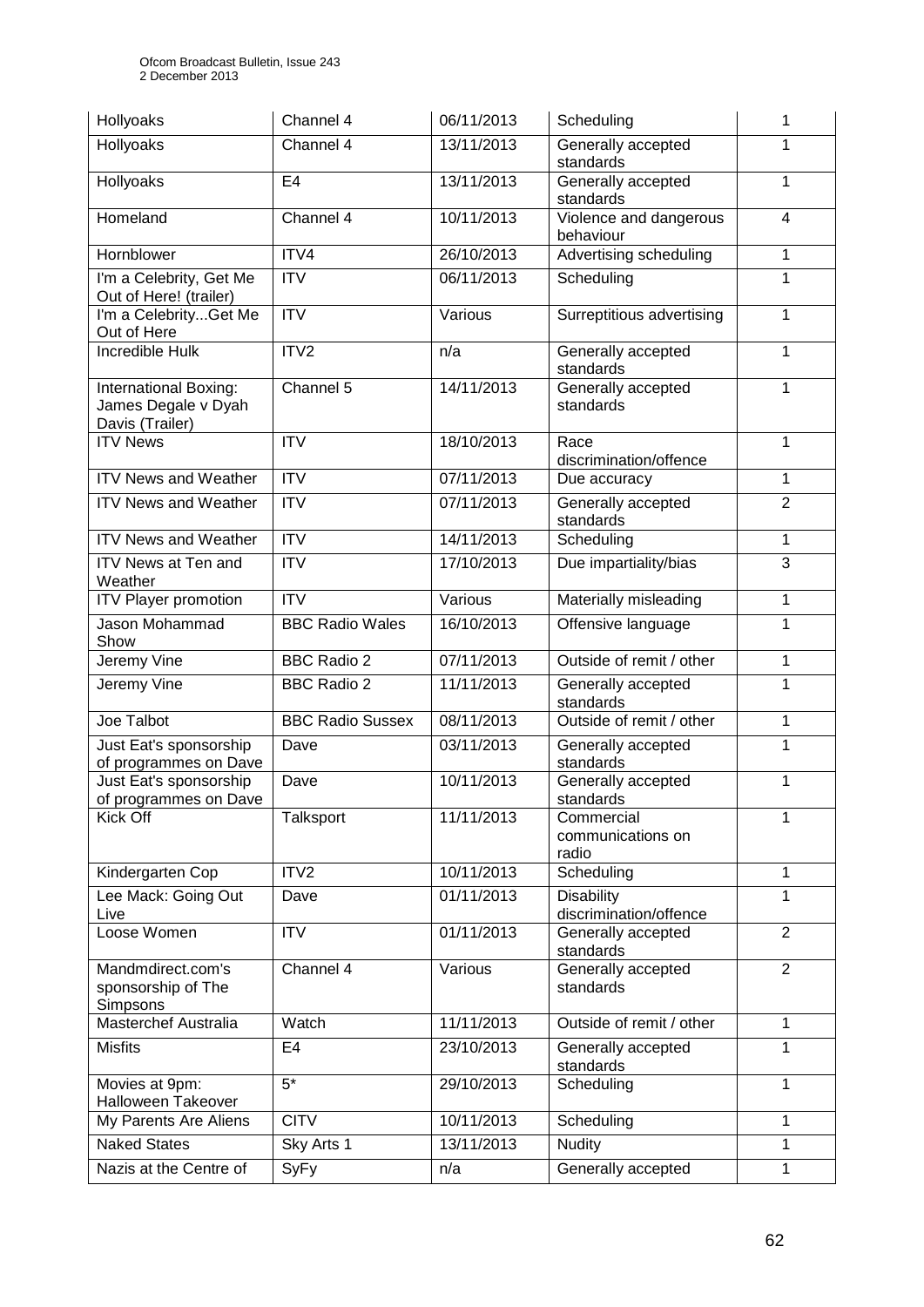| the Earth                                                              |                                                   |                          | standards                                                     |                |
|------------------------------------------------------------------------|---------------------------------------------------|--------------------------|---------------------------------------------------------------|----------------|
| Never Mind the<br><b>Buzzcocks</b>                                     | BBC <sub>2</sub>                                  | 14/11/2013               | Generally accepted<br>standards                               | 1              |
| Nicky Campbell                                                         | <b>BBC Radio 5 Live</b>                           | 06/11/2013               | Outside of remit / other                                      | 1              |
| <b>Night Owls</b>                                                      | Metro Radio                                       | 13/11/2013               | Generally accepted<br>standards                               | 1              |
| <b>Obsessive Compulsive</b><br><b>Cleaners</b>                         | Channel 4                                         | 29/10/2013               | <b>Disability</b><br>discrimination/offence                   | $\overline{7}$ |
| <b>Obsessive Compulsive</b><br>Cleaners                                | Channel 4                                         | 05/11/2013               | $\overline{2}$<br><b>Disability</b><br>discrimination/offence |                |
| On the Run                                                             | $\overline{\text{ITV}}$                           | 29/10/2013               | Due impartiality/bias                                         | 1              |
| On the Run                                                             | <b>ITV</b>                                        | 29/10/2013               | $\overline{2}$<br>Outside of remit / other                    |                |
| Party political broadcast<br>by the Labour Party                       | BBC <sub>2</sub>                                  | 30/10/2013               | Outside of remit / other                                      | 1              |
| <b>Pick or Treat Season</b><br>promotion                               | Pick TV                                           | 26/10/2013               | Scheduling                                                    | 1              |
| <b>Press Preview</b>                                                   | <b>Sky News</b>                                   | 05/11/2013               | Generally accepted<br>1<br>standards                          |                |
| Programme promotions                                                   | <b>BBC</b>                                        | Various                  | Outside of remit / other                                      | 1              |
| Programming                                                            | Channel 4                                         | Various                  | Generally accepted<br>1<br>standards                          |                |
| Programming                                                            | Jazz FM                                           | 11/11/2013               | Generally accepted<br>1<br>standards                          |                |
| Programming                                                            | Various                                           | Various                  | Scheduling                                                    | 1              |
| Rangers v<br>Stenhousemuir                                             | <b>BBC Alba</b>                                   | 29/10/2013               | Religious/Beliefs<br>discrimination/offence                   | 1              |
| <b>Release the Hounds</b>                                              | ITV <sub>2</sub>                                  | 31/10/2013               | Animal welfare                                                | 1              |
| Rugby League                                                           | <b>BBC Radio 5 Live</b><br>Extra                  | 09/11/2013               | Outside of remit / other                                      | 1              |
| <b>Russ Morris</b>                                                     | <b>Free Radio</b><br>Coventry and<br>Warwickshire | 08/11/2013               | Offensive language                                            | 1              |
| Saints and Scroungers                                                  | BBC <sub>1</sub>                                  | 06/11/2013               | Generally accepted<br>standards                               | 1              |
| Saturday Kitchen Live                                                  | BBC <sub>1</sub>                                  | 02/11/2013               | Outside of remit / other                                      | 1              |
| Saving Britain's 70<br>Stone Man (Trailer)                             | Channel 5                                         | 22/10/2013               | Scheduling                                                    | $\overline{2}$ |
| Seven Seas<br>Multivitamin's<br>sponsorship of ITV<br>National Weather | <b>ITV</b>                                        | 04/11/2013               | Advertising content                                           | 1              |
| <b>Sky News with Dermot</b><br>Murnaghan                               | <b>Sky News</b>                                   | 11/11/2013               | Generally accepted                                            | 1              |
| Stand Up for the Week                                                  |                                                   |                          | standards                                                     |                |
|                                                                        | Channel 4                                         | 01/11/2013               | Generally accepted<br>standards                               | 1              |
| Steve Allen                                                            | LBC 97.3 FM                                       | 05/11/2013               | Generally accepted<br>standards                               | 1              |
| Stobart: Trucks, Trains<br>and Planes                                  | Channel 5                                         | 08/11/2013               | Offensive language                                            | $\overline{2}$ |
| <b>Strictly Come Dancing</b>                                           | BBC <sub>1</sub>                                  | 19/10/2013               | Generally accepted<br>standards                               | 1              |
| <b>Strictly Come Dancing</b>                                           | BBC <sub>1</sub>                                  | 19/10/2013               | Voting                                                        | 1              |
| Sunday Brunch                                                          | Channel 4                                         | 10/11/2013               | Outside of remit / other                                      | $\overline{2}$ |
| Sunday Scoop<br>Sunrise                                                | <b>STV</b><br><b>Sky News</b>                     | 10/11/2013<br>04/11/2013 | Fairness<br>Race                                              | 1              |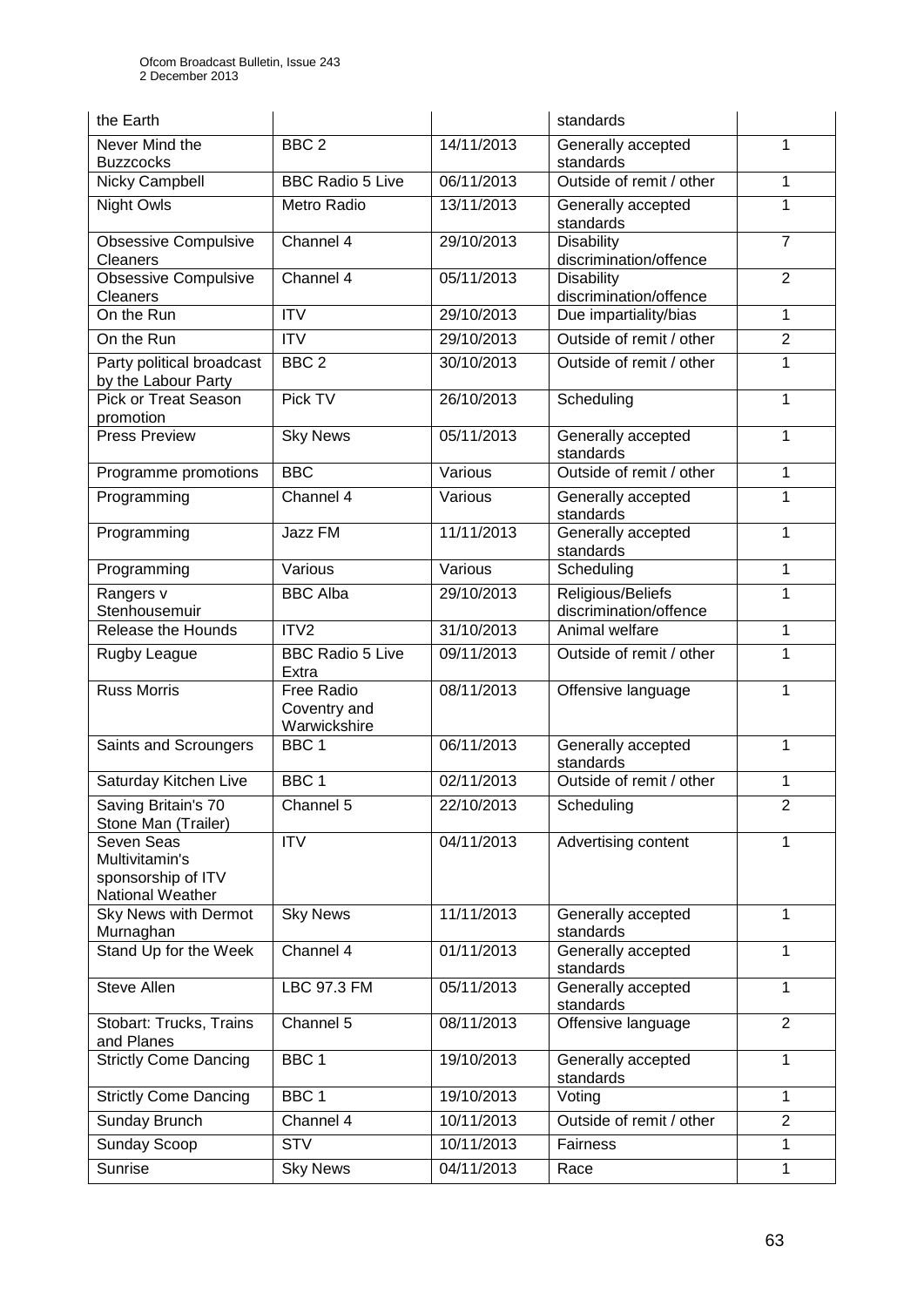|                                            |                         |            | discrimination/offence                                        |                |
|--------------------------------------------|-------------------------|------------|---------------------------------------------------------------|----------------|
| Supersized Season<br>(trailer)             | Channel 5               | 18/10/2013 | Scheduling                                                    | 1              |
| Talksport                                  | Talksport               | 01/10/2013 | Gambling                                                      | 1              |
| The Alan Titchmarsh<br>Show                | <b>ITV</b>              | 14/11/2013 | Materially misleading                                         | 1              |
| The Choir: Sing While<br>You Work          | BBC <sub>2</sub>        | 11/11/2013 | Outside of remit / other                                      | 1              |
| The Cruel Cut                              | Channel 4               | 06/11/2013 | $\overline{2}$<br>Generally accepted<br>standards             |                |
| The Day Kennedy Died                       | <b>ITV</b>              | 14/11/2013 | 1<br>Generally accepted<br>standards                          |                |
| The Escape Artist                          | BBC <sub>1</sub>        | 29/10/2013 | Promotion of<br>1<br>products/services                        |                |
| The Escape Artist                          | BBC <sub>1</sub>        | 05/11/2013 | Privacy                                                       |                |
| The Gadget Show                            | Channel 5               | Various    | Competitions                                                  | $\overline{2}$ |
| The Gobetweenies                           | <b>BBC Radio 4</b>      | 08/11/2013 | Outside of remit / other                                      | 1              |
| The Great British Year                     | BBC <sub>1</sub>        | 16/10/2013 | Flashing images/risk to<br>1<br>viewers who have PSE          |                |
| The Inbetweeners                           | E <sub>4</sub>          | 09/11/2013 | <b>Disability</b><br>$\overline{2}$<br>discrimination/offence |                |
| The Jeremy Kyle Show                       | <b>ITV</b>              | 24/10/2013 | 1<br>Generally accepted<br>standards                          |                |
| The Jonathan Ross<br>Show                  | <b>ITV</b>              | 19/10/2013 | Generally accepted<br>standards                               | 1              |
| The Martin Lewis<br>Money Show             | <b>ITV</b>              | 12/11/2013 | Scheduling                                                    | 1              |
| The Mechanic                               | Film4                   | 11/11/2013 | Violence and dangerous<br>behaviour                           | 1              |
| The Now Show                               | <b>BBC Radio 4</b>      | 02/11/2013 | Outside of remit / other                                      | 1              |
| The One Show                               | BBC <sub>1</sub>        | 06/11/2013 | Harm                                                          | 1              |
| The Only Way is Essex                      | ITV2                    | 10/11/2013 | Animal welfare                                                | 1              |
| The Paul O'Grady Show                      | $\overline{ITV}$        | 12/11/2013 | Scheduling                                                    | 1              |
| The Paul O'Grady Show                      | $\overline{\text{ITV}}$ | 13/11/2013 | Scheduling                                                    | $\overline{2}$ |
| The Paul O'Grady Show                      | $\overline{\text{IV}}$  | 14/11/2013 | Violence and dangerous<br>behaviour                           | 1              |
| The Revolution Will be<br><b>Televised</b> | BBC <sub>3</sub>        | 11/11/2013 | Generally accepted<br>1<br>standards                          |                |
| The Simpsons                               | Sky1                    | 04/11/2013 | Offensive language                                            | 1              |
| The Sound of Musicals                      | Channel 4               | 12/11/2013 | Offensive language                                            | 1              |
| The Sound of Musicals<br>(trailer)         | Channel 4               | 09/11/2013 | <b>Nudity</b>                                                 | 1              |
| The World at One                           | <b>BBC Radio 4</b>      | 07/11/2013 | Generally accepted<br>standards                               | 1              |
| The X Factor                               | <b>ITV</b>              | 02/11/2013 | Drugs, smoking,<br>solvents or alcohol                        | 1              |
| The X Factor                               | $\overline{\text{ITV}}$ | 02/11/2013 | Generally accepted<br>1<br>standards                          |                |
| The X Factor                               | <b>ITV</b>              | 02/11/2013 | Race<br>discrimination/offence                                | 1              |
| The X Factor                               | <b>ITV</b>              | 09/11/2013 | Crime                                                         | 1              |
| The X Factor                               | <b>ITV</b>              | 09/11/2013 | Generally accepted<br>standards                               | $\overline{2}$ |
| The X Factor                               | <b>ITV</b>              | 09/11/2013 | Outside of remit / other                                      | 4              |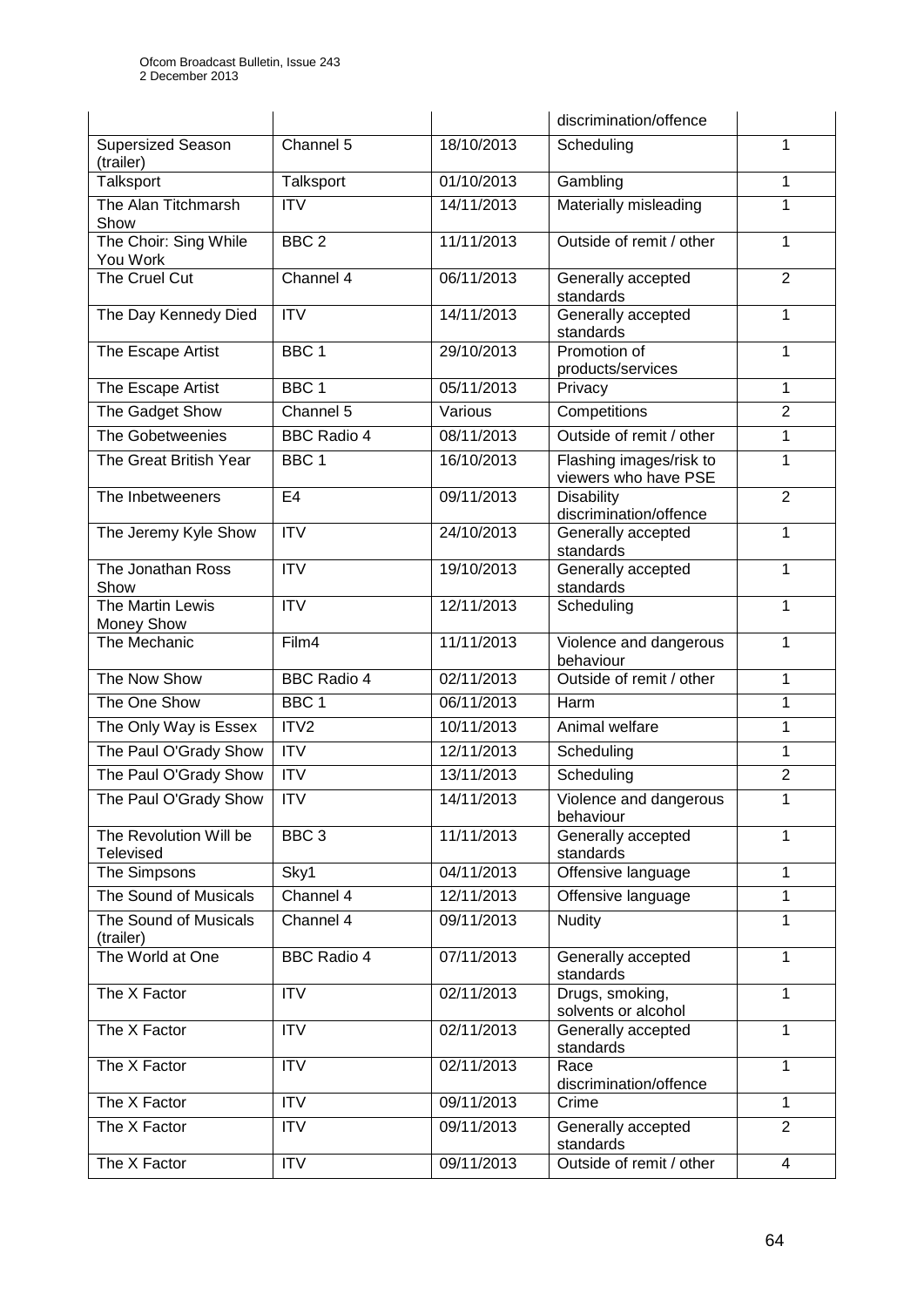| The X Factor                                | <b>ITV</b>             | 16/11/2013 | Offensive language                                            | 1              |
|---------------------------------------------|------------------------|------------|---------------------------------------------------------------|----------------|
| The X Factor                                | <b>ITV</b>             | 16/11/2013 | Race                                                          | 9              |
|                                             |                        |            | discrimination/offence                                        |                |
| The X Factor                                | $\overline{IV}$        | Various    | Materially misleading                                         | 1              |
| The X Factor Results<br>Show                | <b>ITV</b>             | 03/11/2013 | Generally accepted<br>standards                               | 1              |
| The X Factor Results<br>Show                | $\overline{IV}$        | 10/11/2013 | Generally accepted<br>standards                               | $\overline{2}$ |
| The X Factor Results<br>Show                | <b>ITV</b>             | 10/11/2013 | Scheduling<br>1                                               |                |
| The X Factor Results<br>Show                | $\overline{IV}$        | n/a        | Outside of remit / other<br>1                                 |                |
| The Xtra Factor                             | ITV2                   | 17/11/2013 | Offensive language                                            | 1              |
| This Morning                                | <b>ITV</b>             | 05/11/2013 | Offensive language                                            | 1              |
| This Morning                                | <b>ITV</b>             | 07/11/2013 | Animal welfare<br>1                                           |                |
| <b>This Morning</b>                         | $\overline{\text{IV}}$ | 11/11/2013 | 1<br>Generally accepted<br>standards                          |                |
| This Morning                                | $\overline{ITV}$       | 12/11/2013 | 1<br>Race<br>discrimination/offence                           |                |
| This Morning                                | <b>ITV</b>             | 12/11/2013 | Religious/Beliefs<br>4<br>discrimination/offence              |                |
| This Morning                                | $\overline{IV}$        | Various    | Competitions                                                  | 1              |
| Too Fat to Fly                              | Channel 5              | 06/11/2013 | Generally accepted<br>standards                               | $\overline{2}$ |
| <b>Truckers</b>                             | BBC <sub>1</sub>       | 31/10/2013 | Sexual material                                               | 1              |
| U105 Mornings with<br><b>Frank Mitchell</b> | U105                   | 25/10/2013 | Generally accepted<br>standards                               | 1              |
| <b>Unreported World</b>                     | Channel 4              | 15/11/2013 | Generally accepted<br>standards                               | $\overline{2}$ |
| <b>Waterloo Road</b>                        | BBC <sub>1</sub>       | 31/10/2013 | Generally accepted<br>1<br>standards                          |                |
| Waterloo Road                               | BBC <sub>1</sub>       | 07/11/2013 | <b>Disability</b><br>1<br>discrimination/offence              |                |
| Who Wants To Be A<br>Millionaire            | Challenge TV           | 21/10/2013 | Advertising/editorial<br>1<br>distinction                     |                |
| XXXpanded TV                                | XXXpanded TV           | 18/10/2013 | Participation TV -<br>Misleadingness                          | 1              |
| Yonderland                                  | Sky1                   | 10/11/2013 | Offensive language                                            | 1              |
| Your Round                                  | <b>BBC Radio 4</b>     | 29/10/2013 | Generally accepted<br>standards                               | 1              |
| You've Been Framed!                         | <b>ITV</b>             | 26/10/2013 | Under 18s in<br>programmes                                    | 1              |
| You've Been Framed                          | ITV <sub>2</sub>       | 28/09/2013 | Generally accepted<br>standards                               | $\mathbf{1}$   |
| You've Been Framed!                         | <b>ITV</b>             | 16/11/2013 | Animal welfare                                                | 1              |
| You've Been Framed!                         | ITV2                   | 07/11/2013 | $\overline{2}$<br>Religious/Beliefs<br>discrimination/offence |                |
| You've Been Framed!                         | ITV2                   | 11/11/2013 | Generally accepted<br>1<br>standards                          |                |
| You've Been Framed!                         | ITV2                   | 12/11/2013 | Generally accepted<br>standards                               | 1              |